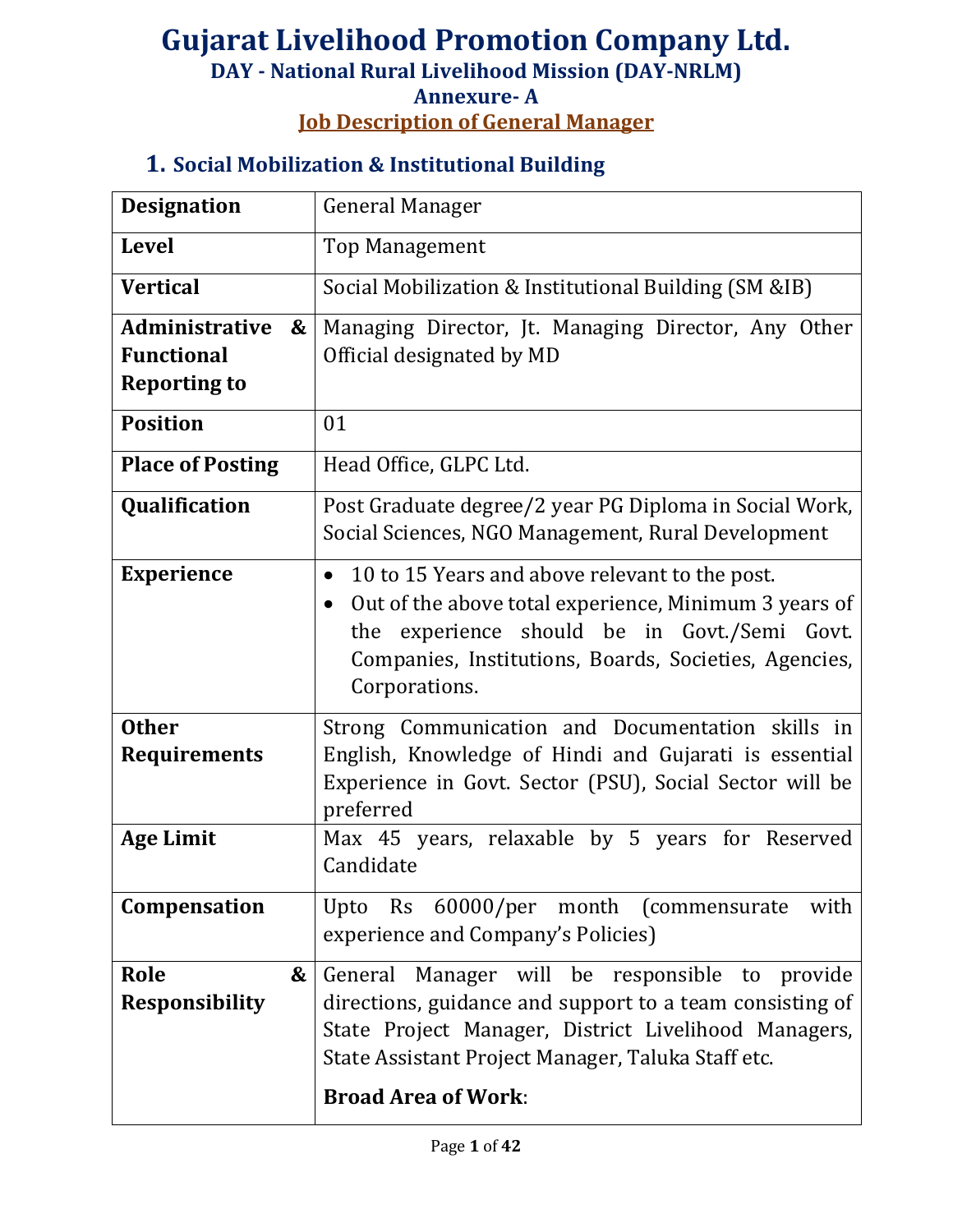| <b>Annexure- A</b> |  |
|--------------------|--|
|--------------------|--|

| <b>SM &amp; IB</b>                                                                                                                                                                                                                                                                                                                                                                                                                                                                                                                                                                                                                                                                                                                               |
|--------------------------------------------------------------------------------------------------------------------------------------------------------------------------------------------------------------------------------------------------------------------------------------------------------------------------------------------------------------------------------------------------------------------------------------------------------------------------------------------------------------------------------------------------------------------------------------------------------------------------------------------------------------------------------------------------------------------------------------------------|
| The GM is responsible to design, develop and plan the<br>entire social mobilization thematic area,<br>strategies visualizing sustainable<br>Plan<br>out<br>$\bullet$<br>mobilization helpful for the poor in the fighting and<br>creating safety net against poverty<br>Plan and develop policies for sustainable institution<br>building helpful for the poor to come out of poverty<br>As the leader of the SM & IB Component, the person<br>will directly, lead, manage and guide the GLPC SM &<br>IB team on their day to day results in the short term.<br>Liaison with different line departments related to the<br>thematic area                                                                                                          |
| <b>Gender &amp; Social Inclusion:</b>                                                                                                                                                                                                                                                                                                                                                                                                                                                                                                                                                                                                                                                                                                            |
| The GM is responsible to design, develop and plan<br>programmes for the inclusion of women and Socially<br>Deprived segments/persons of the society into main<br>stream of development.<br>Identification of exclusion errors in institution<br>$\bullet$<br>building and plan out strategies for inclusion of<br>socially, culturally and economically deprived<br>segments into the fold of institutions of the poor<br>Plan and develop policies for the benefit of Gender and<br>Socially Deprived Segments/persons of the society<br>Lead, motivate and guide the team for implementing<br>$\bullet$<br>successful strategies<br>Liaison with various departments/NGOs/CSRs Civil<br>$\bullet$<br>Society Organizations for the development |
| <b>Other Activities:</b>                                                                                                                                                                                                                                                                                                                                                                                                                                                                                                                                                                                                                                                                                                                         |
| Create an enabling work environment to maximize<br>$\bullet$<br>intra thematic and cross thematic exchange of ideas,<br>plans and strategies for implementation<br>Undertake<br>necessary liaison<br>and<br>coordinate<br>$\bullet$<br>implementation of the project<br>with<br>all<br>key                                                                                                                                                                                                                                                                                                                                                                                                                                                       |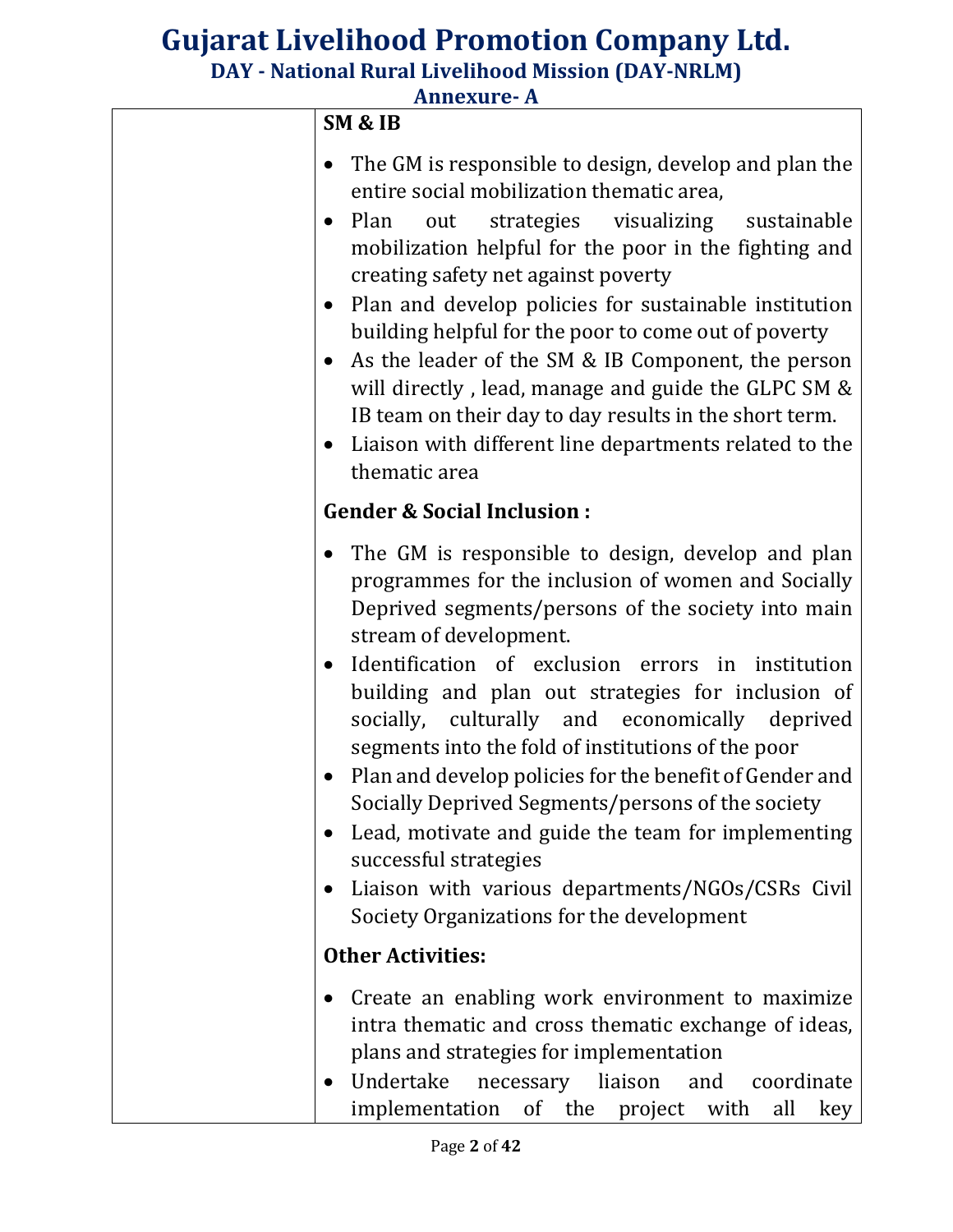|  |                                 | I MIHLAUI LAI |                                                      |      |
|--|---------------------------------|---------------|------------------------------------------------------|------|
|  |                                 |               | stakeholders (district administration,               | line |
|  |                                 |               | department, NGOs, technical agencies, banks, etc.)   |      |
|  |                                 |               | • Provide necessary technical and management support |      |
|  |                                 |               | to District Mission Management Unit (DMMU) & Block   |      |
|  |                                 |               | Mission Management Unit (BMMU) and conduct           |      |
|  | regular review meetings         |               |                                                      |      |
|  |                                 |               | • Mentoring DMMU & BMMUs staff to ensure effective   |      |
|  | rollout of Mission activities.  |               |                                                      |      |
|  | • Any work as and when required |               |                                                      |      |
|  |                                 |               |                                                      |      |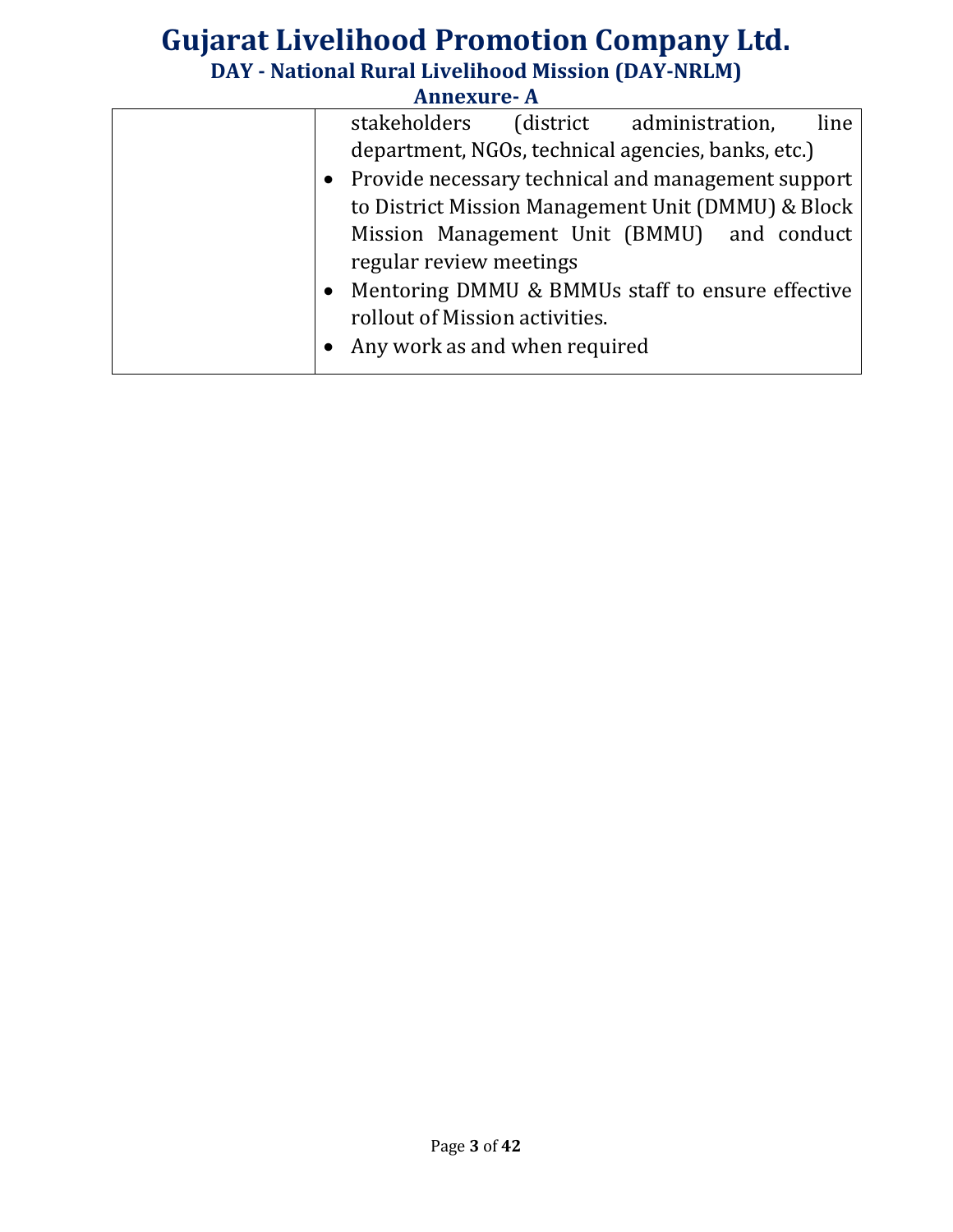# **Annexure- A**

**Job Description of General Manager**

#### **2. Microfinance & Financial Inclusion**

| <b>Designation</b>                                                              | <b>General Manager</b>                                                                                                                                                                                                                                                                                                                                                                                                                                                                                                                                                                                                                                                                                         |  |  |
|---------------------------------------------------------------------------------|----------------------------------------------------------------------------------------------------------------------------------------------------------------------------------------------------------------------------------------------------------------------------------------------------------------------------------------------------------------------------------------------------------------------------------------------------------------------------------------------------------------------------------------------------------------------------------------------------------------------------------------------------------------------------------------------------------------|--|--|
| <b>Level</b>                                                                    | <b>Top Management</b>                                                                                                                                                                                                                                                                                                                                                                                                                                                                                                                                                                                                                                                                                          |  |  |
| <b>Vertical</b>                                                                 | Microfinance & Financial Inclusion (MF & FI)                                                                                                                                                                                                                                                                                                                                                                                                                                                                                                                                                                                                                                                                   |  |  |
| Administrative<br>$\boldsymbol{\&}$<br><b>Functional</b><br><b>Reporting to</b> | Managing Director, Jt. Managing Director, Any Other<br>Official designated by MD                                                                                                                                                                                                                                                                                                                                                                                                                                                                                                                                                                                                                               |  |  |
| <b>Position</b>                                                                 | 01                                                                                                                                                                                                                                                                                                                                                                                                                                                                                                                                                                                                                                                                                                             |  |  |
| <b>Place of Posting</b>                                                         | Head Office, GLPC Ltd.                                                                                                                                                                                                                                                                                                                                                                                                                                                                                                                                                                                                                                                                                         |  |  |
| Qualification                                                                   | MBA/PGDM (2 years) in Finance/Banking & Finance from<br>a recognized University                                                                                                                                                                                                                                                                                                                                                                                                                                                                                                                                                                                                                                |  |  |
| <b>Experience</b>                                                               | 12 years and above relevant to the post out of which<br>$\bullet$<br>last 5 years in Micro-finance/ Rural finance/ Banking/<br>Financial Institutions/ Co-operative Banking<br>S/he should have experience of working at the senior<br>$\bullet$<br>management level on the SHGs/federations/SHG-<br>Bank linkage model related to community institution<br>model.<br>S/he should also have effective training skill and have<br>experience of designing and implementing capacity<br>building to community institutions<br>Out of the above total experience, Minimum 3 years of<br>experience should be in Govt./Semi Govt.<br>the<br>Companies, Institutions, Boards, Societies, Agencies,<br>Corporations. |  |  |
| <b>Other</b><br><b>Requirements</b>                                             | Strong Communication and Documentation skills in<br>English, Knowledge of Hindi and Gujarati is essential<br>Experience in Govt. Sector (PSU), Social Sector will be<br>preferred.                                                                                                                                                                                                                                                                                                                                                                                                                                                                                                                             |  |  |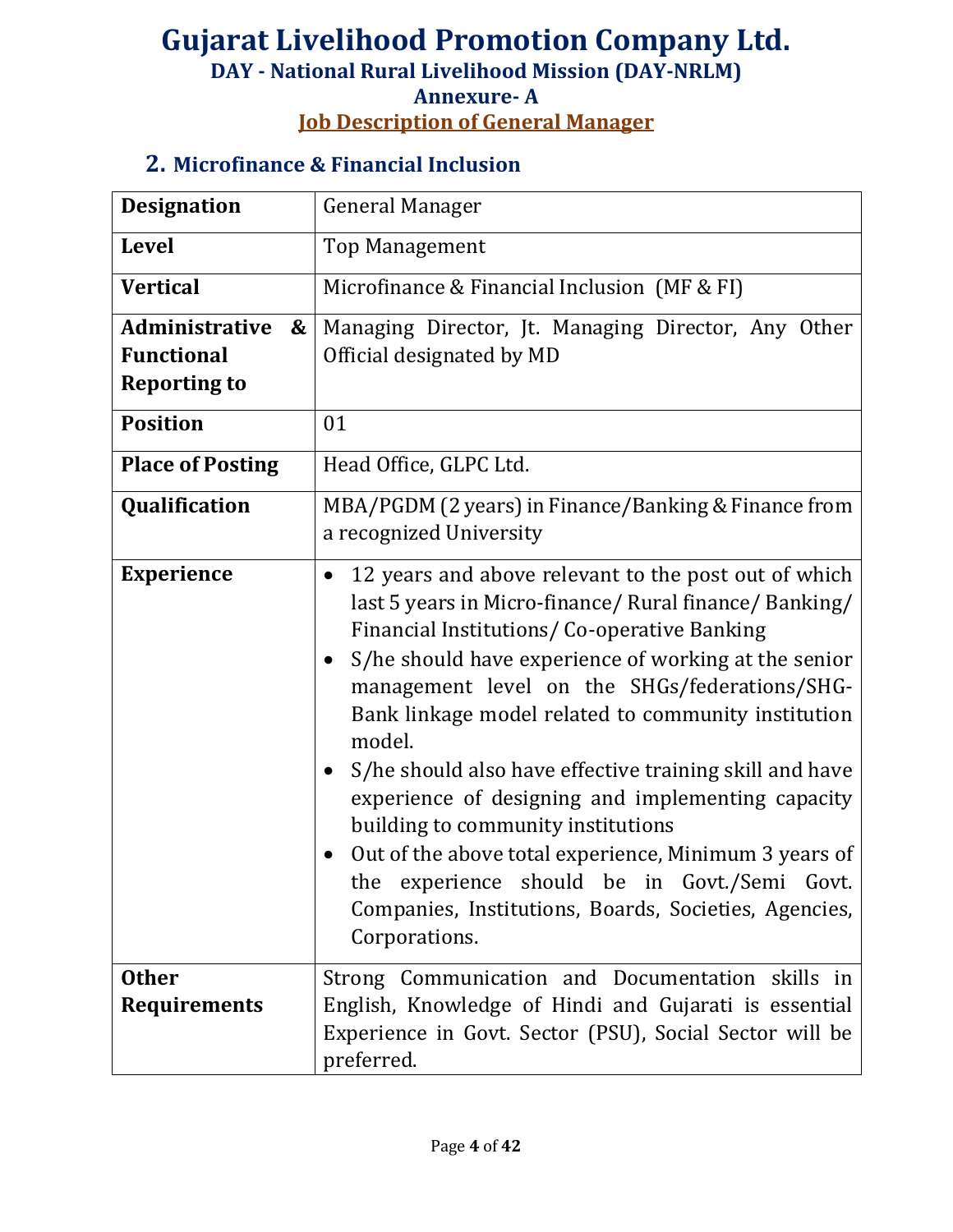|                                           | THREAGLE II                                                                                                                                                                                                                                                                                                                                                                                                                                                                                                                                                                                                                                                              |
|-------------------------------------------|--------------------------------------------------------------------------------------------------------------------------------------------------------------------------------------------------------------------------------------------------------------------------------------------------------------------------------------------------------------------------------------------------------------------------------------------------------------------------------------------------------------------------------------------------------------------------------------------------------------------------------------------------------------------------|
| <b>Age Limit</b>                          | Max 45 years, relaxable by 5 years for Reserved<br>Candidate                                                                                                                                                                                                                                                                                                                                                                                                                                                                                                                                                                                                             |
| Compensation                              | Upto Rs 60000/per month (commensurate<br>with<br>experience and Company's Policies)                                                                                                                                                                                                                                                                                                                                                                                                                                                                                                                                                                                      |
| <b>Role</b><br>&<br><b>Responsibility</b> | General Manager will be responsible to provide<br>directions, guidance and support to a team consisting of<br>Project Manager (MF&FI), District Livelihood Managers,<br>Assistant Project Manager- State (MF & FI), District<br>Assistant Project Manager (MF&FI),<br>Advisors,<br>Consultants, Retired Bankers.<br><b>Broad Area of Work:</b><br>Implementation of the MOU signed between GLPC and<br>(State Level Banking Committee) SLBC on credit                                                                                                                                                                                                                    |
|                                           | linkage of Sakhi-Mandalas/SHGs<br>Developing the Institutional framework for linking of<br>$\bullet$<br>all eligible SHGs/Sakhi Mandals with Bank Finance<br>Coordination with SLBC/NABARD/RBI/Banks and<br>$\bullet$<br>other concerned agencies.<br>Review/Updation of Guideline on grading and credit<br>$\bullet$<br>linkage of SHGs by Banks as and when felt necessary.<br>Review/Updation of Guideline on Interest Subsidy<br>$\bullet$<br>Scheme for Women SHGs as and when felt necessary.<br>Developing and Implementing the Institutional<br>framework for Issue of Artisan Credit Card and other                                                             |
|                                           | Credit Cards for the targeted Clientele such as Kishan<br>Credit Cards etc. within the framework of the policy of<br>the company.<br>Coordinating with all the other concerned verticals of<br>$\bullet$<br>the company in which Institutional Finance is involved<br>for the implementation of Livelihood Programmes.<br>Representing GLPC in various meetings/Forums as<br>$\bullet$<br>and when necessary.<br>Follow up, Monitoring and review of the progress on<br>$\bullet$<br>credit Linkages under the various programmes of<br>NRLM.<br>Attending to the Correspondence emanating from<br>various departments/ agencies/organizations on a<br>day to day basis. |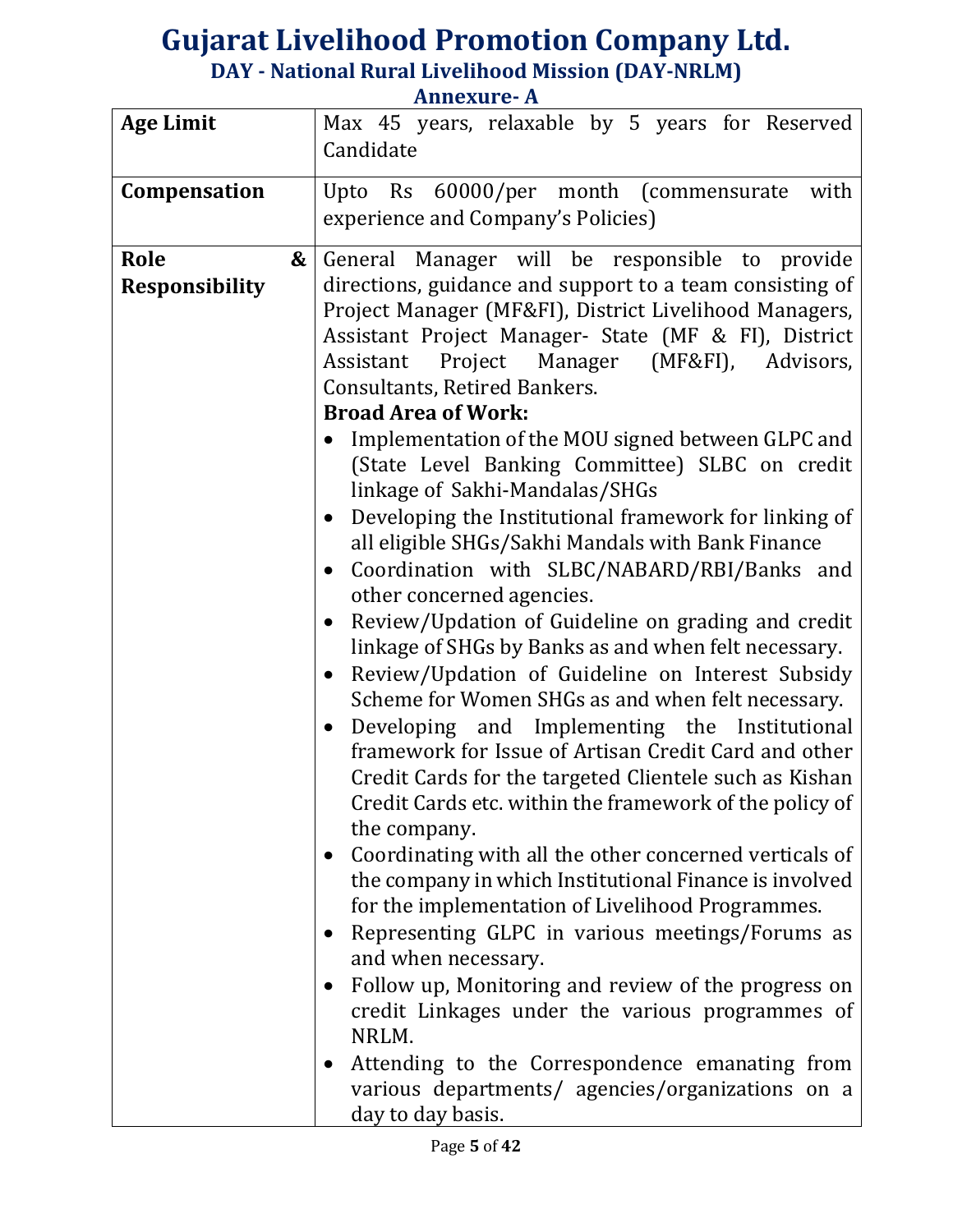|           | <b>Annexure-A</b>                                       |
|-----------|---------------------------------------------------------|
| $\bullet$ | Provide Input in formulation of policies of the         |
|           | company in specific area of vertical.                   |
| $\bullet$ | Assist in Business promotion plan of the Company.       |
| $\bullet$ | Develop network of and partnership with similar         |
|           | Institutions and financial Institutions/donor agencies. |
| $\bullet$ | Build partnership and linkages with private sector,     |
|           | civil society organizations, banks and other            |
|           | stakeholders as per the requirement of the vertical.    |
| $\bullet$ | Oversee and supervise the progress in activities of     |
|           | these projects, ensure performance of the team with     |
|           | assistance of Project Manager and Assistant Project     |
|           | Manager.                                                |
| $\bullet$ | Attending to the matters of Regional Rural banks.       |
| $\bullet$ | Report as and when required to the Board of Directors.  |
|           | Any other duties as assigned by the managing Director   |
|           | GLPC from time to time.                                 |
| $\bullet$ | <b>Financial Inclusion</b>                              |
| $\bullet$ | Fulfil requirements of NRLM Delhi team                  |
|           | SHG mapping in online system for easy process of bank   |
|           | loan                                                    |
|           | Any work as and when required                           |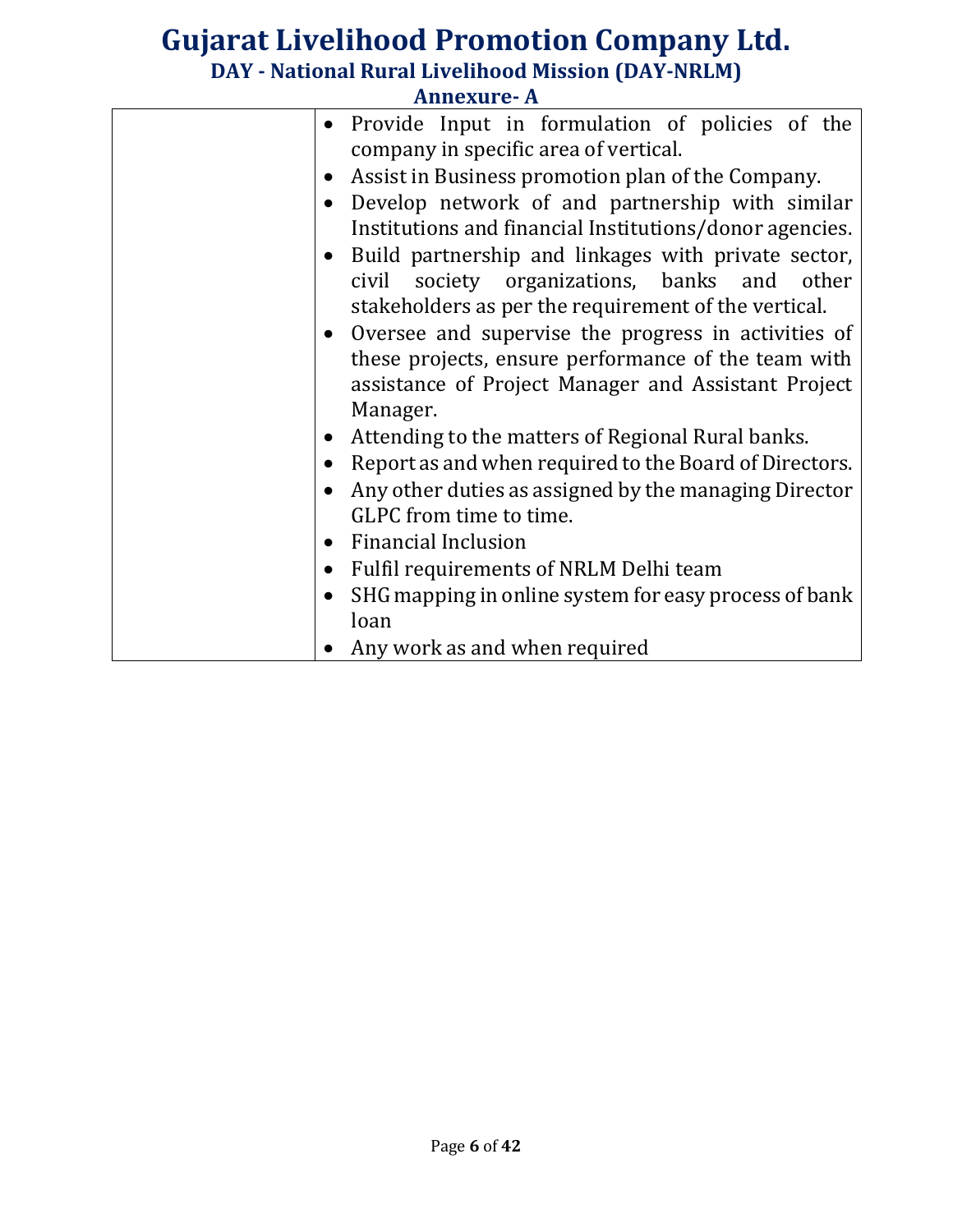#### **Annexure- A**

**Job Description of General Manager**

#### **3. Skill Training Placement & Capacity Building**

| <b>Designation</b>                                                              | <b>General Manager</b>                                                                                                                                                                                                                                                                                                                                                                        |
|---------------------------------------------------------------------------------|-----------------------------------------------------------------------------------------------------------------------------------------------------------------------------------------------------------------------------------------------------------------------------------------------------------------------------------------------------------------------------------------------|
| <b>Level</b>                                                                    | <b>Top Management</b>                                                                                                                                                                                                                                                                                                                                                                         |
| <b>Vertical</b>                                                                 | Skill Training Placement (STP) & Capacity Building                                                                                                                                                                                                                                                                                                                                            |
| Administrative<br>$\boldsymbol{\&}$<br><b>Functional</b><br><b>Reporting to</b> | Managing Director, Jt. Managing Director, Any Other<br>Official designated by MD                                                                                                                                                                                                                                                                                                              |
| <b>Position</b>                                                                 | 01                                                                                                                                                                                                                                                                                                                                                                                            |
| <b>Place of Posting</b>                                                         | Head Office, GLPC Ltd.                                                                                                                                                                                                                                                                                                                                                                        |
| Qualification                                                                   | Post Graduate degree/Diploma (2 Years) in Social Work,<br>Rural Management, Business Administration, Social<br>Sciences, Humanities                                                                                                                                                                                                                                                           |
| <b>Experience</b>                                                               | 10 years and above relevant to the post<br>S/he should also have effective training skill and have<br>experience of designing and implementing capacity<br>building to community institutions<br>Out of the above total experience, Minimum 3 years of<br>$\bullet$<br>the experience should be in Govt./Semi Govt.<br>Companies, Institutions, Boards, Societies, Agencies,<br>Corporations. |
| <b>Other</b>                                                                    | Strong Communication and Documentation skills in                                                                                                                                                                                                                                                                                                                                              |
| <b>Requirements</b>                                                             | English, Knowledge of Hindi and Gujarati is essential<br>Experience in Govt. Sector (PSU), Social Sector will be<br>preferred.                                                                                                                                                                                                                                                                |
| <b>Age Limit</b>                                                                | Max 45 years, relaxable by 5 years for Reserved<br>Candidate                                                                                                                                                                                                                                                                                                                                  |
| Compensation                                                                    | Upto Rs 60000/per month (commensurate with<br>experience and Company's Policies)                                                                                                                                                                                                                                                                                                              |
| Role<br>&<br><b>Responsibility</b>                                              | General Manager will be responsible to provide<br>directions, guidance and support to a team consisting of<br>Project Manager, District Livelihood Managers, State                                                                                                                                                                                                                            |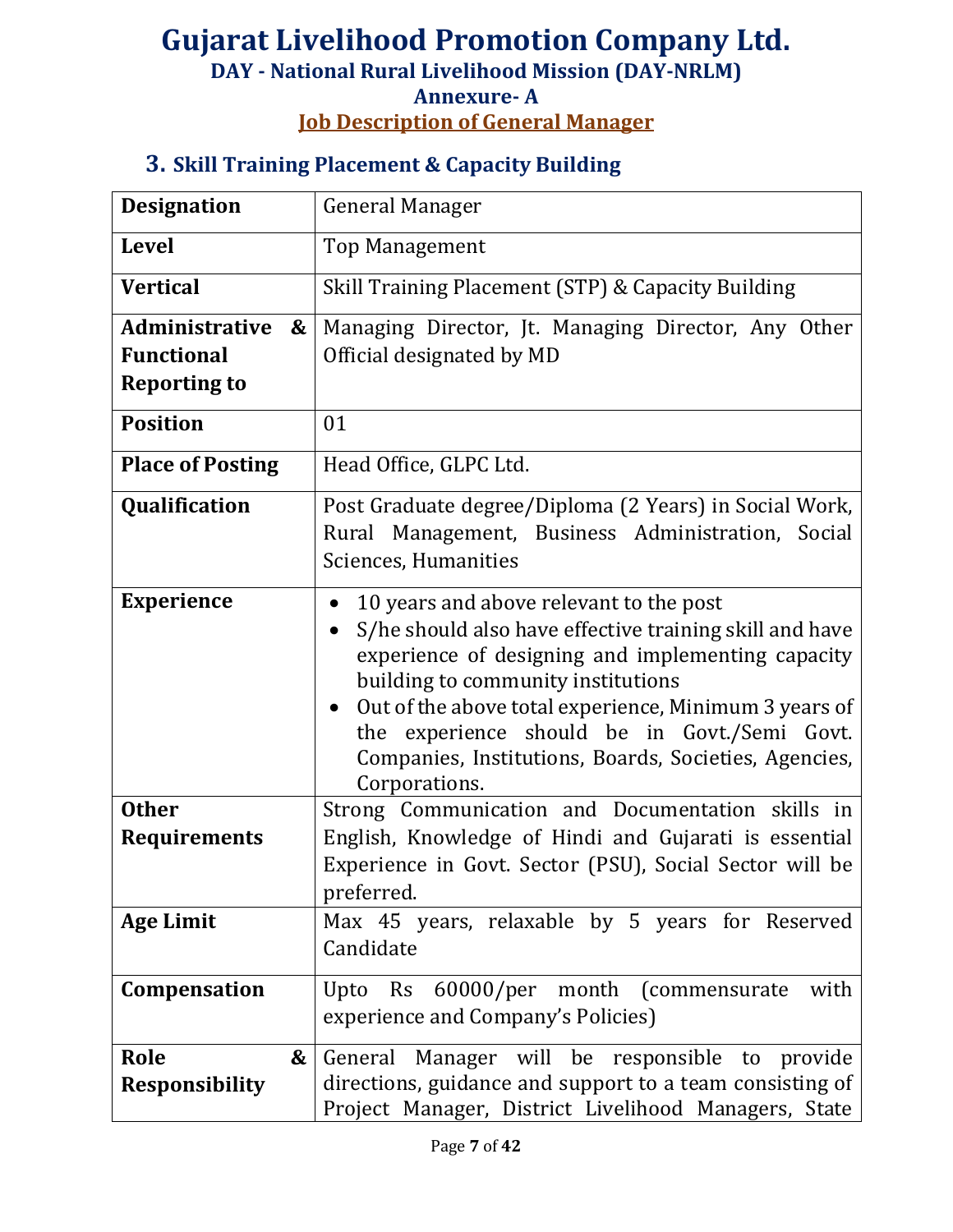| Assistant Project Manager, Taluka Staff, Project                                                                   |
|--------------------------------------------------------------------------------------------------------------------|
| Implementing Agencies (PIAs) etc.                                                                                  |
| <b>Broad Area of Work:</b>                                                                                         |
| • Responsible for overall implementation of the<br>Project's Jobs Creation agenda.                                 |
| • Identifying the Jobs sectors to operate and ensuring<br>linkages with private sector partners.                   |
| Monitoring, maintenance & updating of Jobs database.<br>$\bullet$                                                  |
| Periodical performance and trend analysis of project<br>$\bullet$<br>implementation                                |
| • Ensuring that proper audit and monitoring<br>mechanisms are followed.                                            |
| Preparation of programme budget plan in consultation<br>$\bullet$<br>with Mission Director as per project targets. |
| Formulation & guidance of district wise Jobs project<br>$\bullet$<br>strategy.                                     |
| Convergence with other Govt. Departments to<br>$\bullet$<br>facilitate state target.                               |
|                                                                                                                    |
| Pilot New Initiatives in the Skills sectors for future<br>$\bullet$<br>expansion                                   |
| Identify appropriate partners, training institutions,<br>$\bullet$                                                 |
| syllabi and delivery mechanism for identified sectors.                                                             |
| Any other task as and when required<br>$\bullet$                                                                   |
|                                                                                                                    |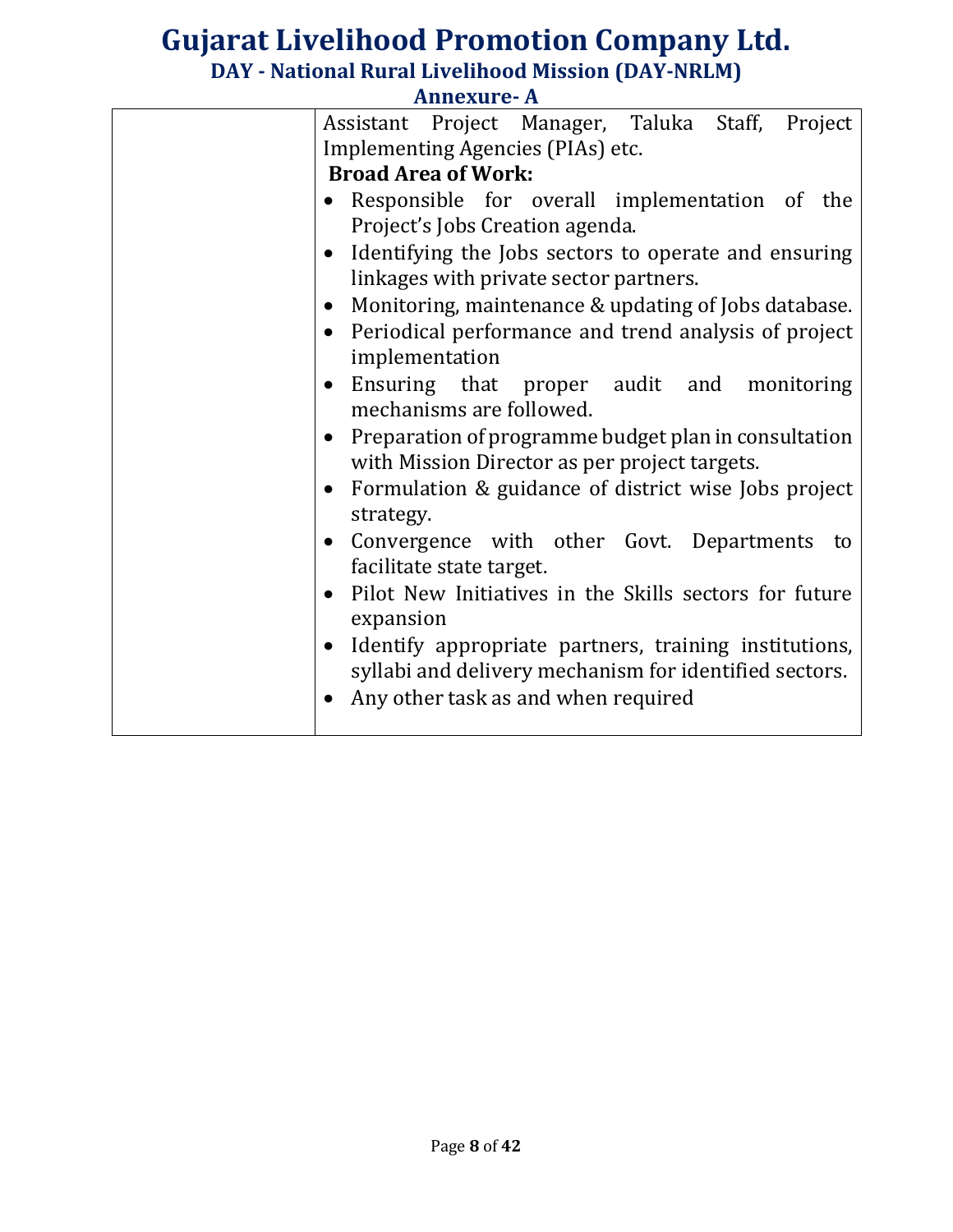#### **Job Description of General Manager**

#### **4. Cottage Industries and Rural Service Sector**

| <b>Designation</b>                  | <b>General Manager</b>                                                                                                                                                                                                                  |
|-------------------------------------|-----------------------------------------------------------------------------------------------------------------------------------------------------------------------------------------------------------------------------------------|
| <b>Level</b>                        | <b>Top Management</b>                                                                                                                                                                                                                   |
| <b>Vertical</b>                     | <b>Cottage Industries and Rural Service Sector (CRS)</b>                                                                                                                                                                                |
| Administrative<br>$\boldsymbol{\&}$ | Managing Director, Jt. Managing Director, Any Other                                                                                                                                                                                     |
| <b>Functional</b>                   | Official designated by MD                                                                                                                                                                                                               |
| <b>Reporting to</b>                 |                                                                                                                                                                                                                                         |
| <b>Position</b>                     | 01                                                                                                                                                                                                                                      |
| <b>Place of Posting</b>             | Head Office, GLPC Ltd.                                                                                                                                                                                                                  |
| Qualification                       | MBA/PGDM/PGDBM- Marketing, Business Management,<br><b>Rural Management</b>                                                                                                                                                              |
| <b>Experience</b>                   | 10 Years and above relevant to the post<br>Out of the above total experience, Minimum 3 years of<br>$\bullet$<br>the experience should be in Govt./Semi Govt.<br>Companies, Institutions, Boards, Societies, Agencies,<br>Corporations. |
| <b>Other</b>                        | Strong Communication and Documentation skills in                                                                                                                                                                                        |
| <b>Requirements</b>                 | English, Knowledge of Hindi and Gujarati is essential                                                                                                                                                                                   |
|                                     | Experience in Govt. Sector (PSU), Social Sector will be                                                                                                                                                                                 |
| <b>Age Limit</b>                    | preferred.<br>Max 45 years, relaxable by 5 years for Reserved                                                                                                                                                                           |
|                                     | Candidate                                                                                                                                                                                                                               |
| Compensation                        | Upto Rs 60000/per month (commensurate<br>with<br>experience and Company's Policies)                                                                                                                                                     |
| Role<br>$\boldsymbol{\&}$           | General Manager will be responsible to provide                                                                                                                                                                                          |
| <b>Responsibility</b>               | directions, guidance and support to a team consisting of<br>State Project Manager, District Livelihood Managers,<br>State Assistant Project Manager, Taluka Staff, MOU                                                                  |
|                                     | Partners etc.                                                                                                                                                                                                                           |
|                                     | <b>Broad Area of Work:</b>                                                                                                                                                                                                              |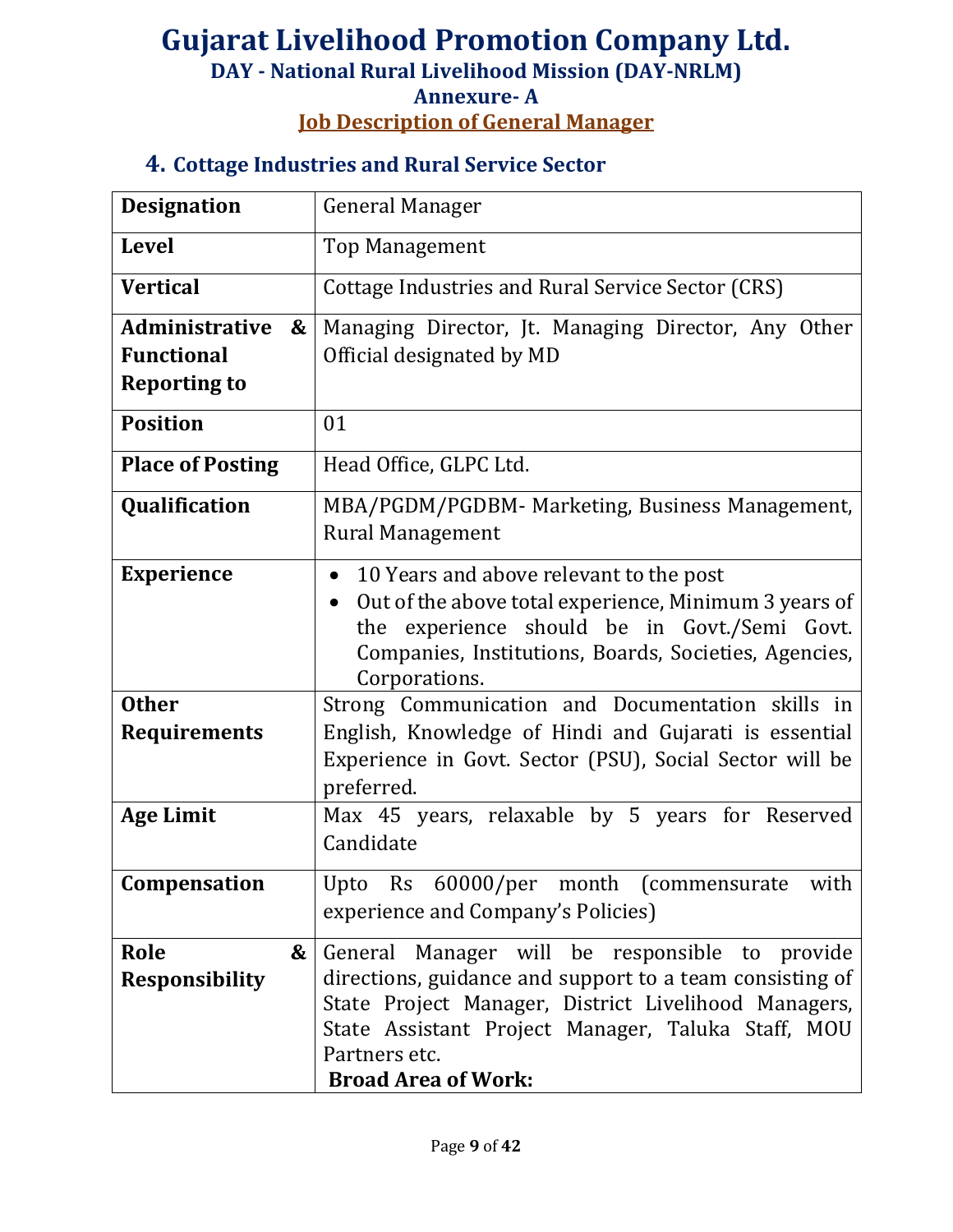|           | AINICXUI C- A                                                                                                                                                 |
|-----------|---------------------------------------------------------------------------------------------------------------------------------------------------------------|
| $\bullet$ | Meet and exceed targets in creating sustainable<br>livelihoods by Planning, Organizing and Managing and<br>Executing projects including Financial Management. |
|           | Manage, enhance and build effective relationships                                                                                                             |
|           | with existing and new partner organizations                                                                                                                   |
|           | He / she will manage and be responsible for a cross-                                                                                                          |
|           | section of MoUs in the region.                                                                                                                                |
| $\bullet$ | Additionally the individual will be responsible for                                                                                                           |
|           | positively influencing partner organizations and                                                                                                              |
|           | defusing potential problems, anticipating their needs<br>and identify jointly any appropriate alternatives and                                                |
|           | solutions as required                                                                                                                                         |
|           | The individual shall work with a cross functional<br>teams from other verticals and possible engagement of<br>other resources within and outside of GLPC      |
| $\bullet$ | This individual will be required to acquire and                                                                                                               |
|           | maintain good working knowledge of relevant                                                                                                                   |
|           | government's policies, schemes and guidelines                                                                                                                 |
|           | A high level of technical knowledge of project                                                                                                                |
|           | management concepts and project evaluation from                                                                                                               |
|           | financial and functional aspects will be required                                                                                                             |
|           | Ability to work with other government<br>line                                                                                                                 |
|           | departments to leverage upon the synergies involved                                                                                                           |
|           | Conduct Project Review Meetings with District &                                                                                                               |
|           | Taluka teams                                                                                                                                                  |
|           | <b>Project allocation to Districts</b>                                                                                                                        |
|           | Exploring and executing synergies between various                                                                                                             |
|           | MoUs/Projects                                                                                                                                                 |
|           | Find new innovative livelihoods projects with<br>substantial impact & Improvements in on-going                                                                |
|           | projects                                                                                                                                                      |
|           | To take all the necessary actions as and when required                                                                                                        |
|           | by any Senior or authority like Managing Director, Jt.                                                                                                        |
|           | Managing Director of the company and complete the                                                                                                             |
|           | task assigned to them in the stipulated time.                                                                                                                 |
|           | Identify new forward & backward linkages between                                                                                                              |
|           | the poor and Corporations engaged in Organized                                                                                                                |
|           | Retail, Exports, Business-To-Business and Business-                                                                                                           |
|           | To-Government sectors.                                                                                                                                        |
|           |                                                                                                                                                               |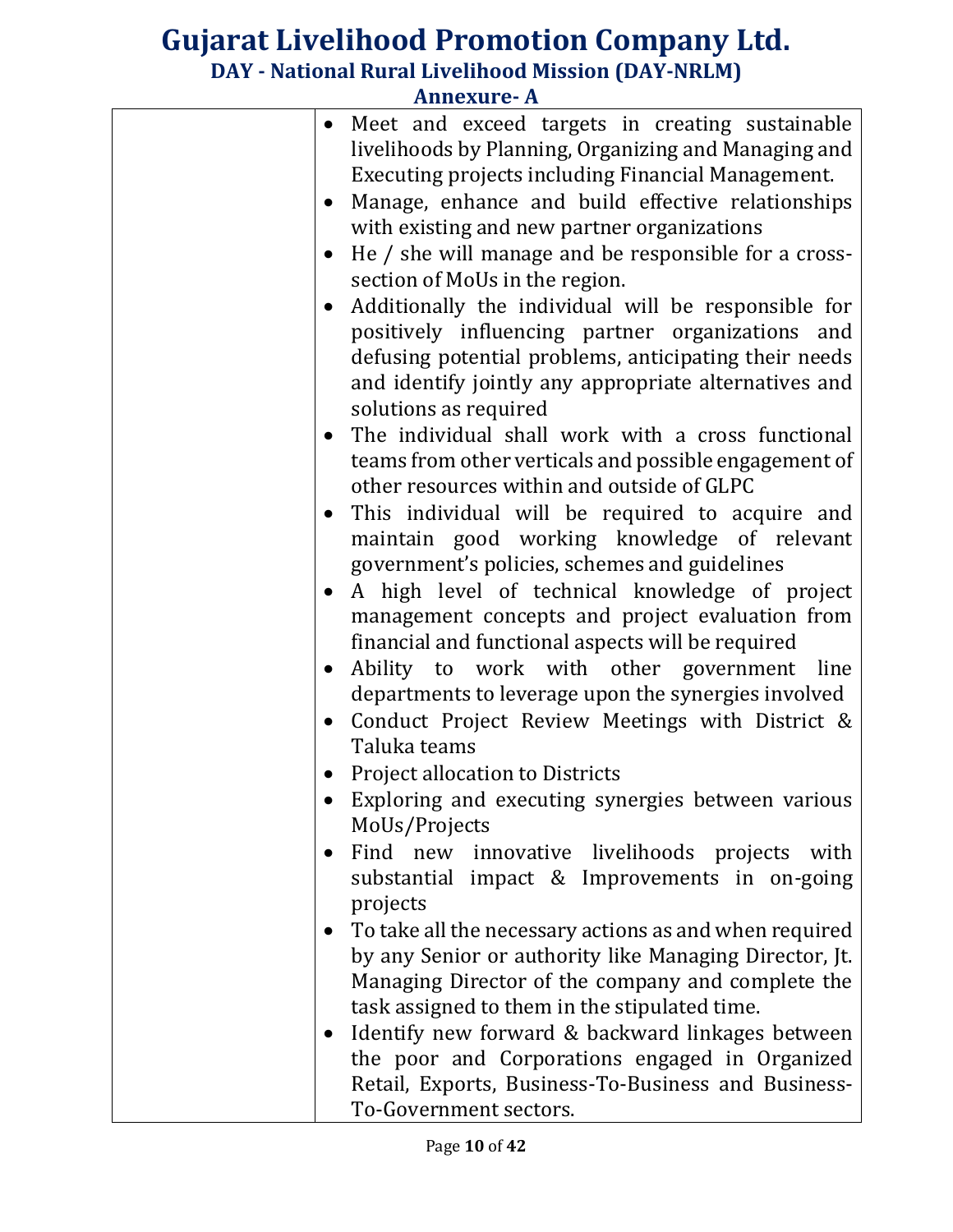|  | • Analysis partner organizations' business objectives by |
|--|----------------------------------------------------------|
|  | asking probing questions that are relevant to the        |
|  | partner organizations in order to collect information    |
|  | from them, which enables the GLPC team to be more        |
|  | effective and responsive to partner organization's       |
|  | needs.                                                   |
|  | • Identifies areas of risk/opportunities and influences  |
|  | and implements continuous improvements.                  |
|  | • Any other task as and when required                    |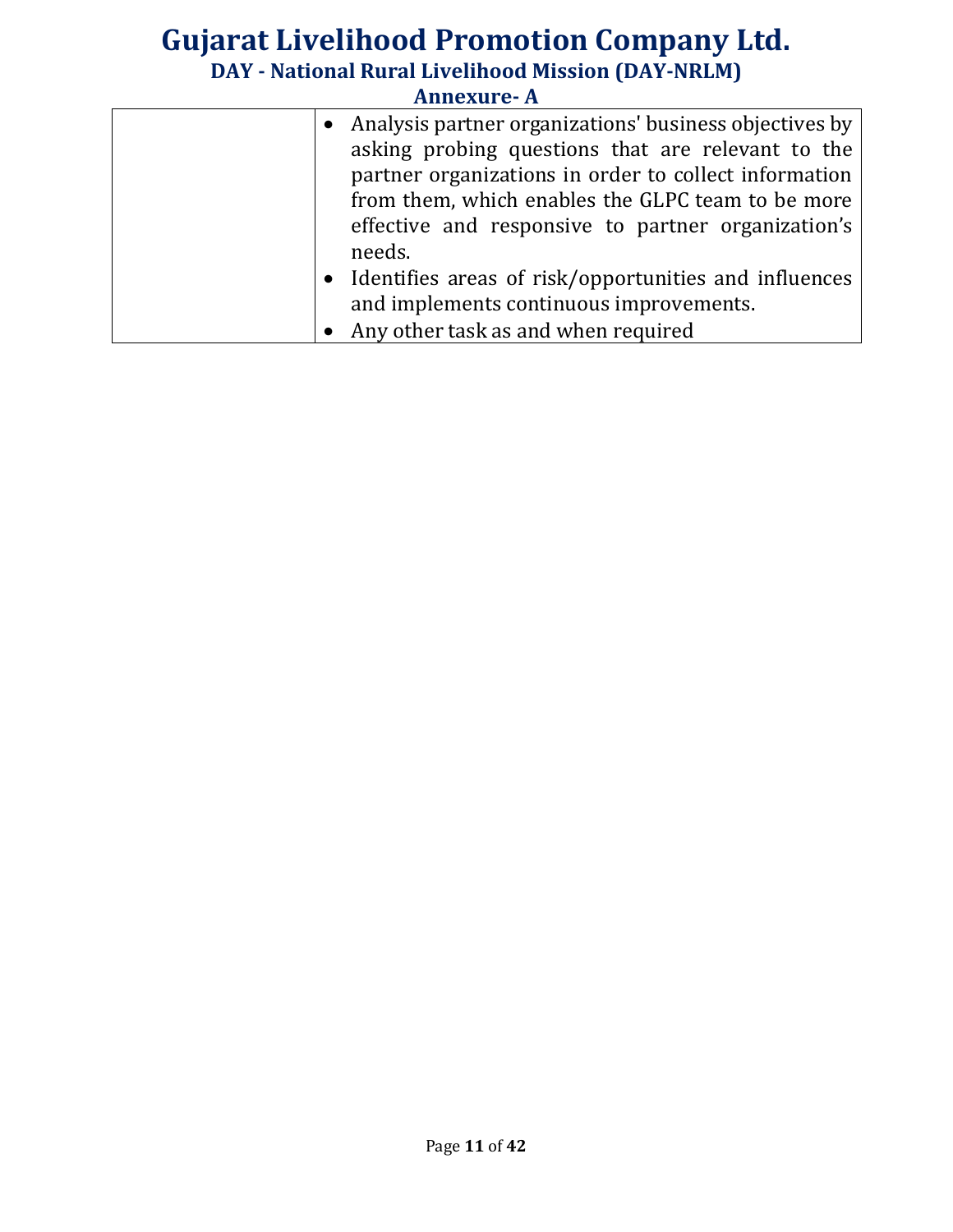# **Gujarat Livelihood Promotion Company Ltd. DAY - National Rural Livelihood Mission (DAY-NRLM) Annexure- A Job Description of General Manager**

**5. Livelihood Promotion (Farm)- Agriculture & Agro based sector, Animal Husbandry & Dairy Sector, Horticulture**

| <b>Designation</b>                                                                     | <b>General Manager</b>                                                                                                                                                                                                                                                                                                                                                                                            |
|----------------------------------------------------------------------------------------|-------------------------------------------------------------------------------------------------------------------------------------------------------------------------------------------------------------------------------------------------------------------------------------------------------------------------------------------------------------------------------------------------------------------|
| <b>Level</b>                                                                           | <b>Top Management</b>                                                                                                                                                                                                                                                                                                                                                                                             |
| <b>Vertical</b>                                                                        | Livelihood Promotion (Farm) - Agriculture & AHD                                                                                                                                                                                                                                                                                                                                                                   |
| <b>Administrative</b><br>$\boldsymbol{\&}$<br><b>Functional</b><br><b>Reporting to</b> | Managing Director, Jt. Managing Director, Any Other<br>Official designated by MD                                                                                                                                                                                                                                                                                                                                  |
| <b>Position</b>                                                                        | 03                                                                                                                                                                                                                                                                                                                                                                                                                |
| <b>Place of Posting</b>                                                                | Head Office, GLPC Ltd.                                                                                                                                                                                                                                                                                                                                                                                            |
| Qualification                                                                          | Bachelor Degree in Agriculture/Horticulture/Animal<br>Husbandry with Post-Graduate in Management/<br>Agriculture/Horticulture/Animal Husbandry/<br>Agri-<br>Business Management/Social Work/Rural Studies from a<br>recognized University                                                                                                                                                                         |
| <b>Experience</b>                                                                      | 12 years and above relevant to the post out of which<br>5 years in designing, implementing and monitoring<br>the<br>of<br>projects<br>in<br>areas<br>Agriculture/Horticulture/Animal Husbandry at the<br>State/National level.<br>Out of the above total experience, Minimum 3 years of<br>the experience should be in Govt./Semi Govt.<br>Companies, Institutions, Boards, Societies, Agencies,<br>Corporations. |
| <b>Other</b><br><b>Requirements</b>                                                    | Strong Communication and Documentation skills in<br>English, Knowledge of Hindi and Gujarati is essential<br>Experience in Govt. Sector (PSU), Social Sector will be<br>preferred.                                                                                                                                                                                                                                |
| <b>Age Limit</b>                                                                       | Max 45 years, relaxable by 5 years for Reserved<br>Candidate                                                                                                                                                                                                                                                                                                                                                      |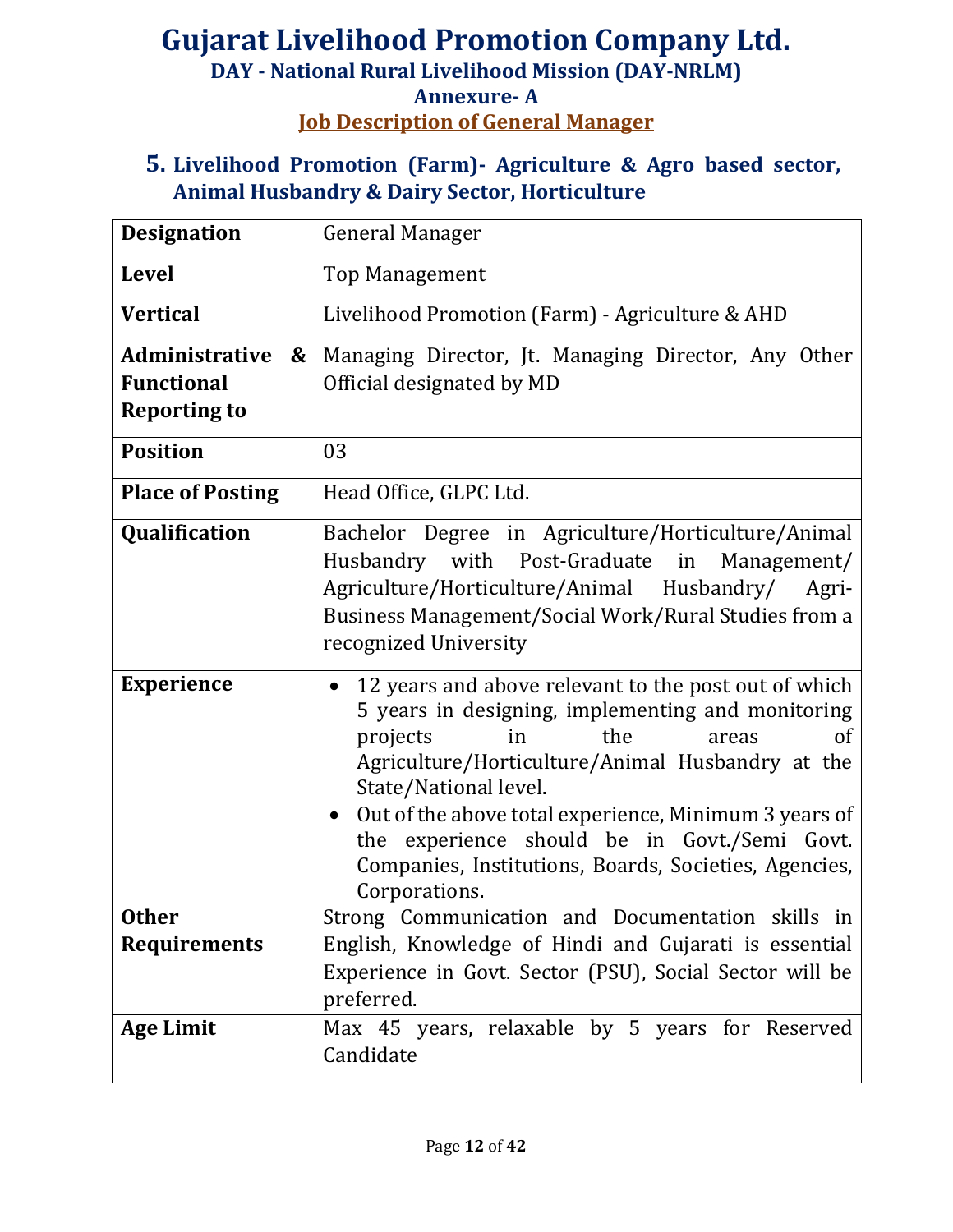| Compensation          | Upto Rs 60000/per month (commensurate<br>with                                                                       |
|-----------------------|---------------------------------------------------------------------------------------------------------------------|
|                       | experience and Company's Policies)                                                                                  |
| Role                  |                                                                                                                     |
| &                     | General Manager will be responsible to provide                                                                      |
| <b>Responsibility</b> | directions, guidance and support to a team consisting of                                                            |
|                       | State Project Manager, District Livelihood Managers,                                                                |
|                       | State Assistant Project Manager, Taluka Staff etc.                                                                  |
|                       | <b>Broad Area of Work:</b>                                                                                          |
|                       | Providing inputs in formulation of policies of the                                                                  |
|                       | company in specific thematic area/vertical.                                                                         |
|                       | Develop network of and partnership with similar<br>$\bullet$                                                        |
|                       | financial<br>institutions<br>institutions<br>and<br>for                                                             |
|                       | implementation of policies.                                                                                         |
|                       | Portfolio management of subsectors and quality<br>$\bullet$                                                         |
|                       | management of the work.                                                                                             |
|                       | Managing entire pool of vertical Team – State Project                                                               |
|                       | Manager & APM, District APMs & Block level Domain                                                                   |
|                       | <b>Experts</b>                                                                                                      |
|                       | Conceptualize and develop livelihood generation                                                                     |
|                       | strategies with plans for fund mobilization and road                                                                |
|                       | maps for implementation                                                                                             |
|                       |                                                                                                                     |
|                       | Executing the strategies and project by focused pilots<br>$\bullet$<br>and surveys in initial phase of the project. |
|                       |                                                                                                                     |
|                       | Monitor the affectivity of the policies and projects.<br>$\bullet$                                                  |
|                       | Clearing doubts regarding new concepts and policies<br>$\bullet$                                                    |
|                       | and smoothening the understanding of the team.                                                                      |
|                       | Ensuring the market linkage for the vertical's projects                                                             |
|                       | on case to case basis.                                                                                              |
|                       | By actively participating in initial phase/pilots of the                                                            |
|                       | project to provide hands<br>on<br>support<br>to                                                                     |
|                       | implementation team                                                                                                 |
|                       | Determine the frequency and content of status report<br>$\bullet$                                                   |
|                       | project team;<br>results<br>from<br>analyse<br>and                                                                  |
|                       | troubleshooting the problem area.                                                                                   |
|                       |                                                                                                                     |
|                       | Coach, Mentor, Motivate and supervise project team<br>$\bullet$                                                     |
|                       | members and influence them to take positive action                                                                  |
|                       | and accountability for their assigned work.                                                                         |
|                       | Oversee and supervise the progress and activities of                                                                |
|                       | projects, ensure performance of project team.                                                                       |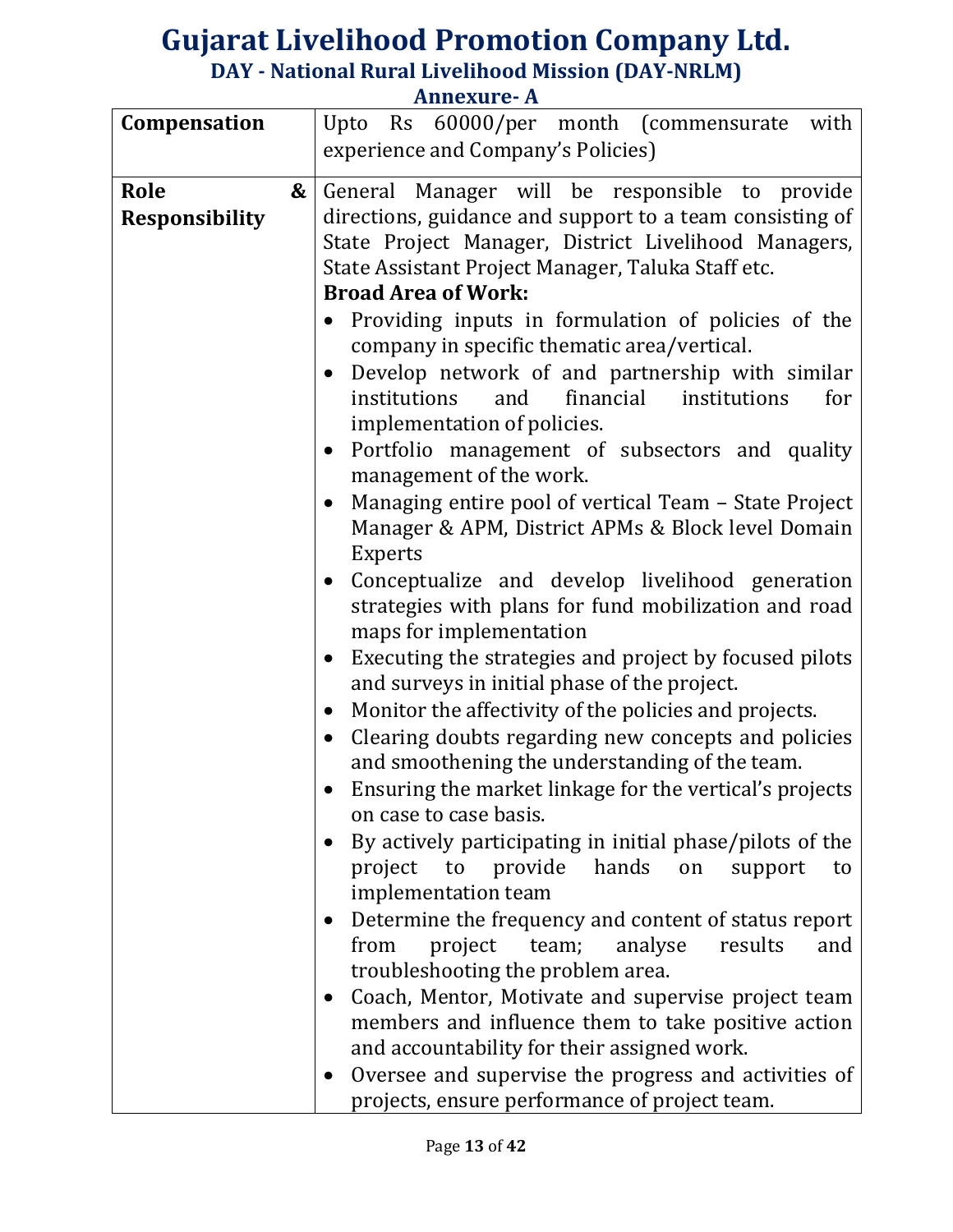| <b>Annexure-A</b> |                                                                                                               |
|-------------------|---------------------------------------------------------------------------------------------------------------|
|                   | • Assigning the job responsibilities to project team and                                                      |
|                   | ensuring the execution of the team.                                                                           |
|                   | • Determining the success parameters and supervise                                                            |
|                   | the team to achieve it.                                                                                       |
|                   | • Manage cost and effectiveness on expenditure                                                                |
|                   | incurred in the operational area.                                                                             |
|                   | Assist in livelihood promotion and other plans of the                                                         |
|                   | company,                                                                                                      |
|                   | • Help building partnership and linkages with private                                                         |
|                   | sector, civil society organizations, banks and other<br>stake holders as per the requirement of the vertical. |
|                   | • Work in close coordination with concerned Project                                                           |
|                   | Manager and other sector experts.                                                                             |
|                   | • Arranging for recruitment of new people for project                                                         |
|                   | specific purpose.                                                                                             |
| $\bullet$         | Bring in team spirit among members                                                                            |
|                   | Any other task as and when required                                                                           |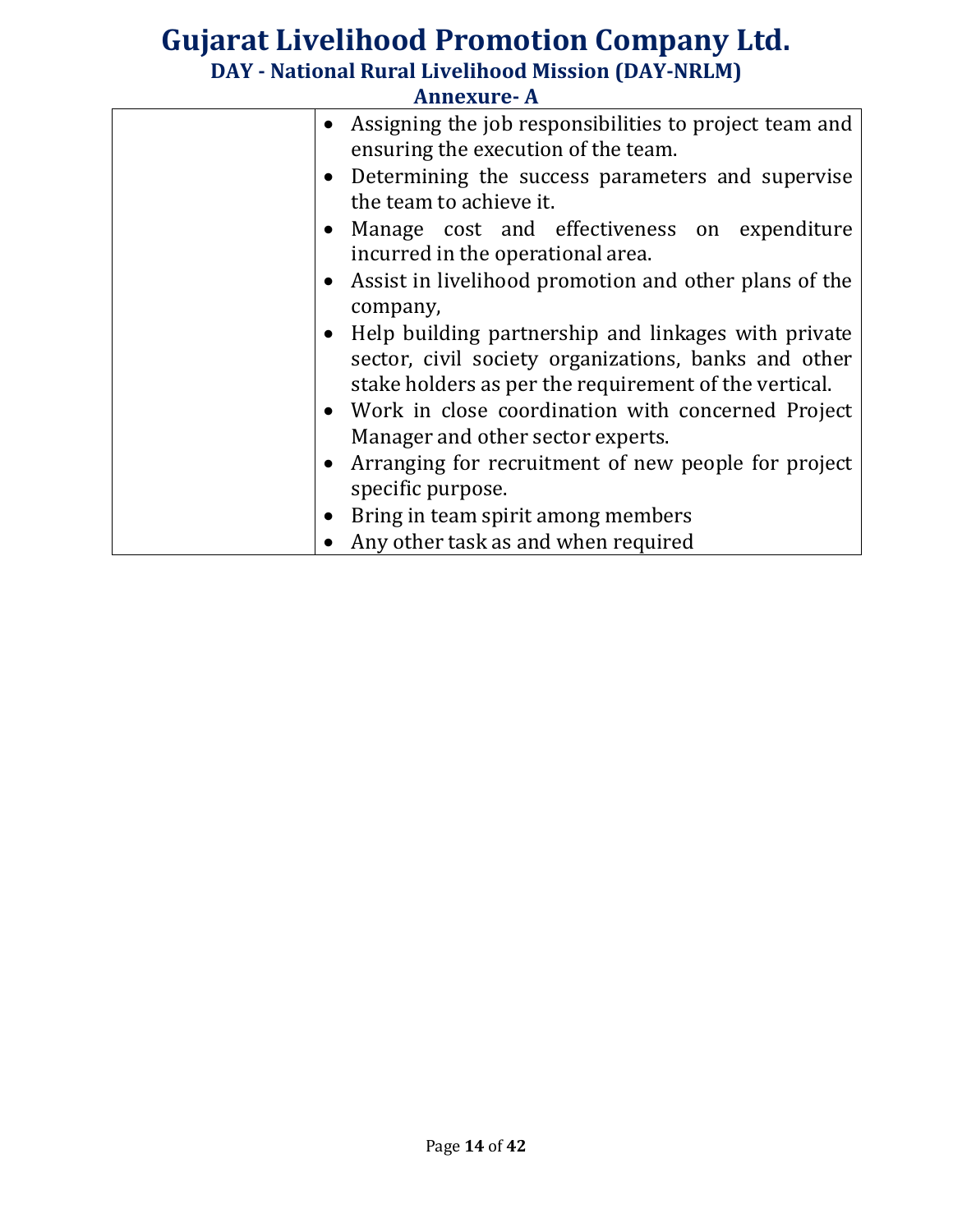# **Job Description of General Manager**

#### **6. Human Resource & Admin**

| <b>Designation</b>                  | <b>General Manager</b>                                                                                                                                                                                                                                                            |
|-------------------------------------|-----------------------------------------------------------------------------------------------------------------------------------------------------------------------------------------------------------------------------------------------------------------------------------|
| <b>Level</b>                        | <b>Top Management</b>                                                                                                                                                                                                                                                             |
| <b>Vertical</b>                     | Human Resource & Admin                                                                                                                                                                                                                                                            |
| <b>Administrative</b><br>&          | Managing Director, Jt. Managing Director, Any Other                                                                                                                                                                                                                               |
| <b>Functional</b>                   | Official designated by MD                                                                                                                                                                                                                                                         |
| <b>Reporting to</b>                 |                                                                                                                                                                                                                                                                                   |
| <b>Position</b>                     | 01                                                                                                                                                                                                                                                                                |
| <b>Place of Posting</b>             | Head Office, GLPC Ltd.                                                                                                                                                                                                                                                            |
| Qualification                       | Post Graduate degree/2 year PG Diploma in HR, Social<br>Work from a Nationally Reputed Institute                                                                                                                                                                                  |
| <b>Experience</b>                   | 10 Years and above relevant to the post<br>$\bullet$<br>Out of the above total experience, Minimum 3 years of<br>$\bullet$<br>the experience should be in Govt./Semi Govt.<br>Companies, Institutions, Boards, Societies, Agencies,<br>Corporations.                              |
| <b>Other</b><br><b>Requirements</b> | Strong Communication and Documentation skills in<br>English, Knowledge of Hindi and Gujarati is essential<br>Experience in Govt. Sector (PSU), Social Sector will be<br>preferred.                                                                                                |
| <b>Age Limit</b>                    | Max 45 years, relaxable by 5 years for Reserved<br>Candidate                                                                                                                                                                                                                      |
| Compensation                        | Upto Rs 60000/per month (commensurate with<br>experience and Company's Policies)                                                                                                                                                                                                  |
| Role<br>&<br><b>Responsibility</b>  | General Manager will be responsible<br>to provide<br>directions, guidance and support to a team consisting of<br>State Project Manager, District Livelihood Managers,<br>State Assistant Project Manager, Taluka Staff etc.<br><b>Broad Area of Work:</b><br><b>HR Activities</b> |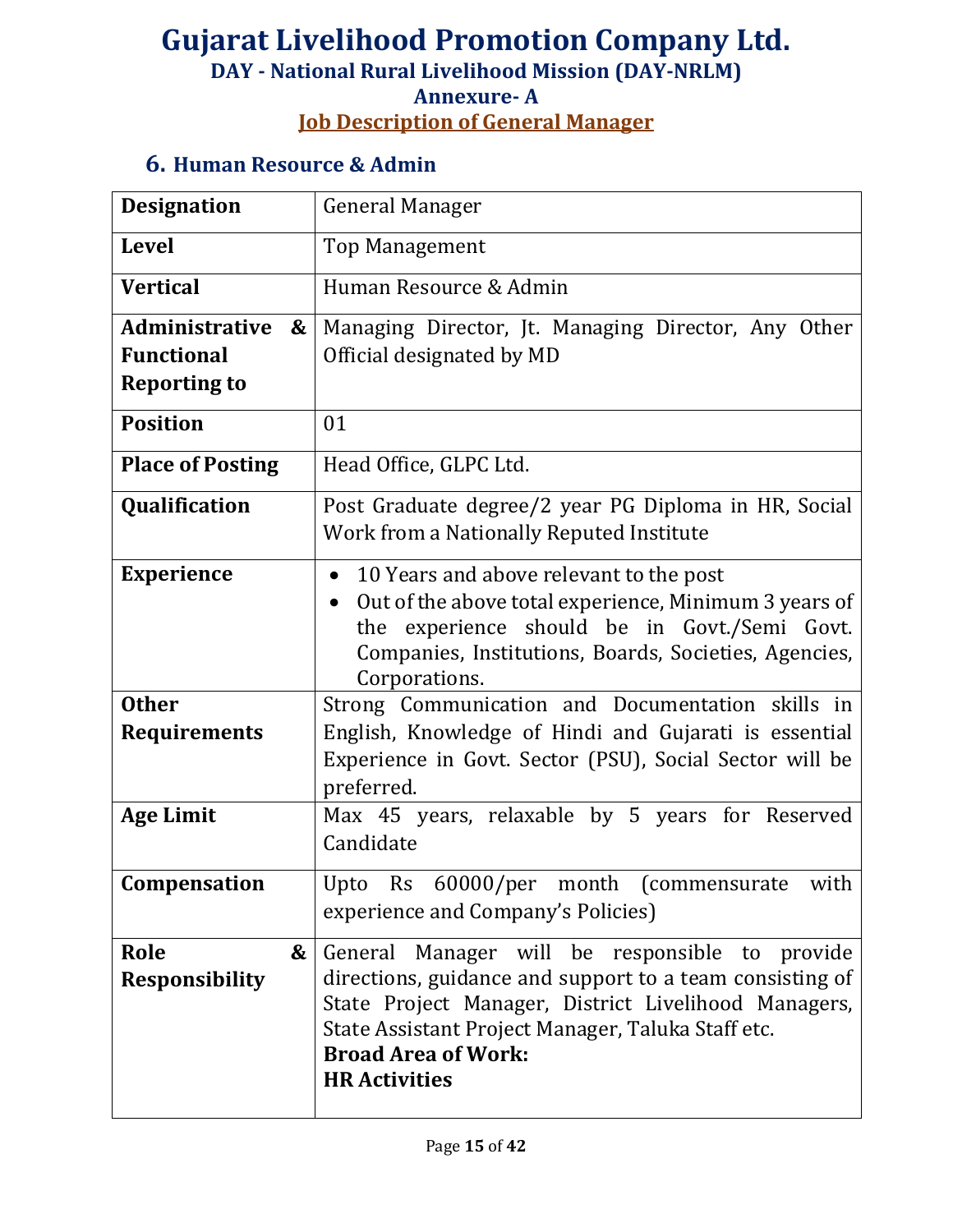| <b>Annexure-A</b> |                                                            |
|-------------------|------------------------------------------------------------|
|                   | <b>Recruitment:</b> Recruitment for positions at State,    |
|                   | District, Bloc and Cluster through an external             |
|                   | <b>Recruitment Agency</b>                                  |
|                   | <b>Job Descriptions and Job Specifications: Designing</b>  |
|                   | Job Descriptions across all levels and for all Verticals   |
|                   | for PMS, TNA & CB Needs                                    |
|                   | <b>Induction and Orientation</b>                           |
|                   | Govt. Procedure Training: Knowledge about Govt.            |
|                   | Systems, procedures and protocols.                         |
|                   | Skill Gap Analysis: Carry out skill Gap Analysis by        |
|                   | development of Skill Mapping format for identifying        |
|                   | next phase of training needs.                              |
| $\bullet$         | Capacity Building: Develop Training Plan and               |
|                   | Training Calendar for the employees based on Skill         |
|                   | Map Analysis for the phase wise development of             |
|                   | Training Modules and continuous process of Capacity        |
|                   | Building.                                                  |
|                   | <b>Annual Performance Appraisal: Design and Develop</b>    |
|                   | formats for Annual Performance Appraisal for the           |
|                   | GLPC employees.                                            |
| $\bullet$         | Policies: Policies related to Compensation, Transfer,      |
|                   | Short<br>Promotion, Interns,<br>Term<br>Consultants,       |
|                   | Grievance Redressal and Exit                               |
| $\bullet$         | <b>Development of HR Policy &amp; Manuals: Development</b> |
|                   | of a uniform and comprehensive HR Policy by the            |
|                   | development of Human Resource, Capacity Building           |
|                   | and Performance Appraisal & Incentive Manual               |
|                   | <b>Employees Empowerment, Employee Engagement,</b>         |
|                   | <b>Employee Retention</b>                                  |
|                   | <b>Entire HR Generalist Profile</b>                        |
|                   | <b>Admin Activities</b>                                    |
|                   | <b>Administrative Support:</b> Provision of adequate       |
|                   | Resource, Office<br>utilities,<br>Logistics<br>Human       |
|                   | arrangements, Facilities maintenance, Tackling all         |
|                   | disciplinary issues with suitable action, Conduct of       |
|                   | Timely Meetings, Vendor Management, issuing of             |
|                   | necessary Orders, Circulars & Notices, Monitoring the      |
|                   | work of outsourced staff                                   |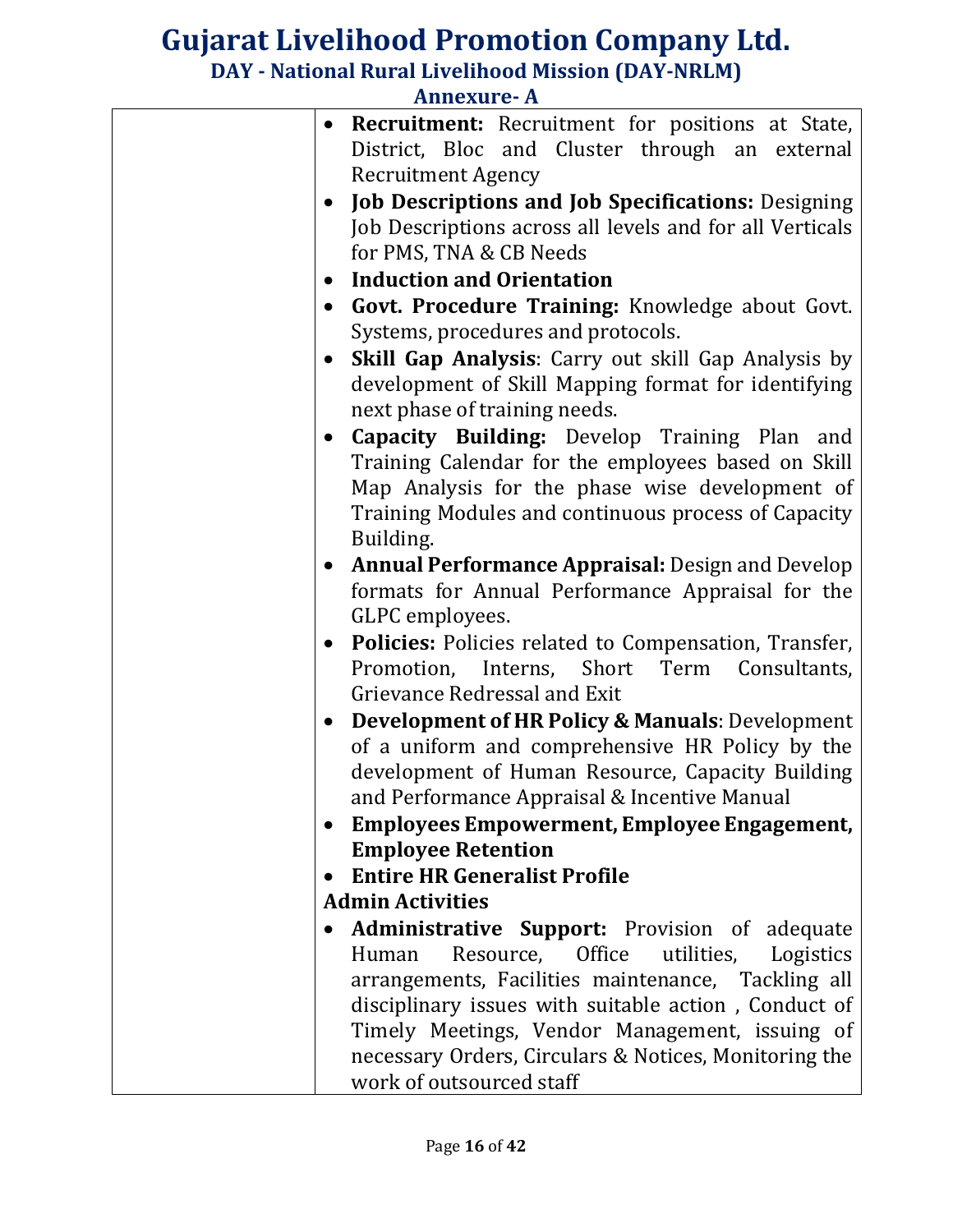| <b>Annexure-A</b> |  |
|-------------------|--|
|-------------------|--|

| $\bullet$ | <b>Record Management:</b> Maintenance of Company              |
|-----------|---------------------------------------------------------------|
|           | Records (Certificate of Incorporation, MOA, AOA,              |
|           | Share Certificates, Board Meeting<br>Minutes),                |
|           | chronological records with segregation and grading of         |
|           | top priority correspondences, Classification of Files,        |
|           | Documentation, Archives etc.                                  |
|           | Liaison and Coordination: Liaison with Govt.<br>$\bullet$     |
|           | Departments and Ministry for the compilation,                 |
|           | circulation and dissemination of required information.        |
|           | Other Activities as and when required                         |
|           | Statutory Compliances under Companies Act,<br>$\bullet$       |
|           | 1956: This includes preparation of Agenda for timely          |
|           | conduct of Board Meetings, Audit Committee Meeting,           |
|           | Annual General Meeting of the Shareholders etc.               |
|           | Compilation of Minutes and its circulation for approval       |
|           | and further necessary action                                  |
|           | Annual Action Plan: Preparation of Annual Action<br>$\bullet$ |
|           | Plan with Physical & Financial targets specifying tasks,      |
|           | timelines, procedures, budget allocation & outcomes           |
|           | for HR & Admin                                                |
|           | <b>Tender Documents:</b> Finalization of tender               |
|           | documents with detailed TOR and scope of work for             |
|           | hiring of organization for services through                   |
|           | competitive bidding                                           |
|           | Legal issues: Handling legal cases being the Nodal            |
|           | Legal officer                                                 |
|           | • Any other task as and when required                         |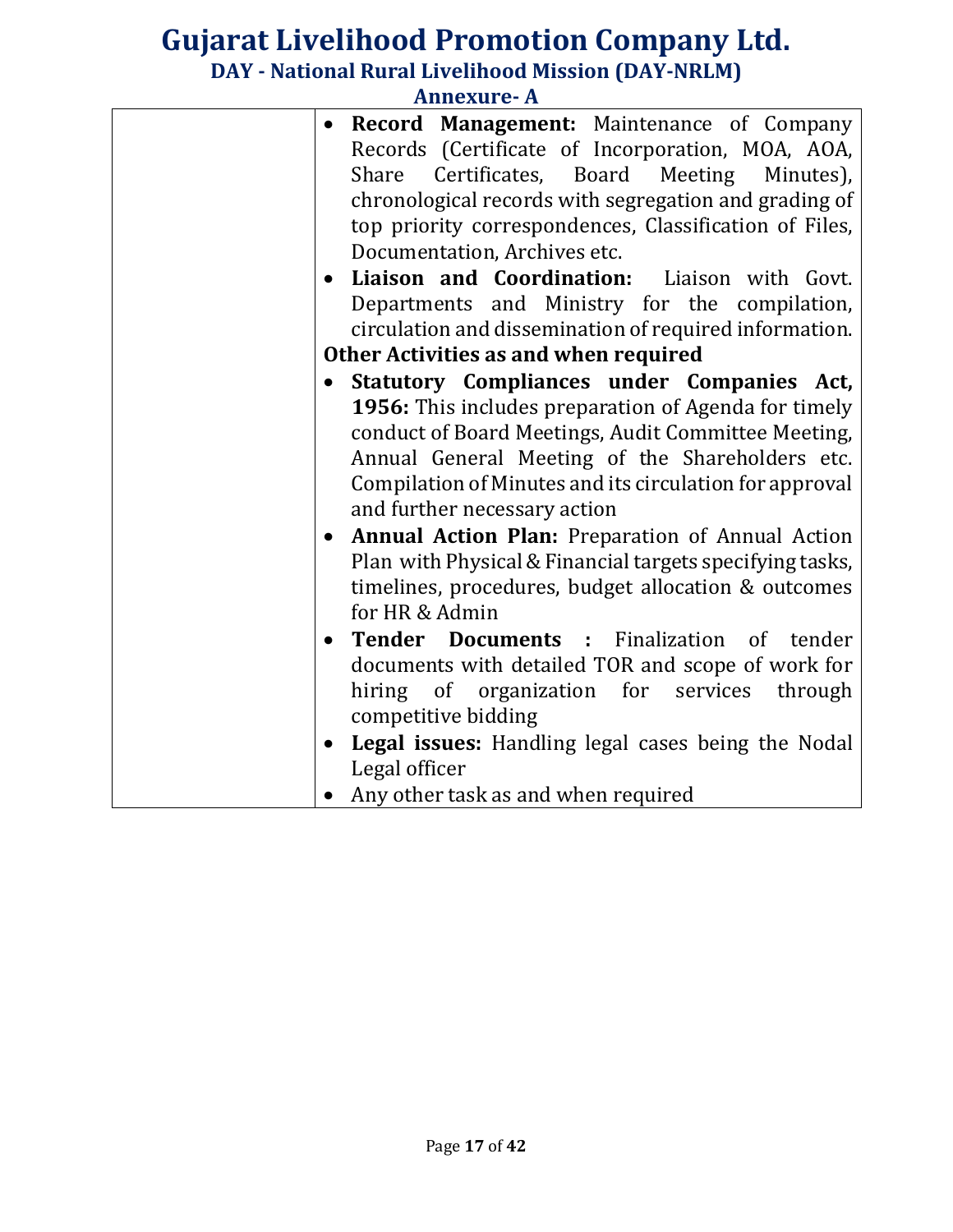#### **Annexure- A Job Description of General Manager**

### **7. MIS & IT and System Management**

| <b>Designation</b>                                                                     | <b>General Manager</b>                                                                                                                                                                                                                                 |
|----------------------------------------------------------------------------------------|--------------------------------------------------------------------------------------------------------------------------------------------------------------------------------------------------------------------------------------------------------|
| <b>Level</b>                                                                           | <b>Top Management</b>                                                                                                                                                                                                                                  |
| <b>Vertical</b>                                                                        | MIS & IT and System Management                                                                                                                                                                                                                         |
| <b>Administrative</b><br>$\boldsymbol{\&}$<br><b>Functional</b><br><b>Reporting to</b> | Managing Director, Jt. Managing Director, Any Other<br>Official designated by MD                                                                                                                                                                       |
| <b>Position</b>                                                                        | 01                                                                                                                                                                                                                                                     |
| <b>Place of Posting</b>                                                                | Head Office, GLPC Ltd.                                                                                                                                                                                                                                 |
| Qualification                                                                          | B.E/B.Tech/MCA/M.Sc. IT or Computer Science/ MBA<br>(Systems or IT) or Equivalent (2 years recognized PG<br>Qualification)                                                                                                                             |
| <b>Experience</b>                                                                      | 10 Years and above relevant to the post<br>$\bullet$<br>Out of the above total experience, Minimum 3 years of<br>the experience should be in Govt./Semi Govt.<br>Companies, Institutions, Boards, Societies, Agencies,<br>Corporations.                |
| <b>Other</b>                                                                           | Strong Communication and Documentation skills in                                                                                                                                                                                                       |
| <b>Requirements</b>                                                                    | English, Knowledge of Hindi and Gujarati is essential<br>Experience in Govt. Sector (PSU), Social Sector will be<br>preferred.                                                                                                                         |
| <b>Age Limit</b>                                                                       | Max 45 years, relaxable by 5 years for Reserved<br>Candidate                                                                                                                                                                                           |
| Compensation                                                                           | Upto Rs 60000/per month (commensurate<br>with<br>experience and Company's Policies)                                                                                                                                                                    |
| Role<br>&<br><b>Responsibility</b>                                                     | General Manager will be responsible to provide<br>directions, guidance and support to a team consisting of<br>State Project Manager, District Livelihood Managers,<br>State Assistant Project Manager, Taluka Staff etc.<br><b>Broad Area of Work:</b> |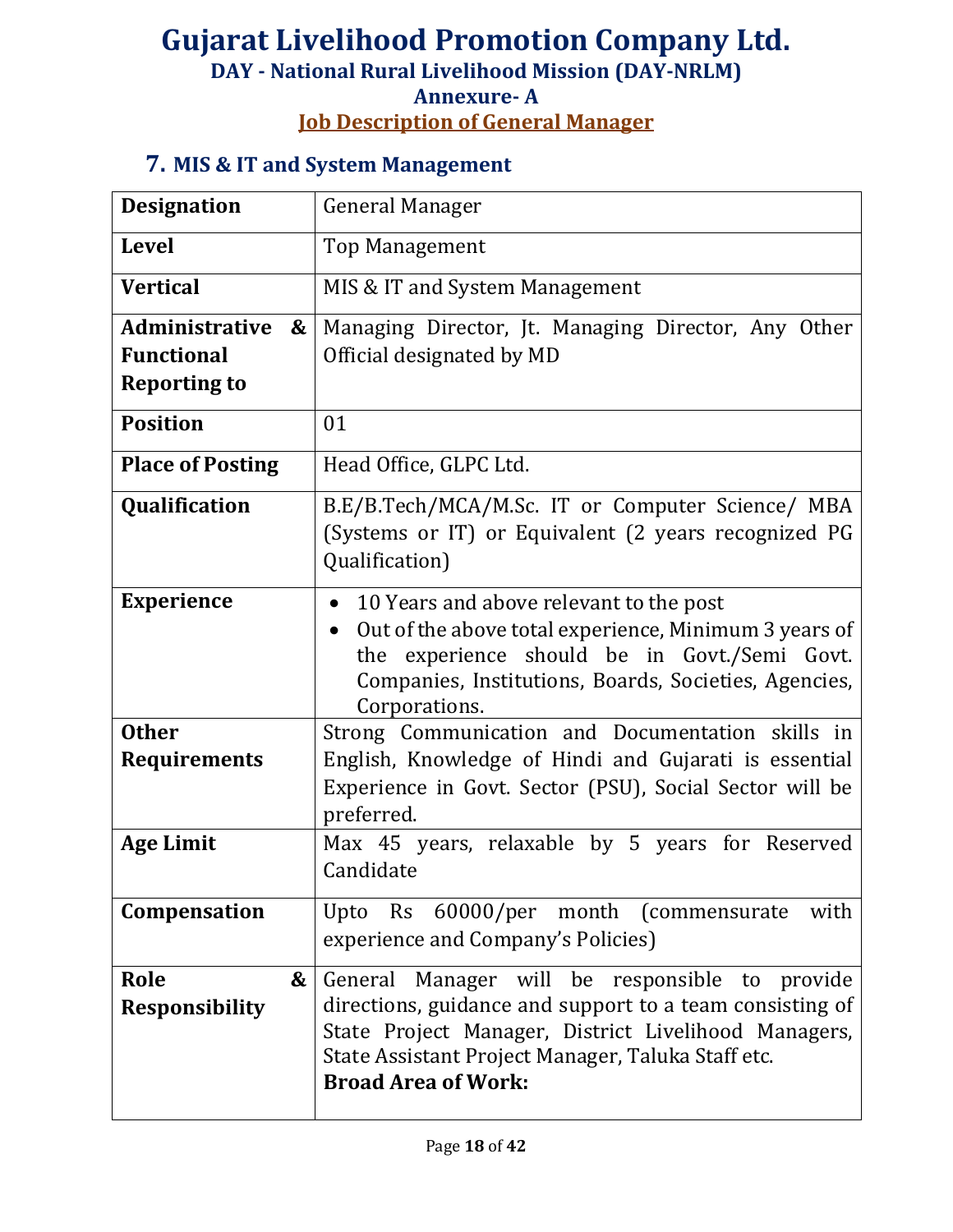|           | • General Manager – IT & MIS will provide technology<br>vision and leadership in the development and<br>implementation of the enterprise-wide information<br>technology (IT) program of the company.<br>Responsible for all aspects of information technology<br>management and control, including supervision of<br>information technology staff; budget preparation and<br>management; recommendations for technical<br>upgrades. |
|-----------|-------------------------------------------------------------------------------------------------------------------------------------------------------------------------------------------------------------------------------------------------------------------------------------------------------------------------------------------------------------------------------------------------------------------------------------|
| $\bullet$ | Develops IT management policies according to defined<br>standards and<br>Government<br>monitors<br>overall<br>adherence.                                                                                                                                                                                                                                                                                                            |
| $\bullet$ | Develops and maintains company IT security and<br>recovery policies and standards aimed at maximizing<br>effectiveness and minimizing costs related to the<br>acquisition, implementation and operation of IT<br>systems                                                                                                                                                                                                            |
| $\bullet$ | Provide strategic and tactical planning, development,<br>evaluation, and coordination of the information and<br>technology systems of the company.                                                                                                                                                                                                                                                                                  |
| $\bullet$ | Oversees the computer operations of the company's<br>Management Information System, including local area<br>networks and wide-area networks.                                                                                                                                                                                                                                                                                        |
| $\bullet$ | Oversee and supervise the progress in activities of the<br>IT projects at All levels, ensure performance of the<br>team with assistance of Project Manager                                                                                                                                                                                                                                                                          |
|           | Oversee and management of multiple information and<br>communications systems and projects, including<br>voice, data, imaging, and office automation.                                                                                                                                                                                                                                                                                |
| $\bullet$ | Oversees and evaluates system security and back up<br>procedures.                                                                                                                                                                                                                                                                                                                                                                   |
|           | Overall co-ordination for development of all<br>enterprise level software and hardware including<br>website.                                                                                                                                                                                                                                                                                                                        |
|           | Supervise Project Manager and Other IT Staff.                                                                                                                                                                                                                                                                                                                                                                                       |
|           | Approves, coordinates and controls all projects related<br>to IT and selection, acquisition, development and<br>installation of major information systems for the<br>company.                                                                                                                                                                                                                                                       |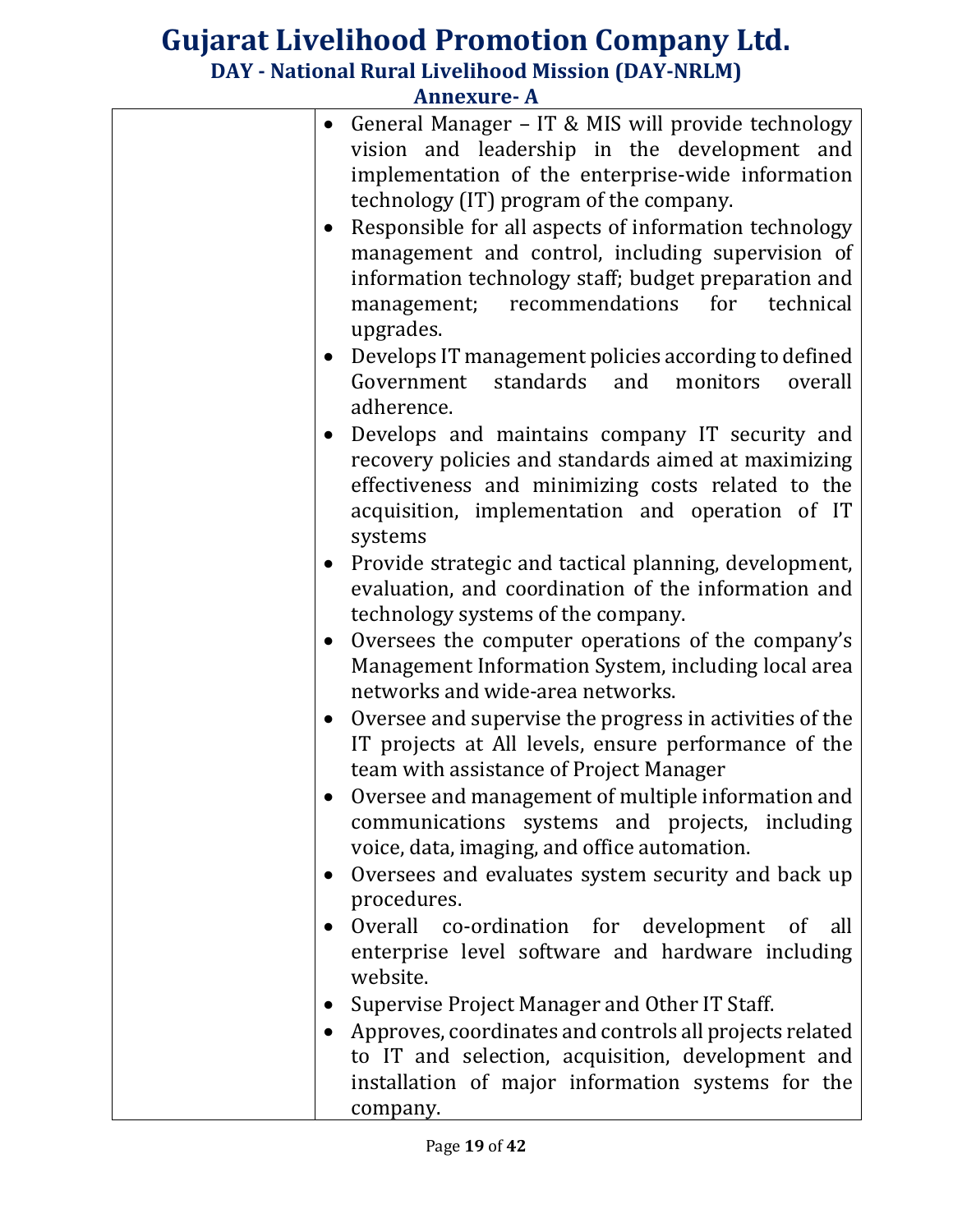|                        | лшсли с- Л                                                                                                                                                                                                                                                                                                                    |
|------------------------|-------------------------------------------------------------------------------------------------------------------------------------------------------------------------------------------------------------------------------------------------------------------------------------------------------------------------------|
| $\bullet$              | Reviews all hardware and software acquisition and<br>maintenance contracts, soliciting involvement and<br>participation of other management team members as<br>appropriate.                                                                                                                                                   |
| $\bullet$<br>$\bullet$ | Develops, when possible, master purchase or lease<br>agreements for hardware, software, maintenance and<br>telecommunication services.<br>Develops and monitors the approved annual operating<br>and capital budgets for information and technology                                                                           |
| $\bullet$              | systems.<br>Maintains knowledge of current technology,<br>equipment, prices and terms of agreements to<br>minimize the investment required to meet established<br>service levels. Evaluates alternatives, performs<br>appropriate cost benefit analysis, and recommends<br>solutions that maximize effectiveness and minimize |
| $\bullet$              | costs commensurate with acceptable risks<br>Develops and maintains the Systems Architecture,<br>defining standards and protocols for data exchange,<br>communications, software and interconnection of<br>network system                                                                                                      |
| $\bullet$<br>$\bullet$ | Conceptualize innovative ICT based projects for<br>projects for effective service delivery<br>Ensure rollout of E-NRLM in the state<br>Any other task as and when required                                                                                                                                                    |
|                        |                                                                                                                                                                                                                                                                                                                               |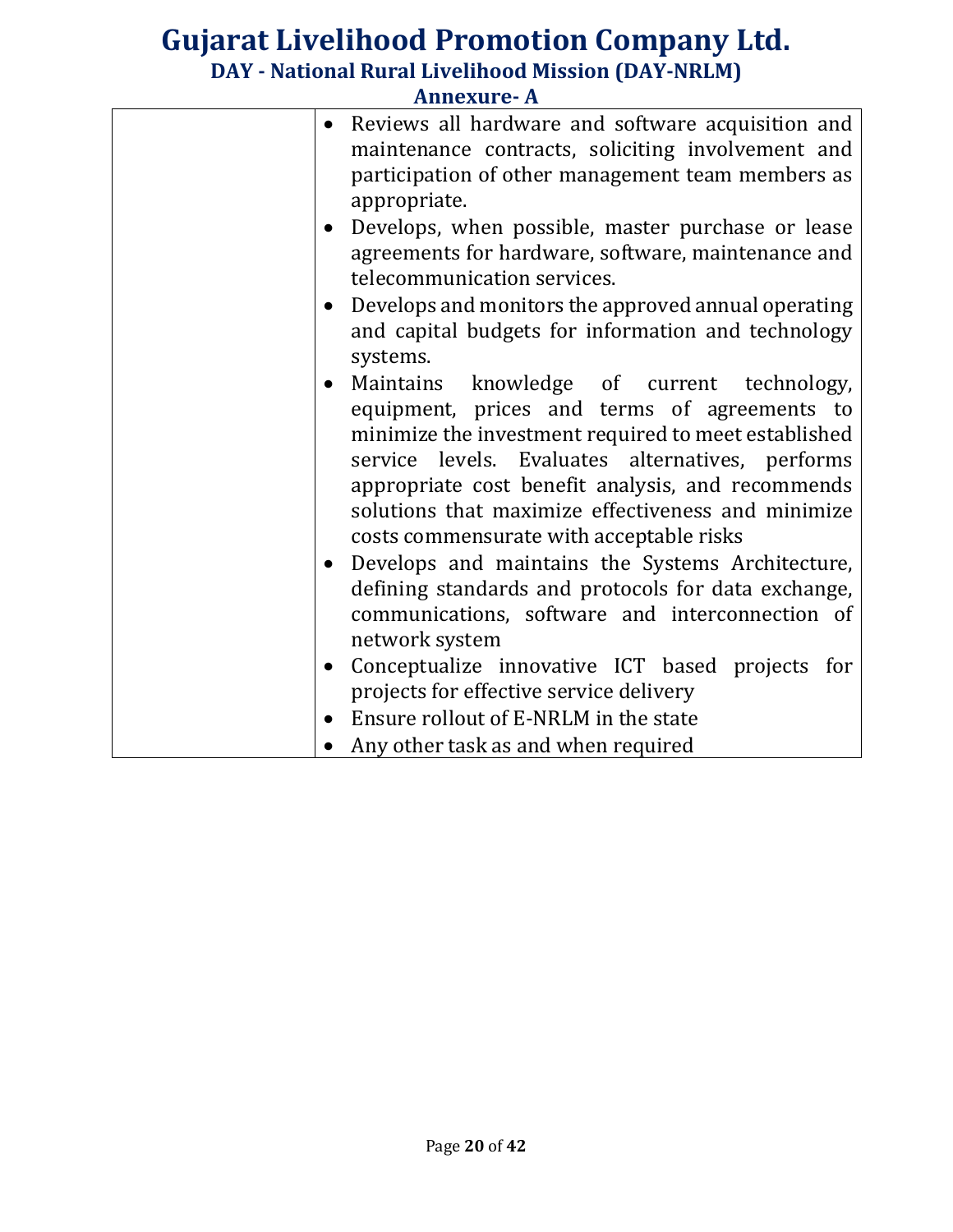## **Job Description of Project Manager**

#### **8. Social Mobilization and Institution Building**

| <b>Designation</b>                  | <b>Project Manager</b>                                                                                                                                                                                                                                                                                                                                                                                                                                                  |
|-------------------------------------|-------------------------------------------------------------------------------------------------------------------------------------------------------------------------------------------------------------------------------------------------------------------------------------------------------------------------------------------------------------------------------------------------------------------------------------------------------------------------|
| <b>Level</b>                        | Middle Management                                                                                                                                                                                                                                                                                                                                                                                                                                                       |
| <b>Vertical</b>                     | Social Mobilization and Institution Building                                                                                                                                                                                                                                                                                                                                                                                                                            |
| Administrative<br>$\boldsymbol{\&}$ | Managing Director, Jt. Managing Director, GM-SM&IB/                                                                                                                                                                                                                                                                                                                                                                                                                     |
| <b>Functional</b>                   | Any Other Official designated by MD                                                                                                                                                                                                                                                                                                                                                                                                                                     |
| <b>Reporting to</b>                 |                                                                                                                                                                                                                                                                                                                                                                                                                                                                         |
| <b>Position</b>                     | 01                                                                                                                                                                                                                                                                                                                                                                                                                                                                      |
| <b>Place of Posting</b>             | Head Office, GLPC Ltd.                                                                                                                                                                                                                                                                                                                                                                                                                                                  |
| Qualification                       | Post Graduate degree in MSW/Social Sciences/ NGO<br>Management/Rural Development from a recognized<br>University                                                                                                                                                                                                                                                                                                                                                        |
| <b>Experience</b>                   | 5 years and above relevant to the post in Social<br>Mobilization, Institution Building and women<br>empowerment, social security entitlements and<br>benefits for poor desirable in SHG movement.<br>Proven track record in working with SHGs and their<br>federations.<br>Out of the above total experience, Minimum 3 years of<br>$\bullet$<br>the experience should be in Govt./Semi Govt.<br>Companies, Institutions, Boards, Societies, Agencies,<br>Corporations. |
| <b>Other</b><br><b>Requirements</b> | S/he should have good communication skill (both oral<br>and writing) in English and Gujarati. Knowledge of Hindi<br>is desirable, Operational proficiency in MS Office,<br>Internet, etc<br>Experience in Govt. Sector (PSU), Social Sector will be<br>preferred                                                                                                                                                                                                        |
| <b>Age Limit</b>                    | Max 35 years, relaxable by 5 years for Reserved<br>Candidate                                                                                                                                                                                                                                                                                                                                                                                                            |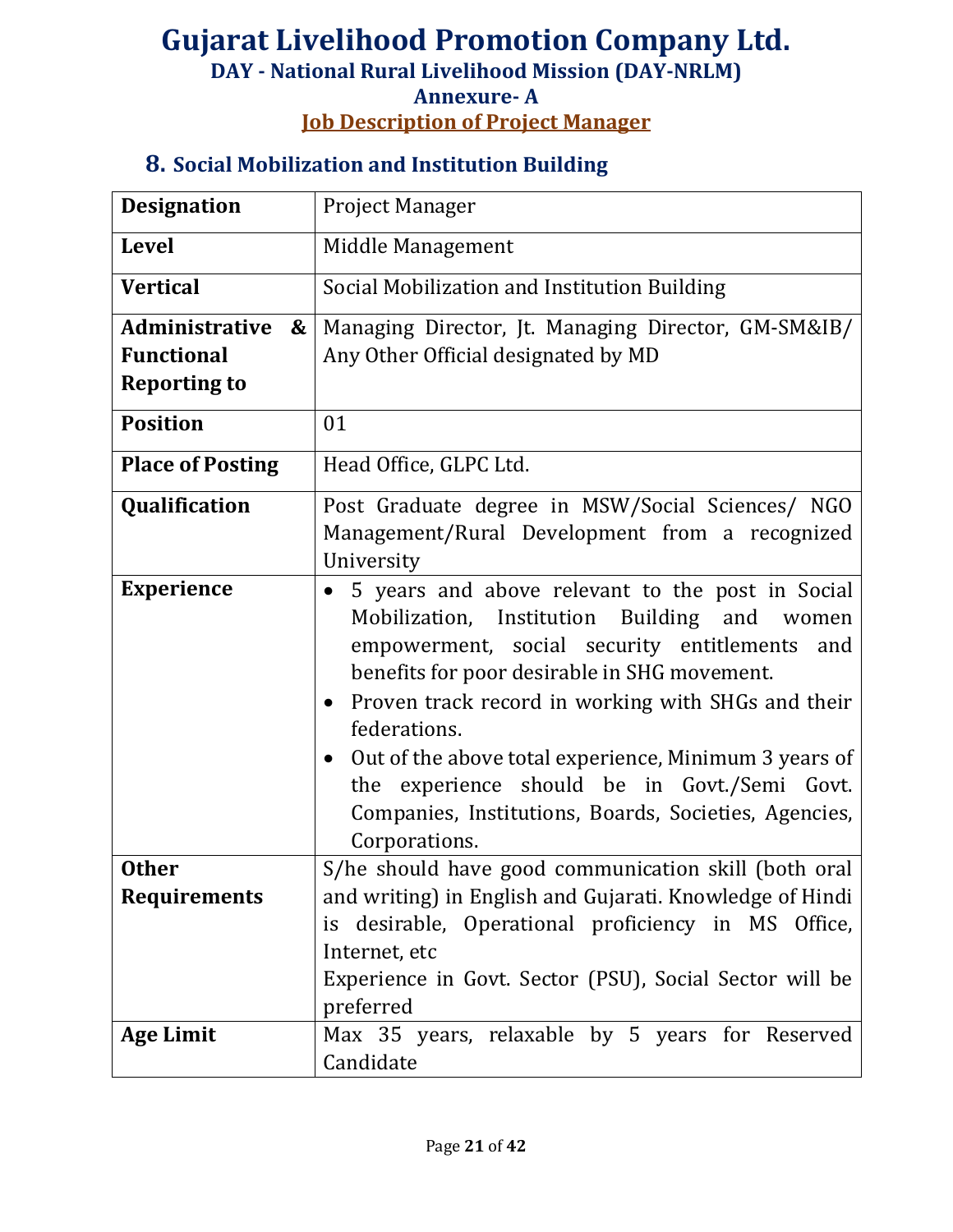|                                    | лшкашс л                                                                                                                                                                                                                                                                                                                                                                                                                                                                                                                                                                                                                                                                                                                                                                                                                                                                                                                                                                                                                                                                                                                                                                                                                                                                                                                                                                                            |
|------------------------------------|-----------------------------------------------------------------------------------------------------------------------------------------------------------------------------------------------------------------------------------------------------------------------------------------------------------------------------------------------------------------------------------------------------------------------------------------------------------------------------------------------------------------------------------------------------------------------------------------------------------------------------------------------------------------------------------------------------------------------------------------------------------------------------------------------------------------------------------------------------------------------------------------------------------------------------------------------------------------------------------------------------------------------------------------------------------------------------------------------------------------------------------------------------------------------------------------------------------------------------------------------------------------------------------------------------------------------------------------------------------------------------------------------------|
| Compensation                       | 40000/per month (commensurate<br>Upto<br>Rs<br>with<br>experience and Company's Policies)                                                                                                                                                                                                                                                                                                                                                                                                                                                                                                                                                                                                                                                                                                                                                                                                                                                                                                                                                                                                                                                                                                                                                                                                                                                                                                           |
| Role<br>&<br><b>Responsibility</b> | Project Manager will support the General Manager - SM&<br>IB and will be responsible to provide directions, guidance<br>and support to a team consisting of District Livelihood<br>Managers, State/District Assistant Project Manager,<br>Taluka Staff, Project Implementing Agencies (PIAs) etc<br><b>Broad Area of Work:</b>                                                                                                                                                                                                                                                                                                                                                                                                                                                                                                                                                                                                                                                                                                                                                                                                                                                                                                                                                                                                                                                                      |
|                                    | The PM is responsible to design, develop and plan<br>implementation of various activities related to social<br>mobilization division<br>Plan out strategies jointly with GM-SM & IB<br>$\bullet$<br>visualizing sustainable mobilization helpful for the<br>poor in the fighting and creating safety net against<br>poverty<br>Plan and develop policies for sustainable institution<br>$\bullet$<br>building helpful for the poor to come out of poverty<br>Preparation of Annual Action Plan with Physical &<br>$\bullet$<br>Financial targets specifying tasks, timelines,<br>procedures, budget allocation & outcomes for SM&IB<br>Coordinate with the district/taluka team and facilitate<br>$\bullet$<br>the implementation of various thematic activities<br>Plan<br>strategies visualizing sustainable<br>out<br>mobilization helpful for the poor in the fighting and<br>creating safety net against poverty<br>Plan and develop policies for sustainable institution<br>building helpful for the poor to come out of poverty<br>As the leader of the SM & IB Component, the person<br>will directly, lead, manage and guide the GLPC SM &<br>IB team on their day to day results in the short term.<br>Liaison with different line departments related to the<br>thematic area<br>Create an enabling work environment to maximize<br>intra thematic and cross thematic exchange of ideas, |
|                                    | plans and strategies for implementation                                                                                                                                                                                                                                                                                                                                                                                                                                                                                                                                                                                                                                                                                                                                                                                                                                                                                                                                                                                                                                                                                                                                                                                                                                                                                                                                                             |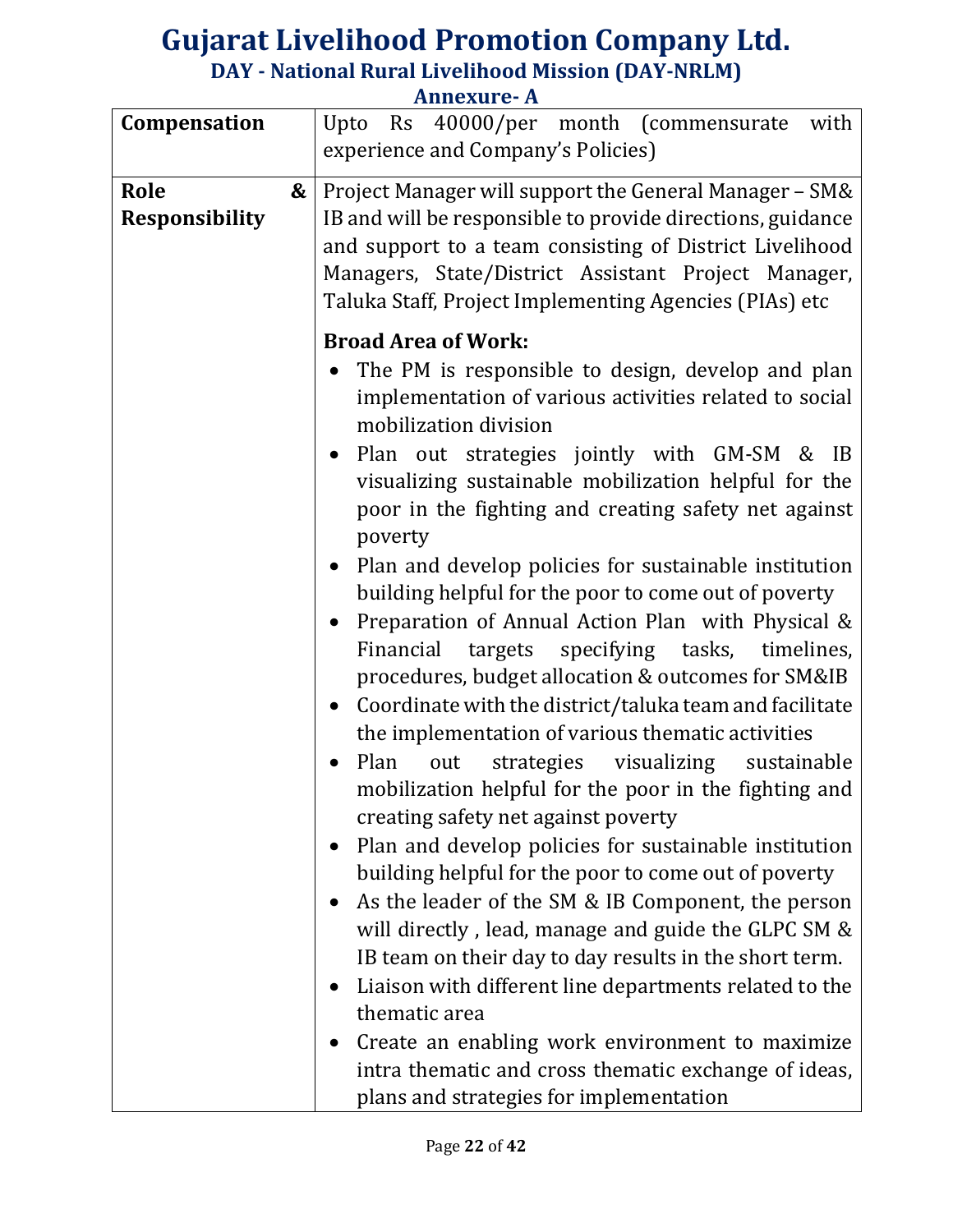| • Undertake necessary liaison and coordinate                  |
|---------------------------------------------------------------|
| implementation of the project with all<br>key                 |
| stakeholders (district administration,<br>line                |
| department, NGOs, technical agencies, banks, etc.)            |
| • Provide necessary technical and management                  |
| support to District Mission Management Unit                   |
| (DMMU) & Block Mission Management Unit (BMMU)                 |
| and conduct regular review meetings                           |
| Mentoring DMMU & BMMUs staff to ensure effective<br>$\bullet$ |
| rollout of Mission activities.                                |
| Any other task assigned by reporting officer                  |
|                                                               |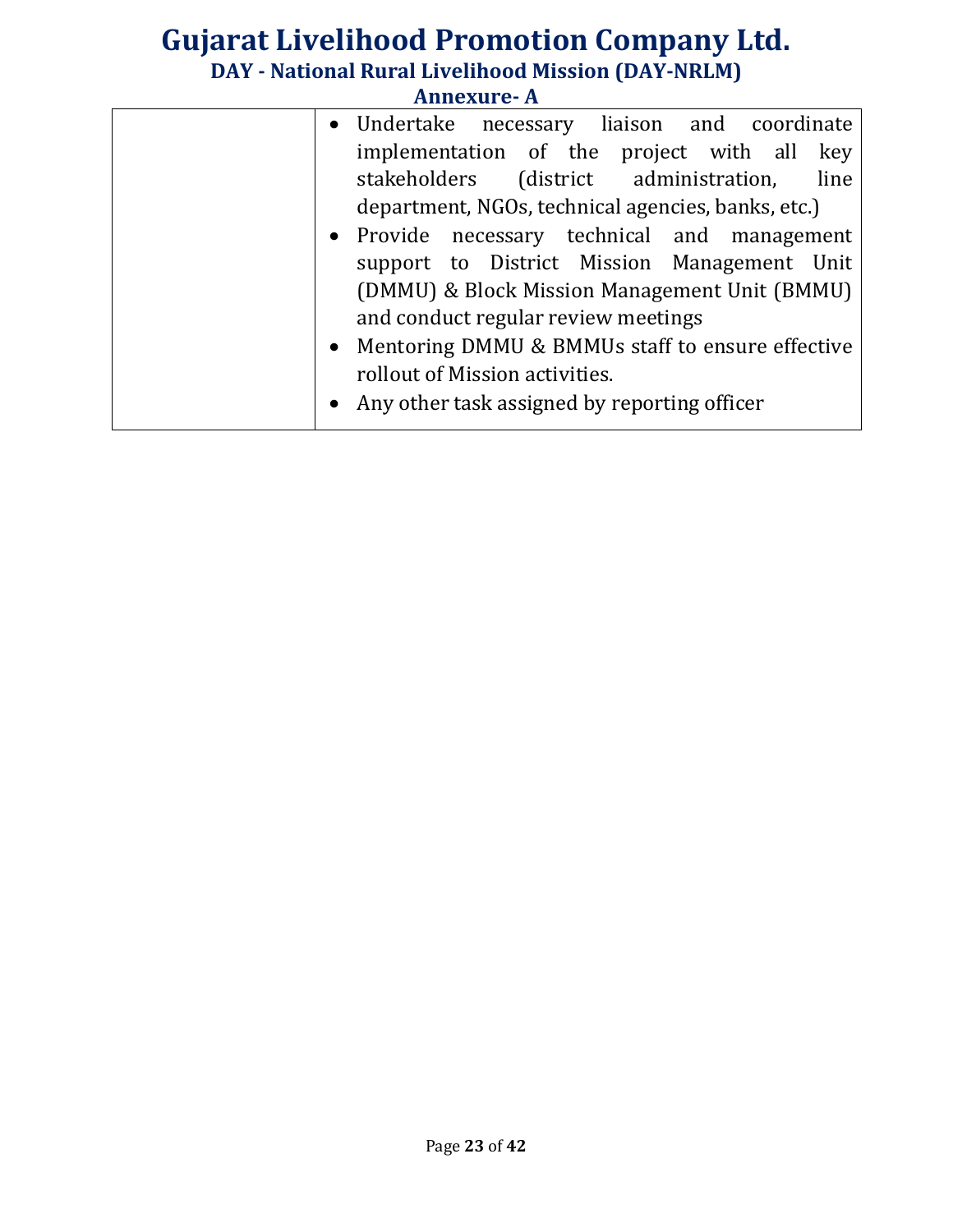# **Gujarat Livelihood Promotion Company Ltd.**

**DAY - National Rural Livelihood Mission (DAY-NRLM)**

**Annexure- A**

**Job Description of Project Manager**

#### **9. Microfinance & Finance Inclusion**

| <b>Designation</b>                         | <b>Project Manager</b>                                                                                                                                                                                                                                                                                                                                                                                                                                                                                                           |
|--------------------------------------------|----------------------------------------------------------------------------------------------------------------------------------------------------------------------------------------------------------------------------------------------------------------------------------------------------------------------------------------------------------------------------------------------------------------------------------------------------------------------------------------------------------------------------------|
| <b>Level</b>                               | Middle Management                                                                                                                                                                                                                                                                                                                                                                                                                                                                                                                |
| <b>Vertical</b>                            | Microfinance & Finance Inclusion                                                                                                                                                                                                                                                                                                                                                                                                                                                                                                 |
| <b>Administrative</b><br>$\boldsymbol{\&}$ | Managing Director, Jt. Managing Director, GM-MF&FI/                                                                                                                                                                                                                                                                                                                                                                                                                                                                              |
| <b>Functional</b>                          | Any Other Official designated by MD                                                                                                                                                                                                                                                                                                                                                                                                                                                                                              |
| <b>Reporting to</b>                        |                                                                                                                                                                                                                                                                                                                                                                                                                                                                                                                                  |
| <b>Position</b>                            | 01                                                                                                                                                                                                                                                                                                                                                                                                                                                                                                                               |
| <b>Place of Posting</b>                    | Head Office, GLPC Ltd.                                                                                                                                                                                                                                                                                                                                                                                                                                                                                                           |
| Qualification                              | MBA/PGDBM(2 years) in Finance/Banking from a<br>recognized University                                                                                                                                                                                                                                                                                                                                                                                                                                                            |
| <b>Experience</b>                          | 5 years and above relevant to the post in Micro-<br>$\bullet$<br>finance/Rural<br>finance/Banking/<br>Financial<br>Institutions/Co-operative Banking<br>S/he should have experience of working at the middle<br>$\bullet$<br>management level on the SHGs/federations/SHG-<br>Bank linkage model related to community institution<br>model.<br>• Out of the above total experience, Minimum 3 years of<br>the experience should be in Govt./Semi Govt.<br>Companies, Institutions, Boards, Societies, Agencies,<br>Corporations. |
| <b>Other</b><br><b>Requirements</b>        | S/he should have good communication skill (both oral<br>and writing) in English and Gujarati. Knowledge of Hindi<br>is desirable, Operational proficiency in MS Office,<br>Internet, etc<br>Experience in Govt. Sector (PSU), Social Sector will be<br>preferred                                                                                                                                                                                                                                                                 |
| <b>Age Limit</b>                           | Max 35 years, relaxable by 5 years for Reserved<br>Candidate                                                                                                                                                                                                                                                                                                                                                                                                                                                                     |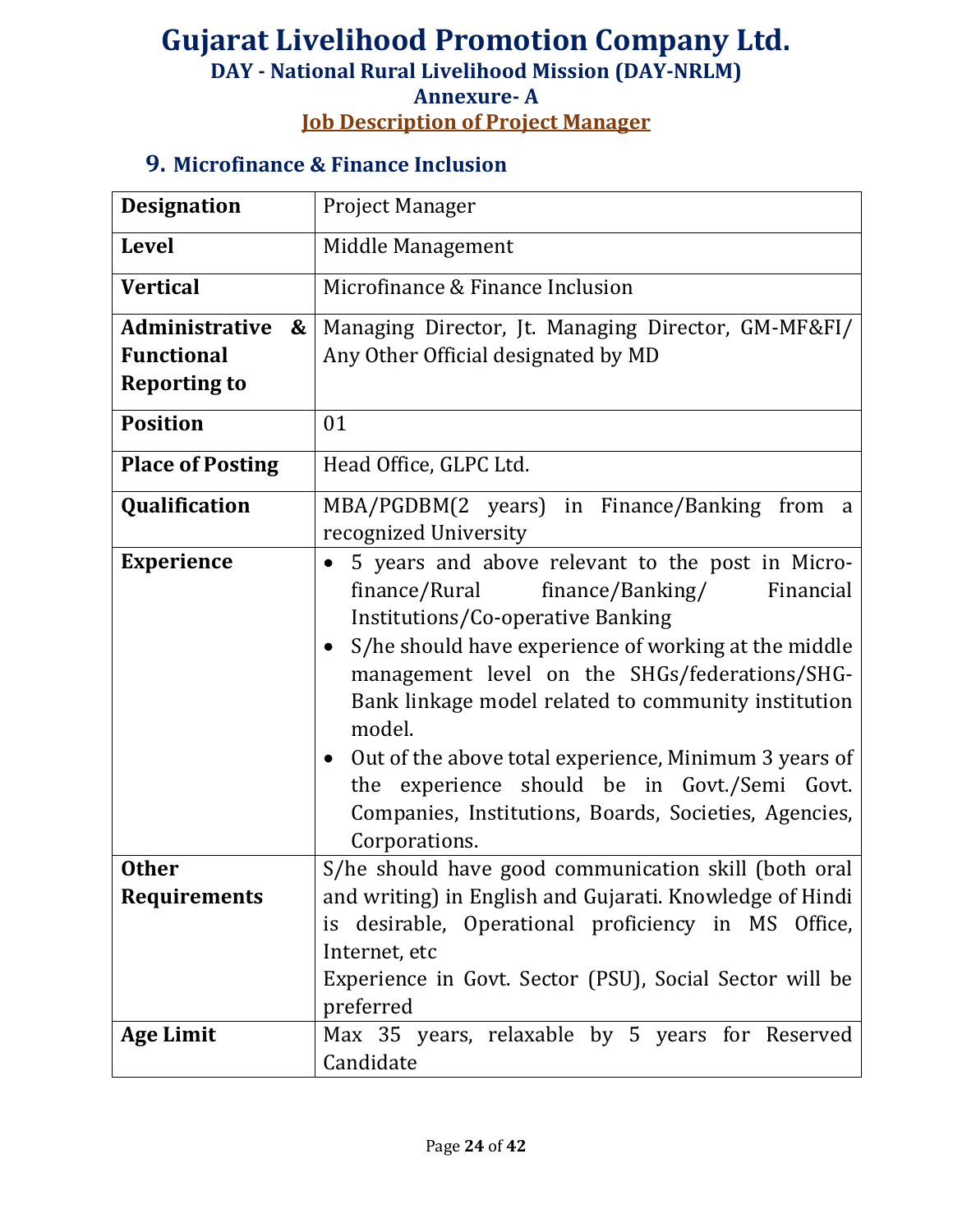|                                    | лшислиге л                                                                                                                                                                                                                                                                                                                                                                                                                                                                                                                                                                                                                                                                                                                                                                                                                                                 |
|------------------------------------|------------------------------------------------------------------------------------------------------------------------------------------------------------------------------------------------------------------------------------------------------------------------------------------------------------------------------------------------------------------------------------------------------------------------------------------------------------------------------------------------------------------------------------------------------------------------------------------------------------------------------------------------------------------------------------------------------------------------------------------------------------------------------------------------------------------------------------------------------------|
| Compensation                       | Rs 40000/per month (commensurate<br>with<br>Upto<br>experience and Company's Policies)                                                                                                                                                                                                                                                                                                                                                                                                                                                                                                                                                                                                                                                                                                                                                                     |
| Role<br>&<br><b>Responsibility</b> | Project Manager (MF&FI) in consultation with the GM-<br>MF&FI, will be responsible to provide directions,<br>guidance and support to a team consisting of District<br>Livelihood Managers, State/District Assistant Project<br>Manager, Taluka Staff, Project Implementing Agencies<br>(PIAs) etc.                                                                                                                                                                                                                                                                                                                                                                                                                                                                                                                                                         |
|                                    |                                                                                                                                                                                                                                                                                                                                                                                                                                                                                                                                                                                                                                                                                                                                                                                                                                                            |
|                                    | <b>Broad Area of Work:</b><br>Implementation of the MOU signed between GLPC and<br>(State Level Banking Committee) SLBC on credit<br>linkage of Sakhi-Mandalas/SHGs<br>Preparation of Annual Action Plan with Physical &<br>Financial targets specifying tasks, timelines,<br>procedures, budget allocation & outcomes for MF&FI<br>Developing the Institutional framework for linking of<br>all eligible SHGs/Sakhi Mandals with Bank Finance<br>Coordination with SLBC/NABARD/RBI/Banks and<br>other concerned agencies.<br>Review/Updation of Guideline on grading and credit<br>linkage of SHGs by Banks as and when felt necessary.<br>Review/Updation of Guideline on Interest Subsidy<br>Scheme for Women SHGs as and when felt necessary.<br>Developing and Implementing the Institutional<br>framework for Issue of Artisan Credit Card and other |
|                                    | Credit Cards for the targeted Clientele such as Kishan<br>Credit Cards etc. within the framework of the policy of                                                                                                                                                                                                                                                                                                                                                                                                                                                                                                                                                                                                                                                                                                                                          |
|                                    | the company.                                                                                                                                                                                                                                                                                                                                                                                                                                                                                                                                                                                                                                                                                                                                                                                                                                               |
|                                    | Coordinating with all the other concerned verticals of                                                                                                                                                                                                                                                                                                                                                                                                                                                                                                                                                                                                                                                                                                                                                                                                     |
|                                    | the company in which Institutional Finance is                                                                                                                                                                                                                                                                                                                                                                                                                                                                                                                                                                                                                                                                                                                                                                                                              |
|                                    | involved for the implementation of Livelihood                                                                                                                                                                                                                                                                                                                                                                                                                                                                                                                                                                                                                                                                                                                                                                                                              |
|                                    | Programmes.                                                                                                                                                                                                                                                                                                                                                                                                                                                                                                                                                                                                                                                                                                                                                                                                                                                |
|                                    | Representing GLPC in various meetings/Forums as                                                                                                                                                                                                                                                                                                                                                                                                                                                                                                                                                                                                                                                                                                                                                                                                            |
|                                    | and when necessary.                                                                                                                                                                                                                                                                                                                                                                                                                                                                                                                                                                                                                                                                                                                                                                                                                                        |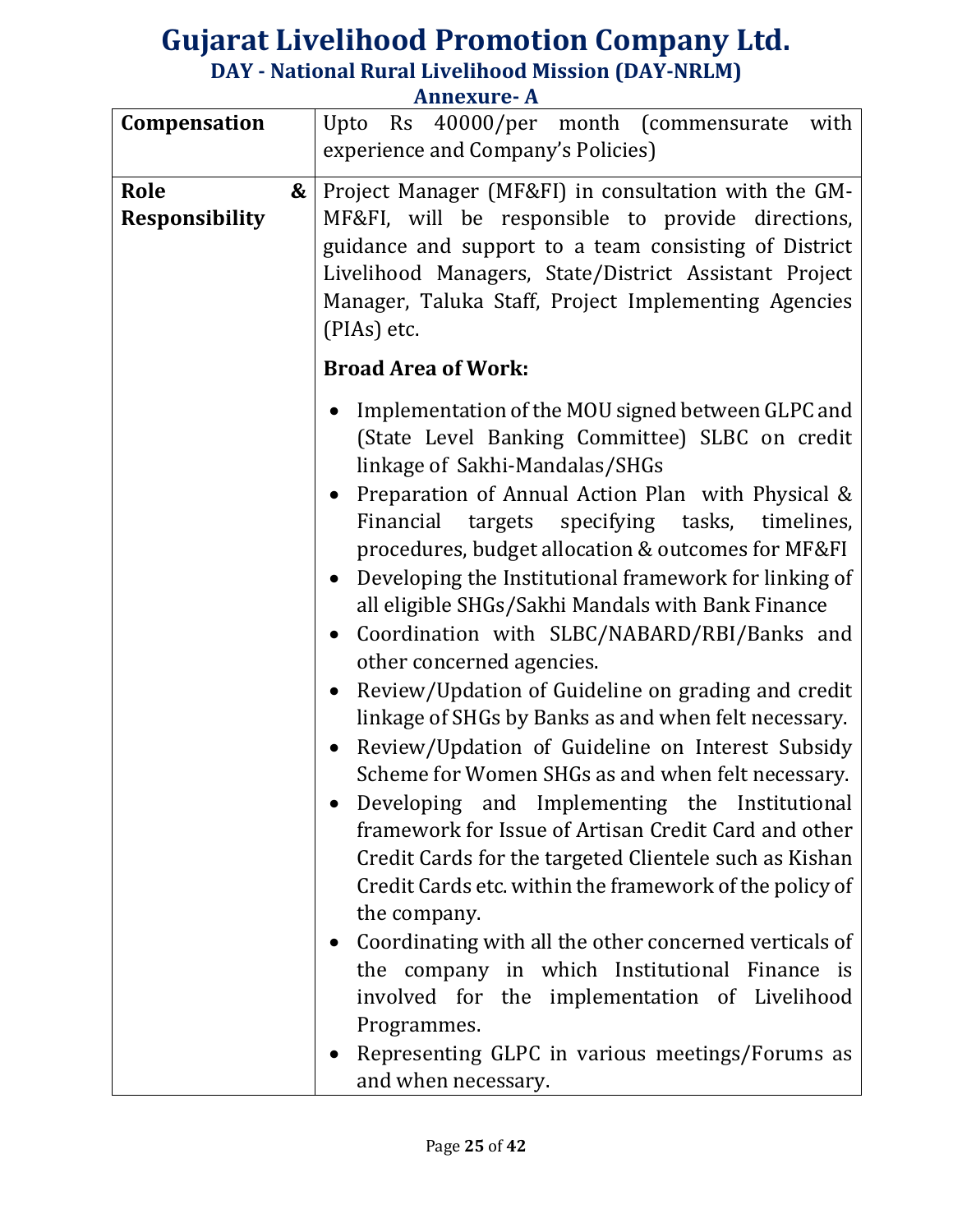| $\bullet$ | Follow up, Monitoring and review of the progress on<br>credit Linkages under the various programmes of<br>NRLM.         |
|-----------|-------------------------------------------------------------------------------------------------------------------------|
|           | Attending to the Correspondence emanating from<br>various departments/ agencies/organizations on a<br>day to day basis. |
| $\bullet$ | Provide Input in formulation of policies of the<br>company in specific area of vertical.                                |
| $\bullet$ | Assist in Business promotion plan of the Company.                                                                       |
| $\bullet$ | Develop network of and partnership with similar                                                                         |
|           | Institutions<br>and<br>financial<br>Institutions/donor<br>agencies.                                                     |
|           | Build partnership and linkages with private sector,                                                                     |
|           | civil society organizations, banks and<br>other<br>stakeholders as per the requirement of the vertical.                 |
|           | Oversee and supervise the progress in activities of                                                                     |
|           | these projects, ensure performance of the team with<br>assistance of Project Manager and Assistant Project<br>Manager.  |
| $\bullet$ | Attending to the matters of Regional Rural banks.                                                                       |
|           | Report as and when required to the Board of<br>Directors.                                                               |
|           | Any other duties as assigned by the managing<br>Director GLPC from time to time.                                        |
|           | • Financial Inclusion                                                                                                   |
|           | Fulfil requirements of NRLM Delhi team                                                                                  |
|           | SHG mapping in online system for easy process of<br>bank loan                                                           |
|           | Any other task assigned by reporting officer                                                                            |
|           |                                                                                                                         |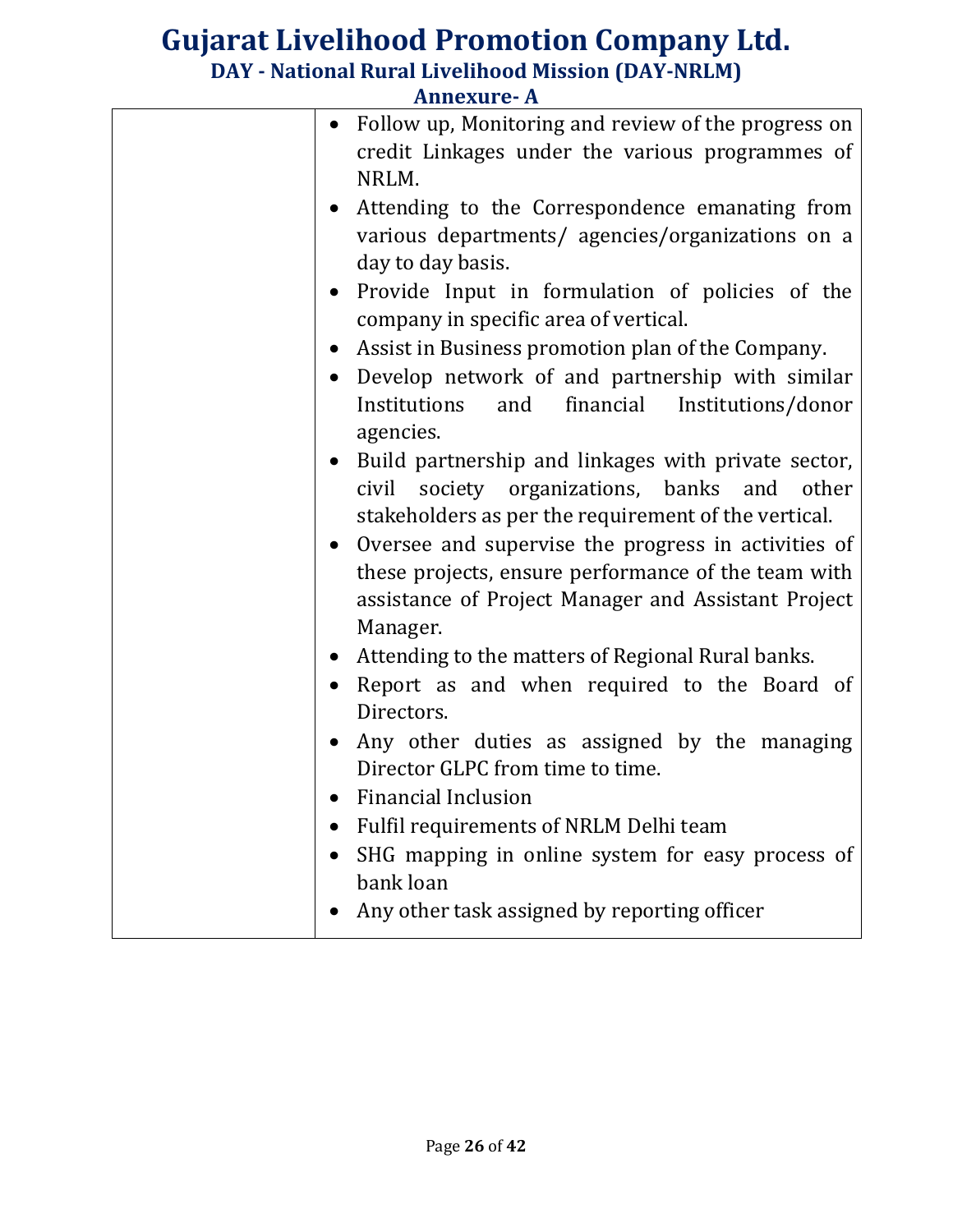## **Gujarat Livelihood Promotion Company Ltd. DAY - National Rural Livelihood Mission (DAY-NRLM) Annexure- A Job Description of Project Manager**

#### **10. Skill Training Placement & Capacity Building**

| <b>Designation</b>                                                     | <b>Project Manager</b>                                                                                                                                                                                                                                                                                                                                                                                                                                                       |
|------------------------------------------------------------------------|------------------------------------------------------------------------------------------------------------------------------------------------------------------------------------------------------------------------------------------------------------------------------------------------------------------------------------------------------------------------------------------------------------------------------------------------------------------------------|
| <b>Level</b>                                                           | Middle Management                                                                                                                                                                                                                                                                                                                                                                                                                                                            |
| <b>Vertical</b>                                                        | Skill Training Placement & Capacity Building                                                                                                                                                                                                                                                                                                                                                                                                                                 |
| <b>Administrative</b><br>&<br><b>Functional</b><br><b>Reporting to</b> | Managing Director, Jt. Man1aging Director, GM-STP/ Any<br>Other Official designated by MD                                                                                                                                                                                                                                                                                                                                                                                    |
| <b>Position</b>                                                        | 01                                                                                                                                                                                                                                                                                                                                                                                                                                                                           |
| <b>Place of Posting</b>                                                | Head Office, GLPC Ltd.                                                                                                                                                                                                                                                                                                                                                                                                                                                       |
| Qualification                                                          | Post Graduate Degree / Diploma in Social Sciences or<br>Rural Development And Graduation with either Business<br>Management /Financial Management /Statistics<br>Accounts & Audit/ Economics; as core subjects from a<br>recognized University                                                                                                                                                                                                                               |
| <b>Experience</b>                                                      | Minimum 5 years and above relevant to the post of<br>gainful employment (excludes employment as trainee,<br>self-start-up<br>apprenticeship,<br>projects,<br>entrepreneurship) out of which at least 2 years at state<br>level / national level; middle management position.<br>Out of the above total experience, Minimum 3 years of<br>$\bullet$<br>the experience should be in Govt./Semi Govt.<br>Companies, Institutions, Boards, Societies, Agencies,<br>Corporations. |
| <b>Other</b><br><b>Requirements</b>                                    | S/he should have good communication skill (both oral<br>and writing) in English and Gujarati. Knowledge of<br>Hindi is desirable, Operational proficiency in MS<br>Office, Internet, etc<br>Experience in Govt. Sector (PSU), Social Sector will be<br>preferred<br>Proven Excellence to work on MS Office applications in<br>the previous work place (credentials stating the same<br>from previous work place will be asked for during final                               |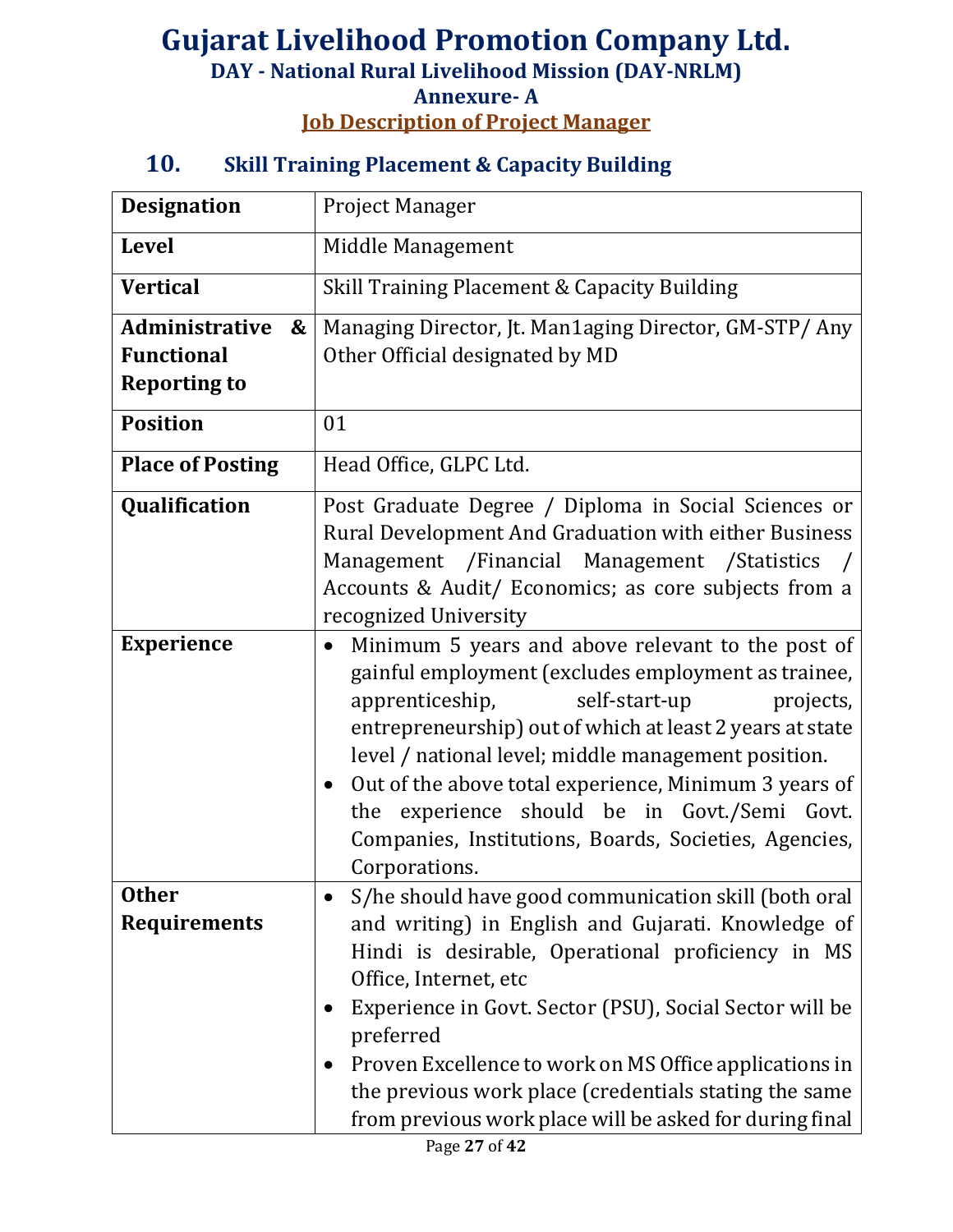| <b>Age Limit</b><br>Compensation | interview), Ability to comprehend MIS data & make<br>analysis reports.<br>• Willingness & Physical agility to undertake extensive<br>filed visits right from villages of Gujarat to the national<br>capital., Excellent people management skills.<br>Max 35 years, relaxable by 5 years for Reserved<br>Candidate<br>Upto Rs 40000/per month (commensurate<br>with<br>experience and Company's Policies)                                                                                                                                                                                                                                                                                                                                                                                                                                                                                                                                                                            |
|----------------------------------|-------------------------------------------------------------------------------------------------------------------------------------------------------------------------------------------------------------------------------------------------------------------------------------------------------------------------------------------------------------------------------------------------------------------------------------------------------------------------------------------------------------------------------------------------------------------------------------------------------------------------------------------------------------------------------------------------------------------------------------------------------------------------------------------------------------------------------------------------------------------------------------------------------------------------------------------------------------------------------------|
| Role<br><b>Responsibility</b>    | Project Manager (STP) in consultation with the GM-STP,<br>&<br>will be responsible to provide directions, guidance and<br>support to a team consisting of District Livelihood<br>Managers, State/District Assistant Project Manager,<br>Taluka Staff, Project Implementing Agencies (PIAs) etc.<br><b>Broad Area of Work:</b>                                                                                                                                                                                                                                                                                                                                                                                                                                                                                                                                                                                                                                                       |
|                                  | Preparation of Annual Action Plan with Physical &<br>Financial targets specifying tasks, timelines,<br>procedures, budget allocation & outcomes for STP<br>Will strategize and guide the districts in their<br>$\bullet$<br>specialized sectors.<br>Ensure convergence with other government<br>departments to facilitate State target.<br>• Will be responsible for fixing targets for various<br>districts in their sector and the means to fulfill those<br>targets.<br>Review the APMs & Rojgaar Mitras and suggest<br>appropriate strategies to be followed.<br>Co-ordinate time to time trainings for the APMs and<br>Skill CRPs to ensure sustainable outputs.<br>Identify placement leads in assigned sector.<br>$\bullet$<br>Liaison with District Officials related to the project.<br>Updating & Maintaining Project website.<br>Co-ordination with media under the supervision of<br>GM-Jobs/Skill Training Placement.<br>Preparation of proposals for new initiatives. |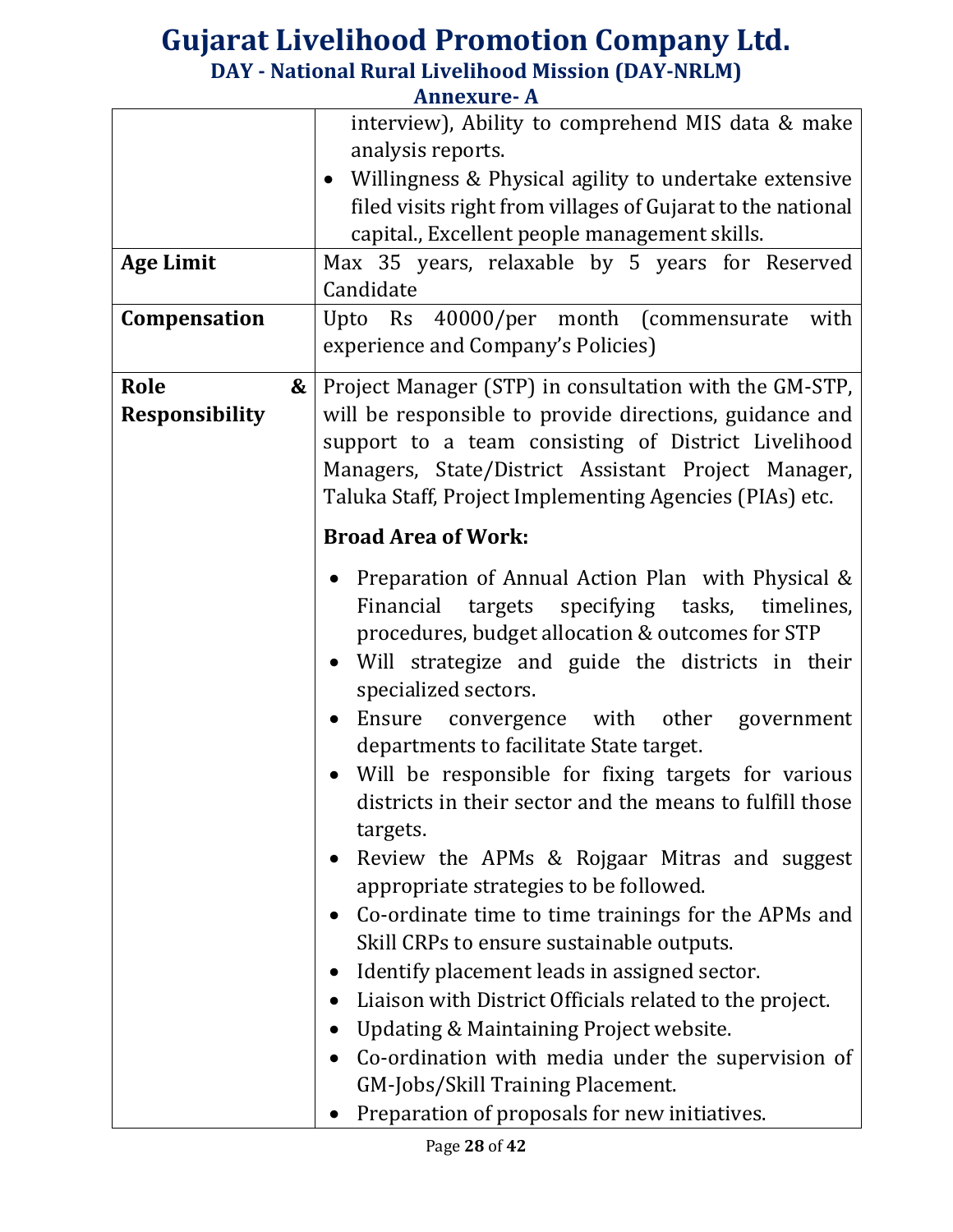|           | AIMEXUL <del>e-</del> A                                                          |
|-----------|----------------------------------------------------------------------------------|
| $\bullet$ | Development of Training Assessment Tools.                                        |
|           | Designing devices of training & post placement<br>verification.                  |
|           | Maintaining necessary legal documentation of                                     |
|           | partners / training programmes.                                                  |
|           | Payment processing of Training partners & related                                |
|           | file work.                                                                       |
|           | • Ensure overall compliance.                                                     |
|           | Responsible for overall implementation of the<br>Project's Jobs Creation agenda. |
|           | Identifying the Jobs sectors to operate and ensuring                             |
|           | linkages with private sector partners.                                           |
|           | Monitoring, maintenance & updating of Jobs database.                             |
|           | Periodical performance and trend analysis of project                             |
|           | implementation                                                                   |
| $\bullet$ | Ensuring that proper audit and monitoring                                        |
|           | mechanisms are followed.                                                         |
|           | • Preparation of programme budget plan<br>in                                     |
|           | consultation with Mission Director as per project                                |
|           | targets.                                                                         |
|           | Formulation & guidance of district wise Jobs project                             |
|           | strategy.                                                                        |
| $\bullet$ | Convergence with other Govt. Departments to<br>facilitate state target.          |
|           | Pilot New Initiatives in the Skills sectors for future                           |
|           | expansion                                                                        |
|           | Identify appropriate partners, training institutions,                            |
|           | syllabi and delivery mechanism for identified sectors                            |
|           | <b>Reports to GM-Skill Training Placement</b>                                    |
|           | Any other task assigned by reporting officer                                     |
|           |                                                                                  |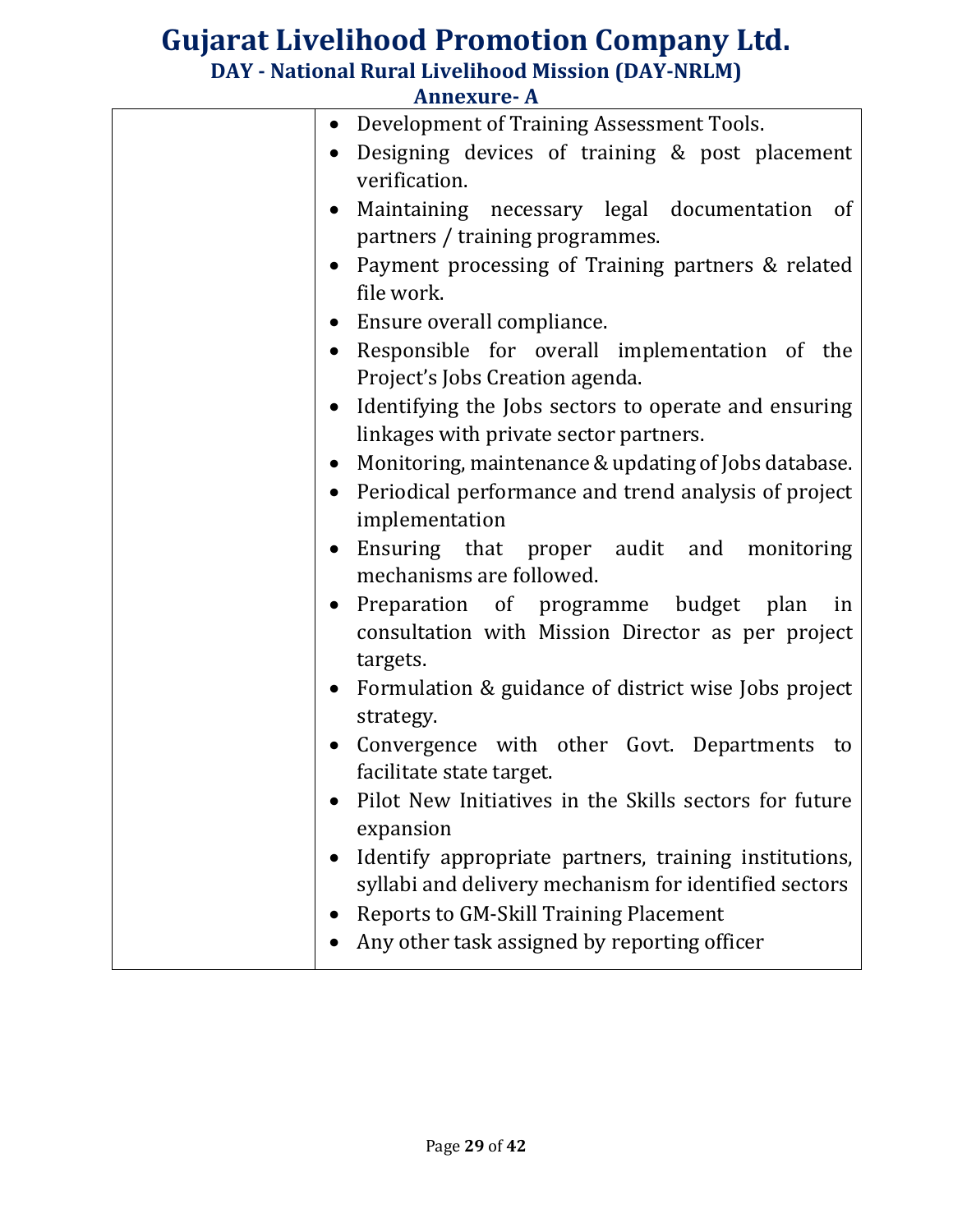#### **Annexure- A Job Description of Project Manager**

## **11. Marketing Interventions**

| <b>Designation</b>                                                                                        | <b>Project Manager</b>                                                                                                                                                                                                                                                                                                                                                                                                                                                                                                                                                                                                                                                                                                                                                                                                          |
|-----------------------------------------------------------------------------------------------------------|---------------------------------------------------------------------------------------------------------------------------------------------------------------------------------------------------------------------------------------------------------------------------------------------------------------------------------------------------------------------------------------------------------------------------------------------------------------------------------------------------------------------------------------------------------------------------------------------------------------------------------------------------------------------------------------------------------------------------------------------------------------------------------------------------------------------------------|
| <b>Level</b>                                                                                              | Middle Management                                                                                                                                                                                                                                                                                                                                                                                                                                                                                                                                                                                                                                                                                                                                                                                                               |
| <b>Vertical</b>                                                                                           | <b>Marketing Interventions</b>                                                                                                                                                                                                                                                                                                                                                                                                                                                                                                                                                                                                                                                                                                                                                                                                  |
| <b>Administrative</b><br>$\boldsymbol{\&}$<br><b>Functional</b><br><b>Reporting to</b><br><b>Position</b> | Managing Director, Jt. Managing Director, GM- Marketing<br>Interventions<br>and/or GM-CRS/Any Other<br>Official<br>designated by MD<br>01                                                                                                                                                                                                                                                                                                                                                                                                                                                                                                                                                                                                                                                                                       |
| <b>Place of Posting</b>                                                                                   | Head Office, GLPC Ltd.                                                                                                                                                                                                                                                                                                                                                                                                                                                                                                                                                                                                                                                                                                                                                                                                          |
| Qualification                                                                                             | MBA/PGDM/PGDBM in Marketing/ Rural Management<br>from a recognized University                                                                                                                                                                                                                                                                                                                                                                                                                                                                                                                                                                                                                                                                                                                                                   |
| <b>Experience</b>                                                                                         | 5 years and above relevant to the post out of which 3<br>$\bullet$<br>years in designing, implementing and monitoring<br>projects in the areas of Marketing & Rural Service<br>S/he should have worked in large number of<br>livelihood activities in a livelihoods Programme/<br>specially in<br>operation,<br>Project<br>management<br>procurement, marketing, trading in various off farm<br>produce for improving livelihood in the rural areas in<br>a community driven development model through<br>such as producers company/Producers<br><b>CBOs</b><br>Cooperative/Producers group/Watershed<br>users<br>group/ SHG Federation/SHG.<br>Out of the above total experience, Minimum 3 years of<br>the experience should be in Govt./Semi Govt.<br>Companies, Institutions, Boards, Societies, Agencies,<br>Corporations. |
| <b>Other</b><br><b>Requirements</b>                                                                       | S/he should have good communication skill (both oral<br>and writing) in English and Gujarati. Knowledge of Hindi<br>is desirable, Operational proficiency in MS Office,<br>Internet, etc                                                                                                                                                                                                                                                                                                                                                                                                                                                                                                                                                                                                                                        |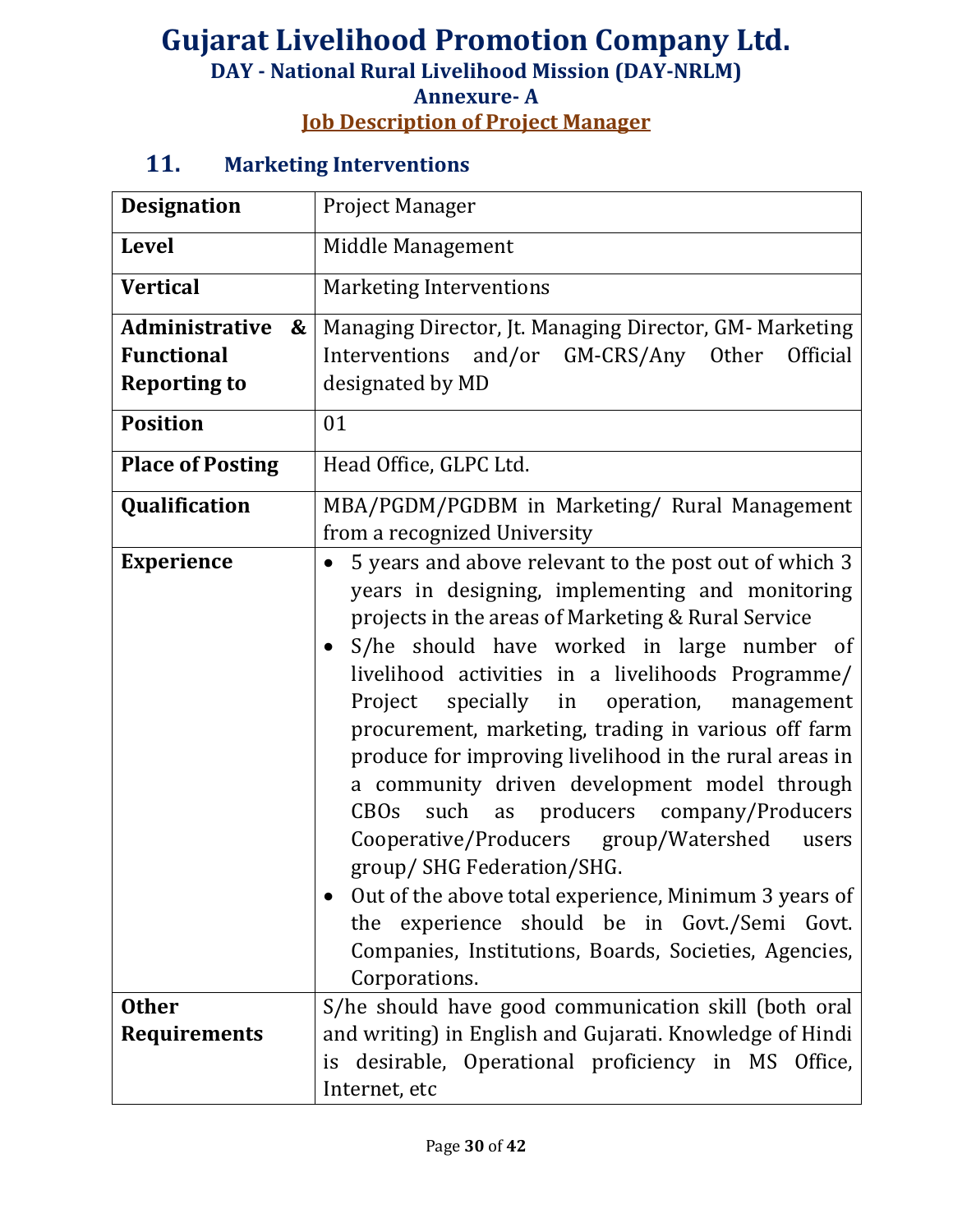|                       | Experience in Govt. Sector (PSU), Social Sector will be<br>preferred |
|-----------------------|----------------------------------------------------------------------|
|                       |                                                                      |
| <b>Age Limit</b>      | Max 35 years, relaxable by 5 years for Reserved                      |
|                       | Candidate                                                            |
| Compensation          | Upto Rs 40000/per month (commensurate<br>with                        |
|                       | experience and Company's Policies)                                   |
| Role<br>&             | Project Manager (MCRS) in consultation with the GM-                  |
|                       |                                                                      |
| <b>Responsibility</b> | MCRS, will be responsible to provide directions, guidance            |
|                       | and support to a team consisting of District Livelihood              |
|                       | Managers, State/District Assistant Project Manager,                  |
|                       | Taluka Staff, Project Implementing Agencies (PIAs) etc.              |
|                       | <b>Broad Area of Work:</b>                                           |
|                       |                                                                      |
|                       | Preparation of Annual Action Plan with Physical &                    |
|                       | Financial targets specifying tasks, timelines,                       |
|                       | procedures, budget allocation & outcomes for MCRS                    |
|                       | Meet and exceed targets in creating sustainable                      |
|                       | livelihoods by Planning, Organizing and Managing and                 |
|                       | Executing projects including Financial Management.                   |
|                       |                                                                      |
|                       | Manage, enhance and build effective relationships<br>$\bullet$       |
|                       | with existing and new partner organizations                          |
|                       | He / she will manage and be responsible for a cross-<br>$\bullet$    |
|                       | section of MoUs in the region.                                       |
|                       | Additionally the individual will be responsible for                  |
|                       | positively influencing partner organizations and                     |
|                       | defusing potential problems, anticipating their needs                |
|                       | and identify jointly any appropriate alternatives and                |
|                       |                                                                      |
|                       | solutions as required                                                |
|                       | The individual shall work with a cross functional                    |
|                       | teams from other verticals and possible engagement                   |
|                       | of other resources within and outside of GLPC                        |
|                       | This individual will be required to acquire and                      |
|                       | maintain good working knowledge of relevant                          |
|                       | government's policies, schemes and guidelines                        |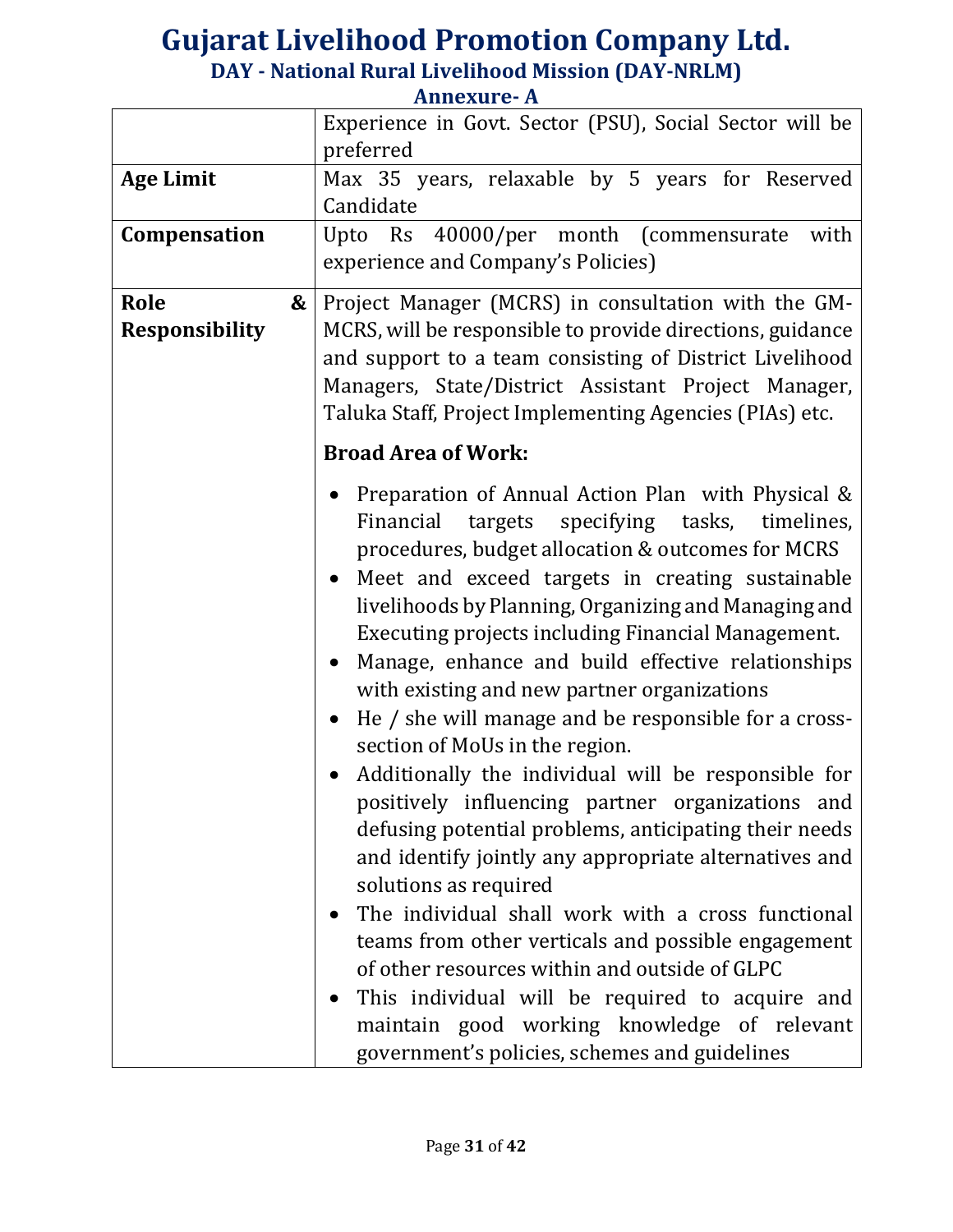| AIMEXUI E- A                                                                                                                                                                                                                                                                                                                                                                   |
|--------------------------------------------------------------------------------------------------------------------------------------------------------------------------------------------------------------------------------------------------------------------------------------------------------------------------------------------------------------------------------|
| A high level of technical knowledge of project<br>management concepts and project evaluation from<br>financial and functional aspects will be required<br>Ability to work with other government line<br>$\bullet$<br>departments to leverage upon the synergies involved<br>Conduct Project Review Meetings with District &<br>Taluka teams<br>Project allocation to Districts |
| Exploring and executing synergies between various<br>MoUs/Projects                                                                                                                                                                                                                                                                                                             |
| Find new innovative livelihoods projects with<br>substantial impact & Improvements in on-going<br>projects                                                                                                                                                                                                                                                                     |
| • To take all the necessary actions as and when<br>required by any Senior or authority like Managing<br>Director, Jt. Managing Director of the company and<br>complete the task assigned to them in the stipulated<br>time.                                                                                                                                                    |
| Identify new forward & backward linkages between<br>the poor and Corporations engaged in Organized<br>Retail, Exports, Business-To-Business and Business-<br>To-Government sectors.                                                                                                                                                                                            |
| Analysis partner organizations' business objectives<br>by asking probing questions that are relevant to the<br>partner organizations in order to collect information<br>from them, which enables the GLPC team to be more<br>effective and responsive to partner organization's<br>needs.                                                                                      |
| Identifies areas of risk/opportunities and influences<br>and implements continuous improvements.<br>Any other task assigned by reporting officer                                                                                                                                                                                                                               |
|                                                                                                                                                                                                                                                                                                                                                                                |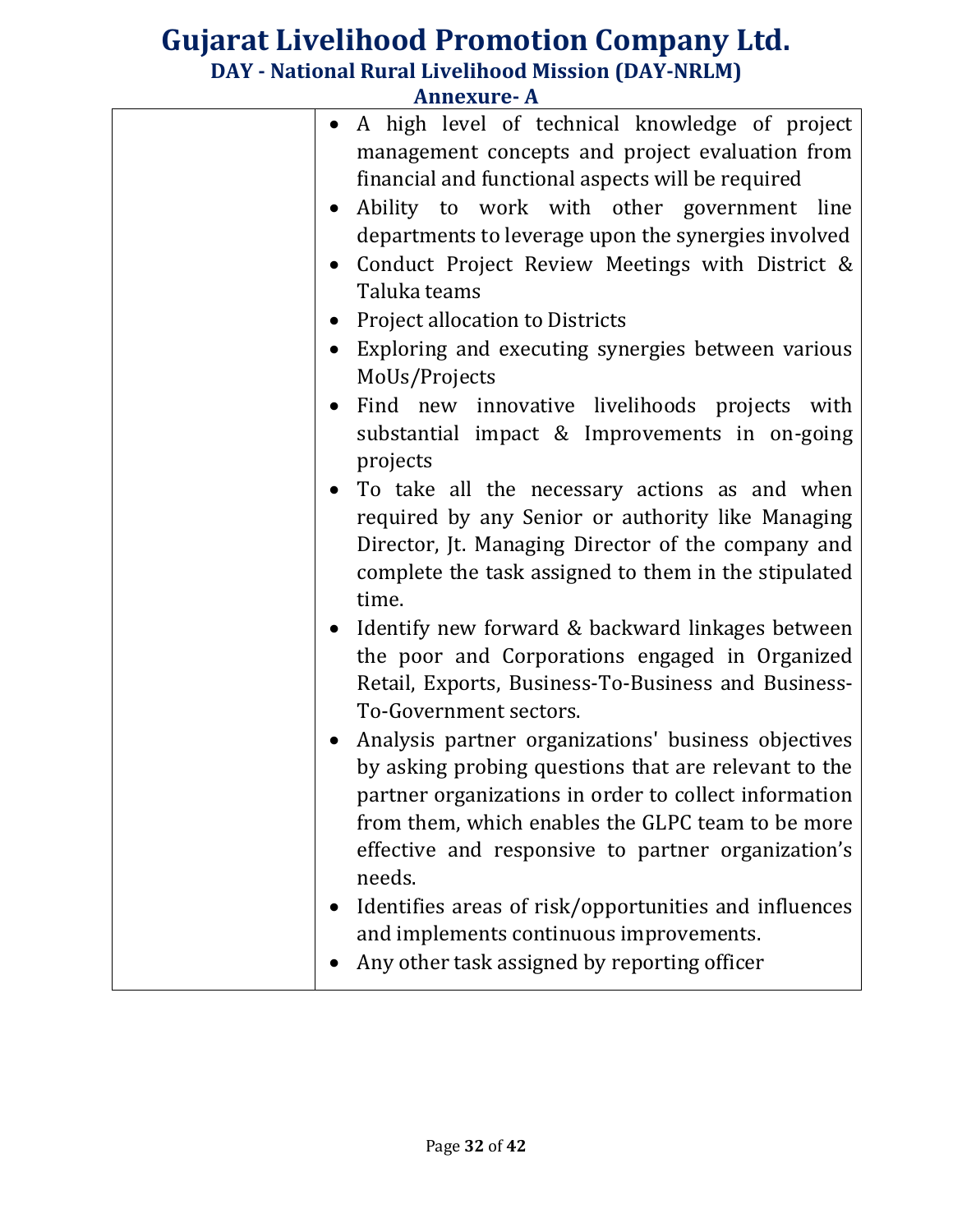## **Gujarat Livelihood Promotion Company Ltd. DAY - National Rural Livelihood Mission (DAY-NRLM) Annexure- A Job Description of Project Manager**

#### **12. Livelihood Promotion - Animal Husbandry & Dairy Sector**

| <b>Designation</b>                                                              | Project Manager                                                                                                                                                                                                                                                                                                                                                                                                                                                                                                                                                         |
|---------------------------------------------------------------------------------|-------------------------------------------------------------------------------------------------------------------------------------------------------------------------------------------------------------------------------------------------------------------------------------------------------------------------------------------------------------------------------------------------------------------------------------------------------------------------------------------------------------------------------------------------------------------------|
| <b>Level</b>                                                                    | Middle Management                                                                                                                                                                                                                                                                                                                                                                                                                                                                                                                                                       |
| <b>Vertical</b>                                                                 | Livelihood Promotion (Farm) - Agriculture & AHD                                                                                                                                                                                                                                                                                                                                                                                                                                                                                                                         |
| Administrative<br>$\boldsymbol{\&}$<br><b>Functional</b><br><b>Reporting to</b> | Managing Director, Jt. Managing Director, GM-Livelihood<br>Promotion (Farm) - Agriculture & AHD/Any Other Official<br>designated by MD                                                                                                                                                                                                                                                                                                                                                                                                                                  |
| <b>Position</b>                                                                 | 01                                                                                                                                                                                                                                                                                                                                                                                                                                                                                                                                                                      |
| <b>Place of Posting</b>                                                         | Head Office, GLPC Ltd.                                                                                                                                                                                                                                                                                                                                                                                                                                                                                                                                                  |
| Qualification                                                                   | Bachelor Degree in Agriculture/Horticulture/Animal<br>Husbandry with Post-Graduate in<br>Management/<br>Agriculture/ Horticulture/Animal Husbandry/ Agri-<br>Business Management/Social Work/Rural Studies from a<br>recognized University                                                                                                                                                                                                                                                                                                                              |
| <b>Experience</b>                                                               | 5 years and above relevant to the post out of which 3<br>years in livelihoods promotion projects and have<br>experience of working with community institutions,<br>their federations and producers' group on livelihoods<br>issues<br>S/he should possess strong skill in analyzing value<br>chain and visualizing viable business plan for poor to<br>support their livelihoods.<br>Out of the above total experience, Minimum 3 years of<br>experience should be in Govt./Semi Govt.<br>the<br>Companies, Institutions, Boards, Societies, Agencies,<br>Corporations. |
| <b>Other</b><br><b>Requirements</b>                                             | S/he should have good communication skill (both oral<br>and writing) in English and Gujarati. Knowledge of Hindi<br>is desirable, Operational proficiency in MS Office,                                                                                                                                                                                                                                                                                                                                                                                                 |
|                                                                                 | Internet, etc<br>Experience in Govt. Sector (PSU), Social Sector will be<br>preferred                                                                                                                                                                                                                                                                                                                                                                                                                                                                                   |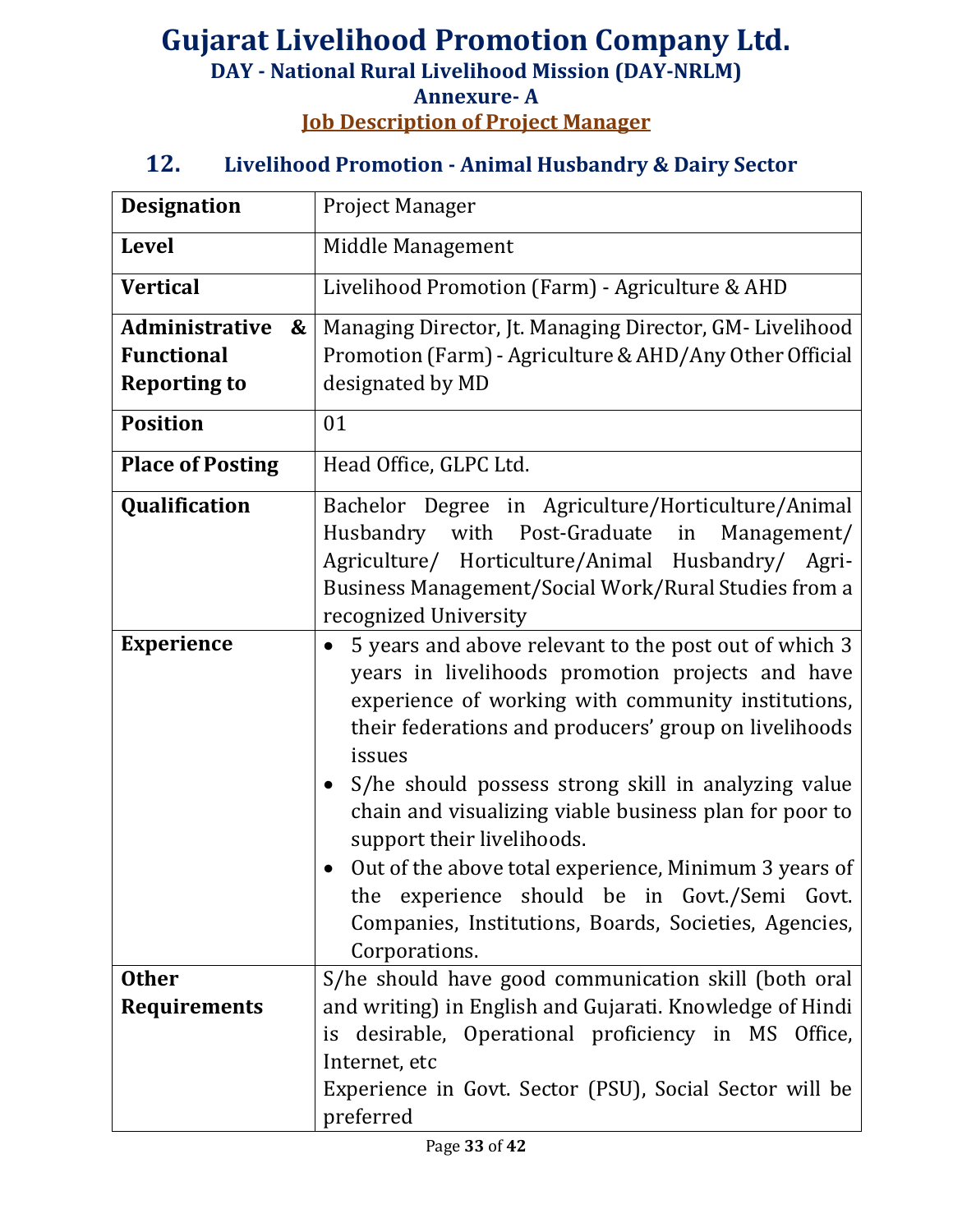| <b>Age Limit</b>      | Max 35 years, relaxable by 5 years for Reserved<br>Candidate |
|-----------------------|--------------------------------------------------------------|
| Compensation          | Upto Rs 40000/per month (commensurate<br>with                |
|                       |                                                              |
|                       | experience and Company's Policies)                           |
| Role<br>&             | Project Manager (AHD) in consultation with the GM-           |
| <b>Responsibility</b> | Farm Livelihoods, will be responsible to provide             |
|                       | directions, guidance and support to a team consisting of     |
|                       | District Livelihood Managers, State/District Assistant       |
|                       |                                                              |
|                       | Project Manager, Taluka Staff, Project Implementing          |
|                       | Agencies (PIAs) etc                                          |
|                       | <b>Broad Area of Work:</b>                                   |
|                       | Preparation of Annual Action Plan with Physical &            |
|                       | targets specifying tasks, timelines,<br>Financial            |
|                       | procedures, budget allocation & outcomes for Animal          |
|                       |                                                              |
|                       | <b>Husbandry &amp; Dairy Sector</b>                          |
|                       | Providing inputs in formulation of policies of the           |
|                       | company in specific thematic area/vertical.                  |
|                       | Develop network of and partnership with similar              |
|                       | institutions<br>and<br>financial<br>institutions<br>for      |
|                       | implementation of policies.                                  |
|                       | Portfolio management of subsectors and quality               |
|                       | management of the work.                                      |
|                       | Managing entire pool of vertical Team – State APM,           |
|                       |                                                              |
|                       | District APMs & Block level Domain Experts                   |
|                       | Conceptualize and develop livelihood generation              |
|                       | strategies with plans for fund mobilization and road         |
|                       | maps for implementation                                      |
|                       | Executing the strategies and project by focused pilots       |
|                       | and surveys in initial phase of the project.                 |
|                       | Monitor the affectivity of the policies and projects.        |
|                       | Clearing doubts regarding new concepts and policies          |
|                       | and smoothening the understanding of the team.               |
|                       |                                                              |
|                       | Ensuring the market linkage for the vertical's projects      |
|                       | on case to case basis.                                       |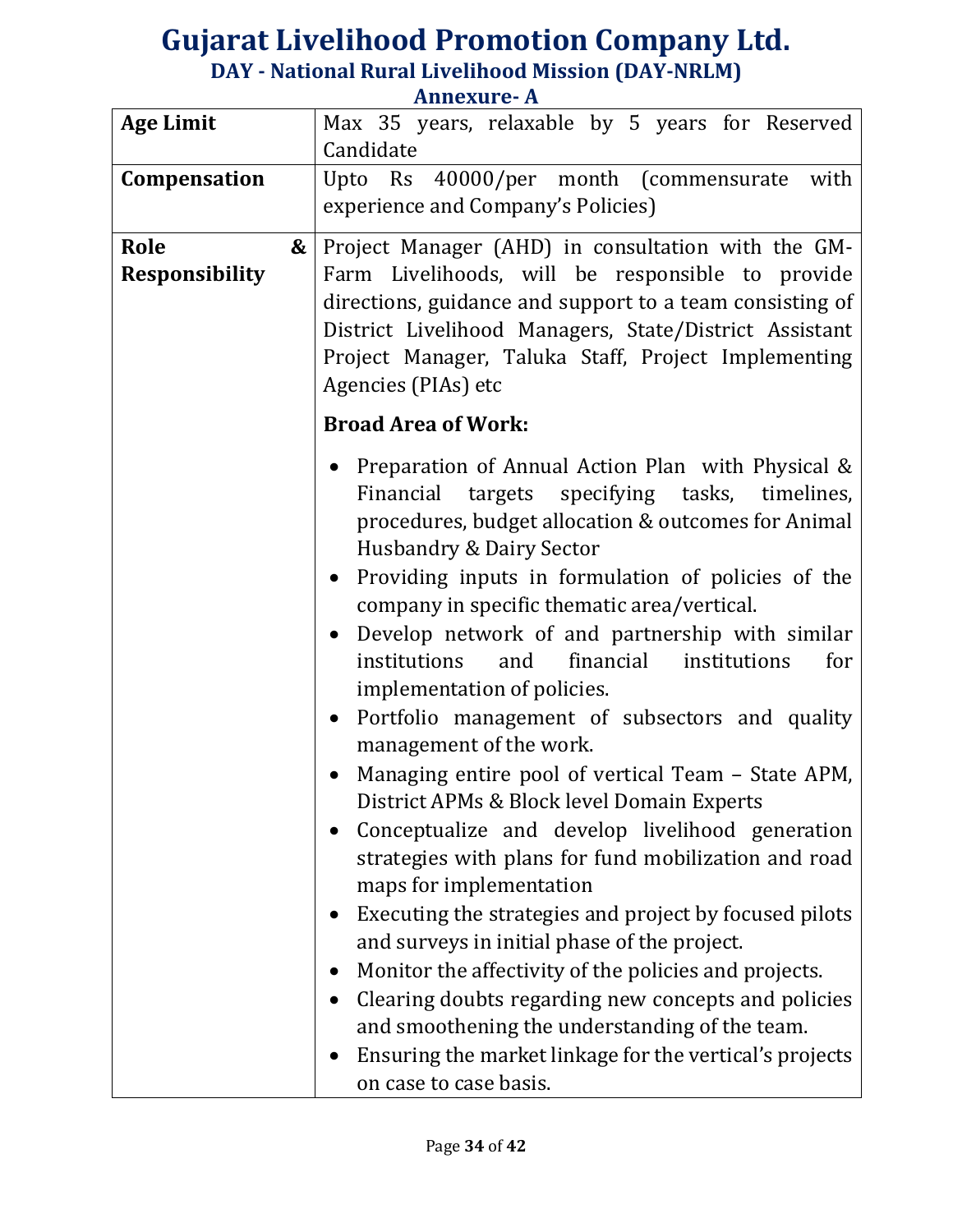| <b>Annexure-A</b> |                                                                                   |
|-------------------|-----------------------------------------------------------------------------------|
| $\bullet$         | By actively participating in initial phase/pilots of the                          |
|                   | hands<br>provide<br>project to<br>on<br>support<br>to                             |
|                   | implementation team                                                               |
|                   | Determine the frequency and content of status report                              |
|                   | project team; analyze<br>from<br>results<br>and                                   |
|                   | troubleshooting the problem area.                                                 |
|                   | Coach, Mentor, Motivate and supervise project team                                |
|                   | members and influence them to take positive action                                |
|                   | and accountability for their assigned work.                                       |
| $\bullet$         | Oversee and supervise the progress and activities of                              |
|                   | projects, ensure performance of project team.                                     |
| $\bullet$         | Assigning the job responsibilities to project team and                            |
|                   | ensuring the execution of the team.                                               |
|                   | Determining the success parameters and supervise<br>the team to achieve it.       |
|                   |                                                                                   |
| $\bullet$         | Manage cost and effectiveness on expenditure<br>incurred in the operational area. |
|                   | Assist in livelihood promotion and other plans of the                             |
|                   | company,                                                                          |
| $\bullet$         | Help building partnership and linkages with private                               |
|                   | sector, civil society organizations, banks and other                              |
|                   | stake holders as per the requirement of the vertical.                             |
|                   | Work in close coordination with concerned General                                 |
|                   | Manager and other sector experts.                                                 |
| $\bullet$         | Bring in team spirit among members                                                |
|                   | Any other task assigned by reporting officer                                      |
|                   |                                                                                   |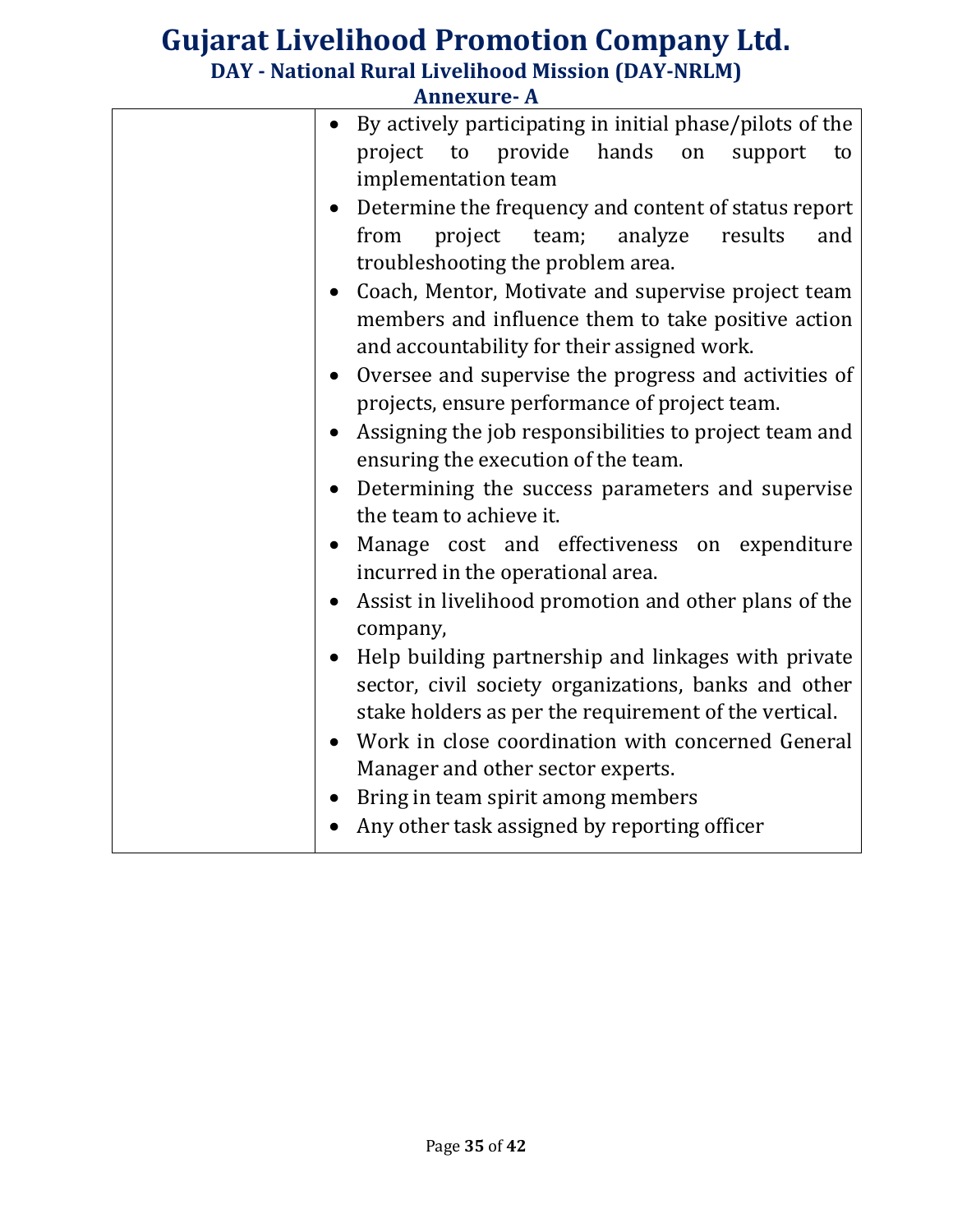## **Gujarat Livelihood Promotion Company Ltd. DAY - National Rural Livelihood Mission (DAY-NRLM) Annexure- A Job Description of Project Manager**

#### **13. HR & Administration**

| <b>Designation</b>                                              | <b>Project Manager</b>                                                                                                                                                                                                                                                                                                                                         |
|-----------------------------------------------------------------|----------------------------------------------------------------------------------------------------------------------------------------------------------------------------------------------------------------------------------------------------------------------------------------------------------------------------------------------------------------|
| <b>Level</b>                                                    | Middle Management                                                                                                                                                                                                                                                                                                                                              |
| <b>Vertical</b>                                                 | HR & Administration                                                                                                                                                                                                                                                                                                                                            |
| Administrative<br>&<br><b>Functional</b><br><b>Reporting to</b> | Managing Director, Jt. Managing Director, GM- HR &<br>Administration/Any Other Official designated by MD                                                                                                                                                                                                                                                       |
| <b>Position</b>                                                 | 01                                                                                                                                                                                                                                                                                                                                                             |
| <b>Place of Posting</b>                                         | Head Office, GLPC Ltd.                                                                                                                                                                                                                                                                                                                                         |
| Qualification                                                   | Post Graduate degree/ 2 year PG Diploma in HR from a<br>recognized University                                                                                                                                                                                                                                                                                  |
| <b>Experience</b>                                               | 5 years and above relevant to the post of which at least<br>$\bullet$<br>3 years in HR domain and holding a managerial level<br>position in last employment<br>Out of the above total experience, Minimum 3 years of<br>$\bullet$<br>experience should be in Govt./Semi Govt.<br>the<br>Companies, Institutions, Boards, Societies, Agencies,<br>Corporations. |
| <b>Other</b><br><b>Requirements</b>                             | S/he should have good communication skill (both oral<br>and writing) in English and Gujarati. Knowledge of Hindi<br>desirable, Operational proficiency in MS Office,<br>is.<br>Internet, etc<br>Experience in Govt. Sector (PSU), Social Sector will be<br>preferred                                                                                           |
| <b>Age Limit</b>                                                | Max 35 years, relaxable by 5 years for Reserved<br>Candidate                                                                                                                                                                                                                                                                                                   |
| Compensation                                                    | 40000/per month (commensurate<br>Upto Rs<br>with<br>experience and Company's Policies)                                                                                                                                                                                                                                                                         |
| Role<br>&<br><b>Responsibility</b>                              | Project Manager will support the General Manager – HR<br>& Admin and will be responsible to provide directions,<br>guidance and support to a team consisting of District                                                                                                                                                                                       |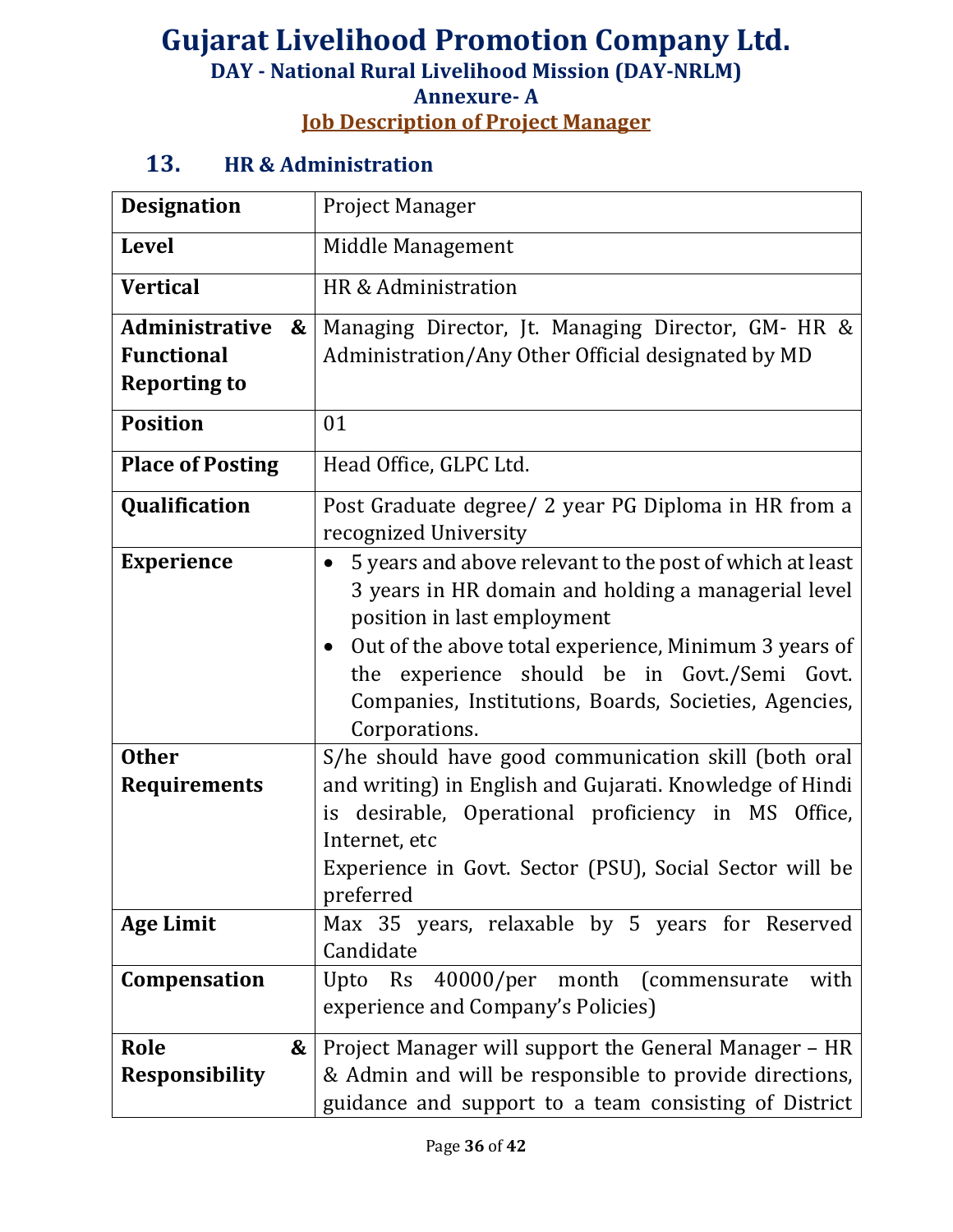| Annexure- A |                                                                                                                                                                                                                                                                                                                                                                                                                                                                                                                                                                                                                                                                                                                                                                                                      |
|-------------|------------------------------------------------------------------------------------------------------------------------------------------------------------------------------------------------------------------------------------------------------------------------------------------------------------------------------------------------------------------------------------------------------------------------------------------------------------------------------------------------------------------------------------------------------------------------------------------------------------------------------------------------------------------------------------------------------------------------------------------------------------------------------------------------------|
|             | Livelihood Managers, State/District Assistant Project<br>Manager, Taluka Staff, Project Implementing Agencies<br>(PIAs) etc.                                                                                                                                                                                                                                                                                                                                                                                                                                                                                                                                                                                                                                                                         |
|             | <b>Broad Area of Work:</b><br><b>HR Activities</b><br><b>Recruitment:</b> Recruitment for positions at State,<br>District, Block and Cluster through an external<br><b>Recruitment Agency</b><br>• Job Descriptions and Job Specifications: Designing<br>Job Descriptions across all levels and for all Verticals<br>for PMS, TNA & CB Needs<br><b>Induction and Orientation</b><br>Govt. Procedure Training: Knowledge about Govt.<br>Systems, procedures and protocols.<br><b>Skill Gap Analysis:</b> Carry out skill Gap Analysis by<br>development of Skill Mapping format for identifying<br>next phase of training needs.<br>Capacity Building: Develop Training Plan and<br>$\bullet$<br>Training Calendar for the employees based on Skill<br>Map Analysis for the phase wise development of |
|             | Training Modules and continuous process of Capacity<br>Building.<br>Annual Performance Appraisal: Design<br>and<br>Develop formats for Annual Performance Appraisal<br>for the GLPC employees.<br><b>Policies:</b> Policies related to Compensation, Transfer,<br>Promotion, Interns, Short Term Consultants,<br>Grievance Redressal and Exit<br>Development of HR Policy & Manuals:<br>Development of a uniform and comprehensive HR<br>Policy by the development of Human Resource,<br>Capacity Building and Performance Appraisal &<br><b>Incentive Manual</b><br>Employees Empowerment,<br><b>Employee</b>                                                                                                                                                                                       |
|             | <b>Engagement, Employee Retention</b>                                                                                                                                                                                                                                                                                                                                                                                                                                                                                                                                                                                                                                                                                                                                                                |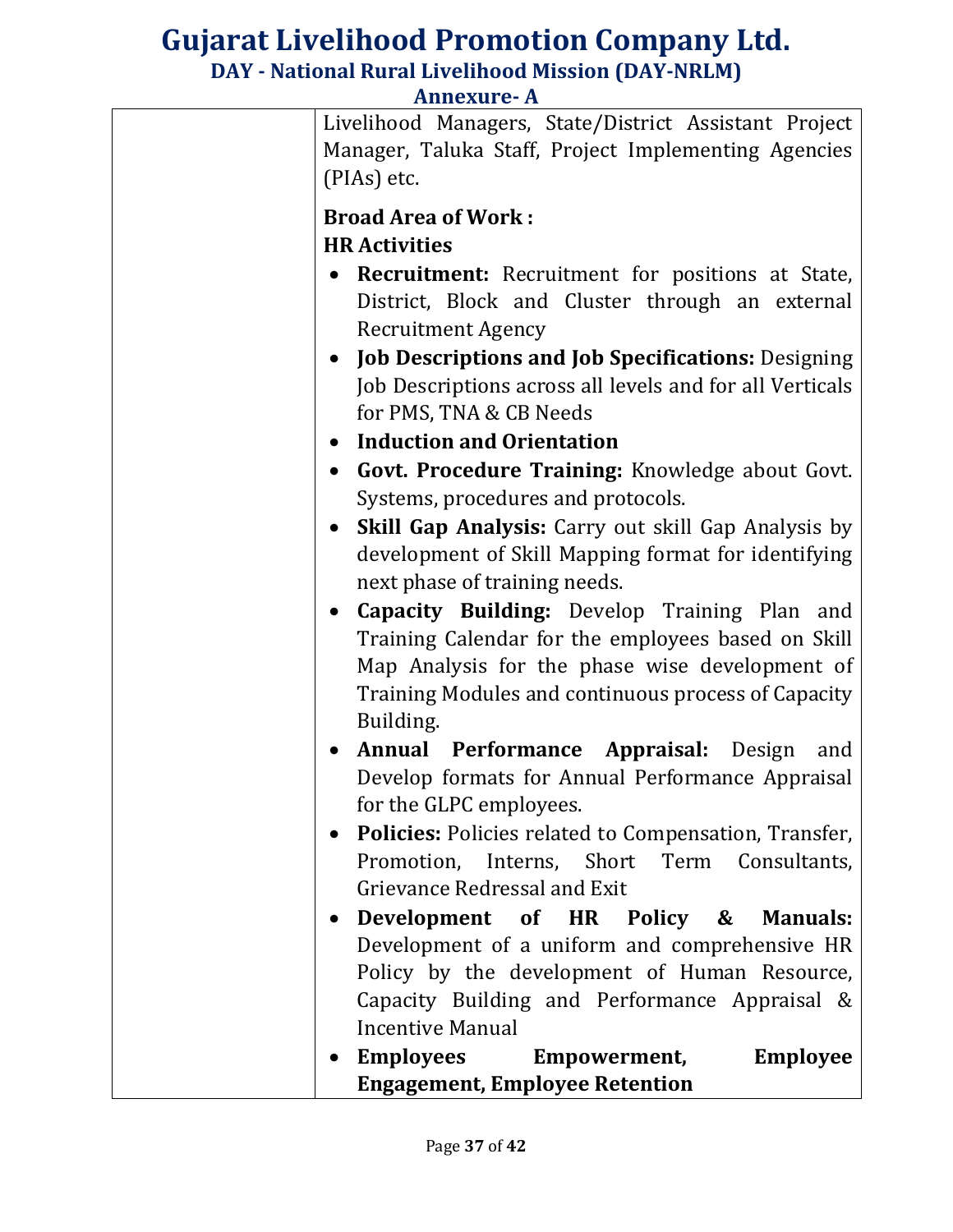# **Gujarat Livelihood Promotion Company Ltd.**

**DAY - National Rural Livelihood Mission (DAY-NRLM)**

| <b>Annexure-A</b> |                                                                                                                                                                                                                                                                                                                                                                                                                                                                                                                                                                                                                                                                                                                                                                                                                                |
|-------------------|--------------------------------------------------------------------------------------------------------------------------------------------------------------------------------------------------------------------------------------------------------------------------------------------------------------------------------------------------------------------------------------------------------------------------------------------------------------------------------------------------------------------------------------------------------------------------------------------------------------------------------------------------------------------------------------------------------------------------------------------------------------------------------------------------------------------------------|
|                   | <b>Entire HR Generalist Profile</b>                                                                                                                                                                                                                                                                                                                                                                                                                                                                                                                                                                                                                                                                                                                                                                                            |
|                   | <b>Admin Activities</b>                                                                                                                                                                                                                                                                                                                                                                                                                                                                                                                                                                                                                                                                                                                                                                                                        |
|                   | <b>Administrative Support:</b> Provision of adequate<br>Resource, Office utilities,<br>Logistics<br>Human<br>arrangements, Facilities maintenance, Tackling all<br>disciplinary issues with suitable action, Conduct of<br>Timely Meetings, Vendor Management, issuing of<br>necessary Orders, Circulars & Notices, Monitoring the<br>work of outsourced staff<br>Record Management: Maintenance of Company<br>Records (Certificate of Incorporation, MOA, AOA,<br>Certificates, Board Meeting<br>Share<br>Minutes),<br>chronological records with segregation and grading of<br>top priority correspondences, Classification of Files,<br>Documentation, Archives etc.<br>Liaison and Coordination: Liaison with Govt.<br>Departments and Ministry for the compilation,<br>dissemination of<br>circulation<br>and<br>required |
|                   | information.                                                                                                                                                                                                                                                                                                                                                                                                                                                                                                                                                                                                                                                                                                                                                                                                                   |
|                   | Other Activities as and when required                                                                                                                                                                                                                                                                                                                                                                                                                                                                                                                                                                                                                                                                                                                                                                                          |
|                   | Statutory Compliances under Companies Act,<br><b>1956:</b> This includes preparation of Agenda for timely<br>conduct of Board Meetings, Audit Committee Meeting,<br>Annual General Meeting of the Shareholders etc.<br>Compilation of Minutes and its circulation for<br>approval and further necessary action<br><b>Annual Action Plan: Preparation of Annual Action</b><br>Plan with Physical & Financial targets specifying<br>tasks, timelines, procedures, budget allocation &<br>outcomes for HR & Admin                                                                                                                                                                                                                                                                                                                 |
|                   | <b>Tender Documents:</b> Finalization of<br>tender<br>documents with detailed TOR and scope of work for<br>hiring of organization for services<br>through<br>competitive bidding<br>Legal issues: Handling legal cases                                                                                                                                                                                                                                                                                                                                                                                                                                                                                                                                                                                                         |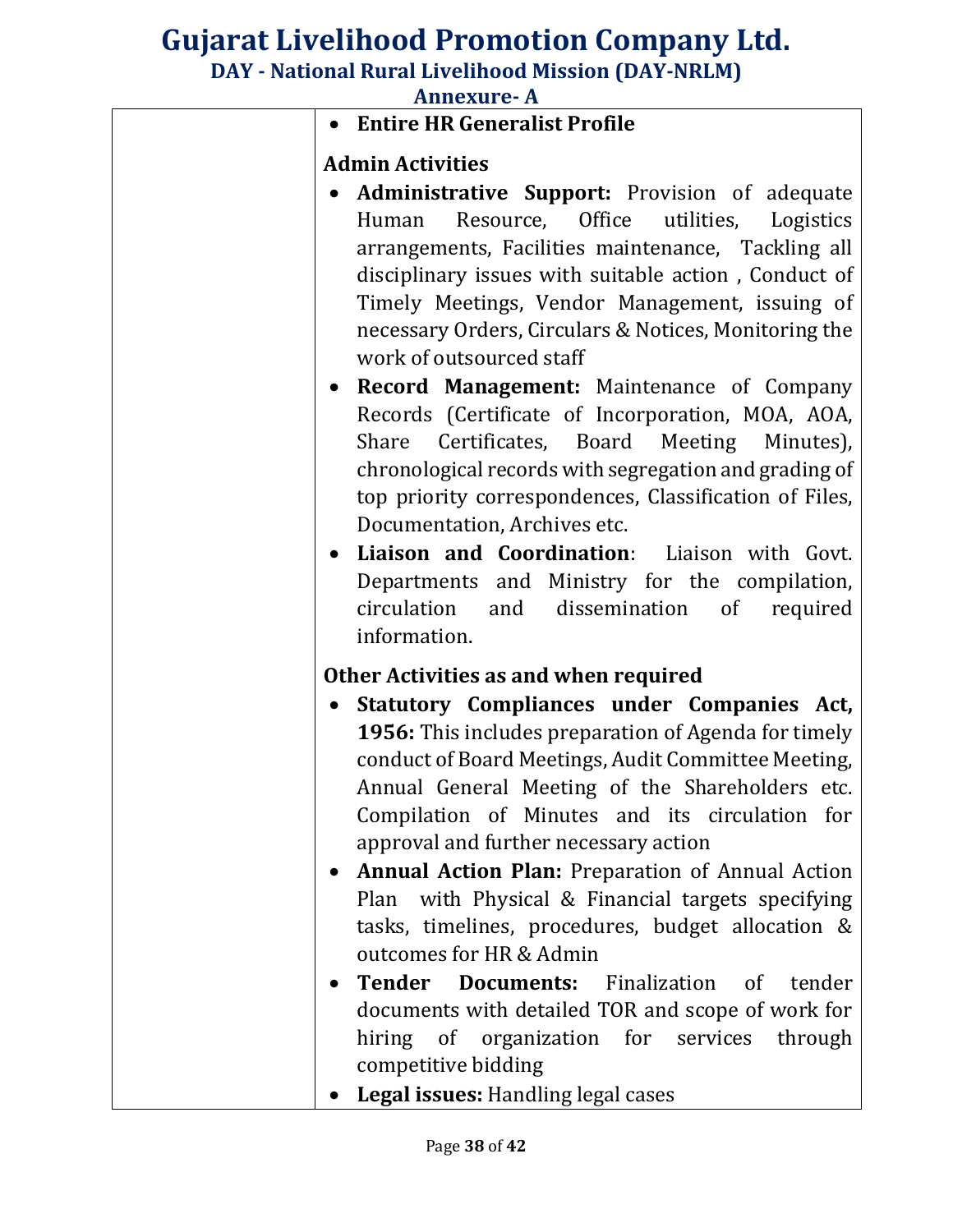| Any other task assigned by reporting officer |
|----------------------------------------------|
|----------------------------------------------|

# **Job Description of District Livelihood Manager**

#### **14. District Livelihood Manager**

| <b>Designation</b>         | District Livelihood Manager                                                                                                                                                                                                                                                                                                                                                                                                                                                                                                                                                                                                                                                                                                                               |
|----------------------------|-----------------------------------------------------------------------------------------------------------------------------------------------------------------------------------------------------------------------------------------------------------------------------------------------------------------------------------------------------------------------------------------------------------------------------------------------------------------------------------------------------------------------------------------------------------------------------------------------------------------------------------------------------------------------------------------------------------------------------------------------------------|
| <b>Level</b>               | Middle Management (Top Level)                                                                                                                                                                                                                                                                                                                                                                                                                                                                                                                                                                                                                                                                                                                             |
| <b>Vertical</b>            | General<br>Administration<br>and<br>overall<br>Project<br><b>Implementation at District</b>                                                                                                                                                                                                                                                                                                                                                                                                                                                                                                                                                                                                                                                               |
| <b>Administrative</b><br>& | Managing Director, Jt. Managing Director, SGM-Director,                                                                                                                                                                                                                                                                                                                                                                                                                                                                                                                                                                                                                                                                                                   |
| <b>Functional</b>          | District Rural Development Agency (DRDA), GM(ALL)/                                                                                                                                                                                                                                                                                                                                                                                                                                                                                                                                                                                                                                                                                                        |
| <b>Reporting to</b>        | Any Other Official designated by MD                                                                                                                                                                                                                                                                                                                                                                                                                                                                                                                                                                                                                                                                                                                       |
| <b>Position</b>            | 8                                                                                                                                                                                                                                                                                                                                                                                                                                                                                                                                                                                                                                                                                                                                                         |
| <b>Place of Posting</b>    | District Rural Development Agency (DRDA)                                                                                                                                                                                                                                                                                                                                                                                                                                                                                                                                                                                                                                                                                                                  |
| Qualification              | Post Graduate Degree in MBA/MSW/Rural Management/                                                                                                                                                                                                                                                                                                                                                                                                                                                                                                                                                                                                                                                                                                         |
|                            | NGO Management from a recognized university                                                                                                                                                                                                                                                                                                                                                                                                                                                                                                                                                                                                                                                                                                               |
| <b>Experience</b>          | 6 years and above relevant to the post out of which 3<br>years not below the rank of a manager in designing,<br>implementing and monitoring projects in the areas of<br>Agriculture/Rural<br>Development/<br>Women<br>empowerment/Micro-finance.<br>S/he should have experience in successfully leading<br>large and multidisciplinary team as well as executing<br>program, liaisoning<br>livelihoods<br>with<br>district<br>administration, having demonstrated leadership<br>skills in rolling out organisational policies and<br>interventions across District.<br>Out of the above total experience, Minimum 3 years of<br>experience should be in Govt./Semi Govt.<br>the<br>Companies, Institutions, Boards, Societies, Agencies,<br>Corporations. |
| <b>Other</b>               | S/he should have good communication skill (both oral                                                                                                                                                                                                                                                                                                                                                                                                                                                                                                                                                                                                                                                                                                      |
| <b>Requirements</b>        | and writing) in English and Gujarati.                                                                                                                                                                                                                                                                                                                                                                                                                                                                                                                                                                                                                                                                                                                     |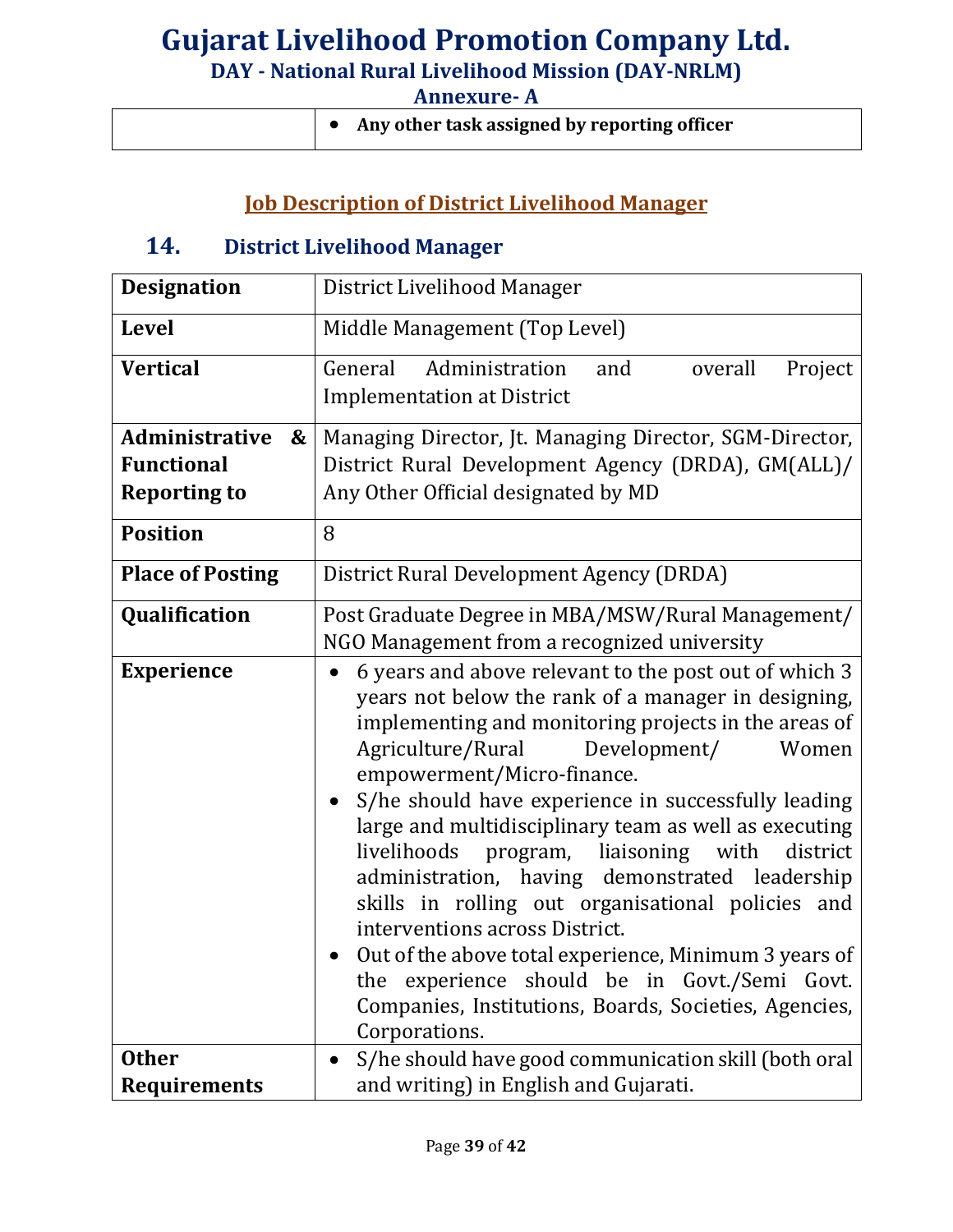|                       | Allilexure- A                                                         |
|-----------------------|-----------------------------------------------------------------------|
|                       | Knowledge of Hindi is desirable, Operational                          |
|                       | proficiency in MS Office, Internet, etc                               |
|                       | Experience in Govt. Sector (PSU), Social Sector will be<br>$\bullet$  |
|                       | preferred                                                             |
|                       | Drawing min. salary of Rs 35000/- pm in the 12                        |
|                       | months preceding the month of advertisement                           |
| <b>Age Limit</b>      | Max 40 years, relaxable by 5 years for Reserved                       |
|                       | Candidate                                                             |
| Compensation          | Upto Rs 50000/per month (commensurate with                            |
|                       | experience and Company's Policies)                                    |
|                       |                                                                       |
| Role<br>&             | <b>Broad Duties and Responsibilities:</b>                             |
| <b>Responsibility</b> | Provide leadership guidance in development and                        |
|                       | implementation of perspective annual work plan for                    |
|                       | the district                                                          |
|                       | • Provide overall Leadership roadmap for executing of                 |
|                       | all Mission activities in the district with help of all               |
|                       | thematic experts at DMMU                                              |
|                       | Create an enabling work environment to maximize<br>$\bullet$          |
|                       | intra thematic and cross thematic exchange of ideas,                  |
|                       | plans and strategies for implementation                               |
|                       | Identify opportunities for convergence with various                   |
|                       | government schemes.                                                   |
|                       | Undertake necessary liaison and coordinate                            |
|                       | implementation of the project with<br>all<br>key                      |
|                       | stakeholders<br>(district administration,<br>line                     |
|                       | department, NGOs, technical agencies, banks, etc.)                    |
|                       | Provide necessary technical and<br>management                         |
|                       | support to BMMUs and conduct regular review                           |
|                       | meetings                                                              |
|                       | Mentoring BMMUs staff to ensure effective rollout of                  |
|                       | Mission activities.                                                   |
|                       |                                                                       |
|                       | Coordinate with lead bank / banks for bank linkage of<br>$\bullet$    |
|                       | SHGs to support the financial inclusion cell at SMMU.                 |
|                       | To ensure timely availability and disbursement of                     |
|                       | project funds                                                         |
|                       | Work in close co-ordination with SMMU                                 |
|                       | Facilitate the rolling out of organizational system (HR,<br>$\bullet$ |
|                       | MIS, Admin, Finance, etc.) of the project.                            |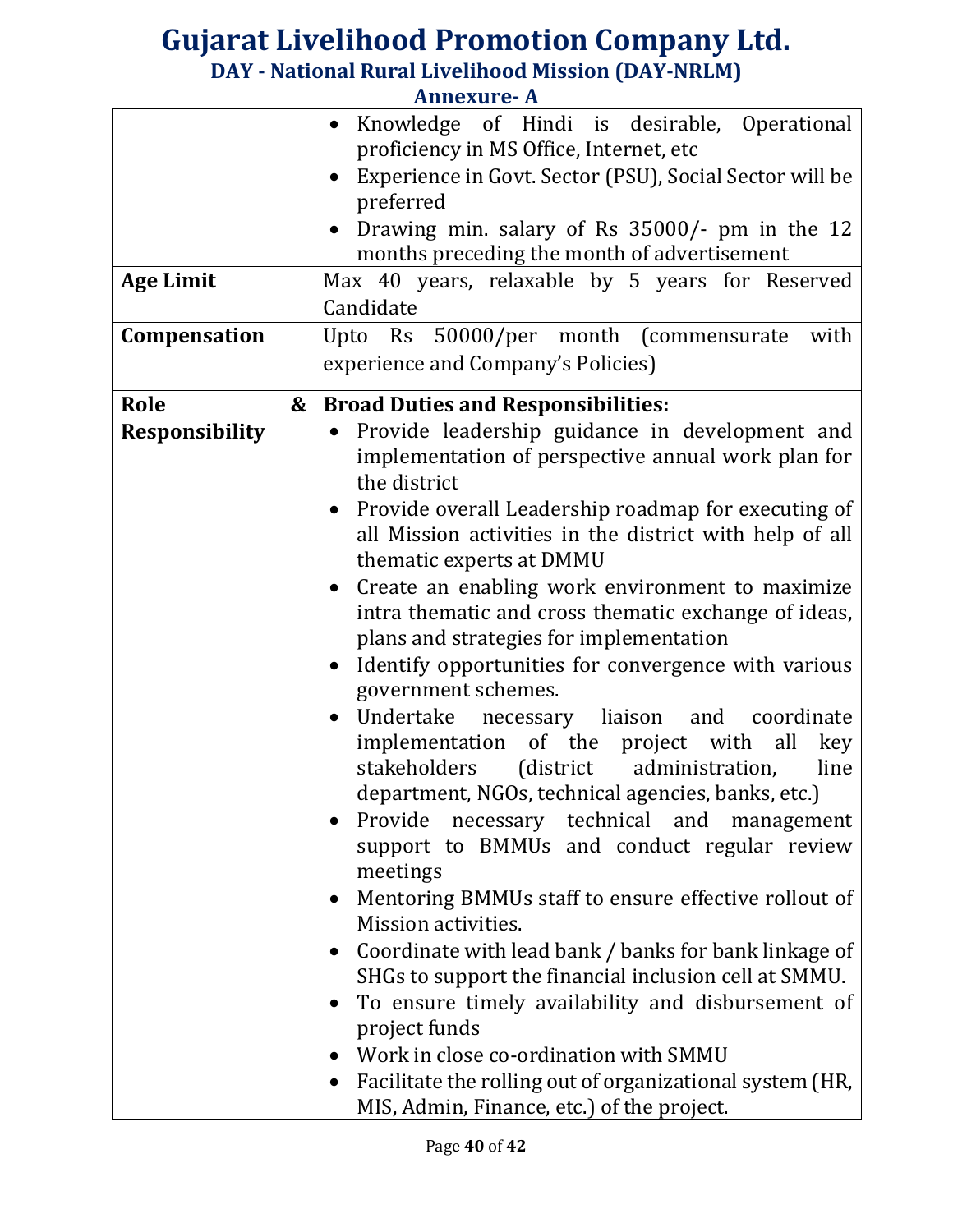|           | AIMICAUI <del>C'</del> A                                                                                                                         |
|-----------|--------------------------------------------------------------------------------------------------------------------------------------------------|
| $\bullet$ | Make regular interaction with project stakeholders to<br>check whether mission activities are aligned with the<br>needs of the target community. |
|           | Undertake regular monitoring through field visits                                                                                                |
| $\bullet$ |                                                                                                                                                  |
|           | • Be responsible for regular reporting to SMMU in form                                                                                           |
|           | of generating MPR's, QPR's and other relevant                                                                                                    |
|           | reports.                                                                                                                                         |
|           | • Any other task as allocated by competent authority at<br><b>SMMU</b>                                                                           |
|           | <b>Desired Domain Knowledge and Experience:</b>                                                                                                  |
| $\bullet$ | Knowledge and experience of work in multi-                                                                                                       |
|           | disciplinary sectors including livelihoods models in                                                                                             |
|           | rural setting in the state having successfully led teams                                                                                         |
|           | at block and field levels.                                                                                                                       |
|           | • Knowledge of working with different line                                                                                                       |
|           | departments with verifiable track record<br>0f                                                                                                   |
|           | implementing programmes under the convergence                                                                                                    |
|           | model.                                                                                                                                           |
| $\bullet$ | Sound Knowledge of Planning, budgets and fund flow                                                                                               |
|           | mechanisms of livelihoods promotion and poverty                                                                                                  |
|           | alleviation projects.                                                                                                                            |
|           | Experience of having worked with vulnerable groups                                                                                               |
|           | such as Women, Differently-abled,                                                                                                                |
| $\bullet$ | SC/STs and other under privileged sections aligning                                                                                              |
|           | all their needs for livelihoods                                                                                                                  |
| $\bullet$ | Experience in identifying and handholding best                                                                                                   |
|           | practices in livelihoods based projects.                                                                                                         |
|           | <b>Desired Competency and Attributes:</b>                                                                                                        |
|           | Ability to recognize complexity, analyze and act -                                                                                               |
|           | Proactive in identifying issues and bottlenecks with                                                                                             |
|           | ability to think Out of Box for innovative solutions.                                                                                            |
|           | Intensity, Integrity and Intelligence - Willingness to                                                                                           |
|           | travel 'extra mile' in order to work for communities                                                                                             |
|           | with the ability to translate knowledge<br>into                                                                                                  |
|           | purposeful action                                                                                                                                |
|           | Inclusive Approach - Sensitive to needs to vulnerable                                                                                            |
|           | and marginalized communities and including them in                                                                                               |
|           | the development process                                                                                                                          |